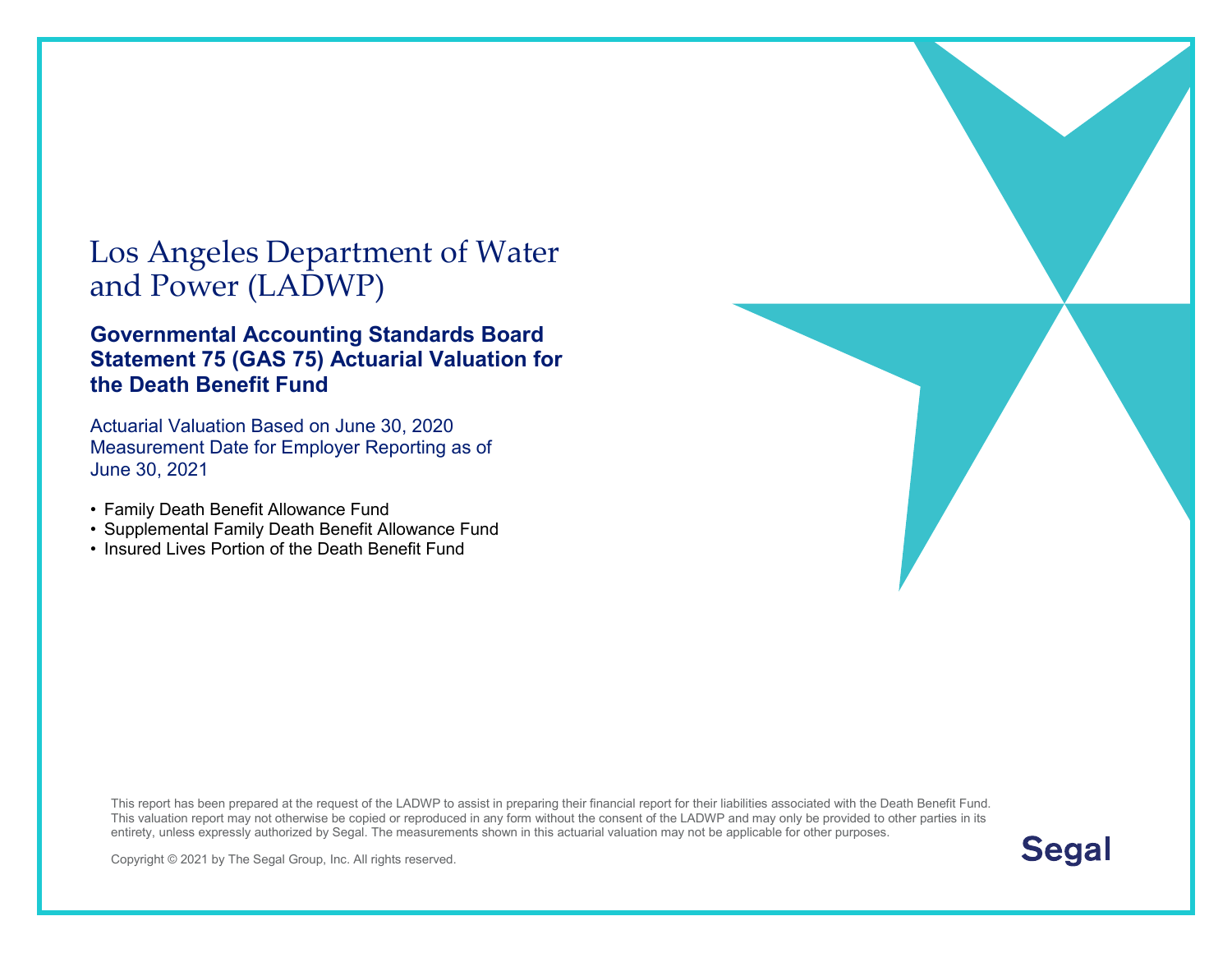

180 Howard Street, Suite 1100 San Francisco, CA 94105-6147 segalco.com T 415.263.8200

November 15, 2021

Ms. Ann Santilli Chief Financial Officer Department of Water and Power – City of Los Angeles 111 North Hope Street, Room 450 Los Angeles, CA 90012

Dear Ann:

We are pleased to submit this Governmental Accounting Standards (GAS) 75 Actuarial Valuation of the Death Benefit Fund based on a June 30, [2020](#page--1-0) measurement date for employer reporting as of June 30, 2021. It contains various information that will need to be disclosed in order for the two systems in the Department of Water and Power to comply with GAS 75.

This report was prepared in accordance with generally accepted actuarial principles and practices at the request of the Department of Water and Power (DWP) to assist in preparing their financial report for their liabilities associated with the Death Benefit Fund. The census and financial information on which our calculations were based was prepared by the Retirement Office. That assistance is gratefully acknowledged.

The measurements shown in this actuarial valuation may not be applicable for other purposes. Future actuarial measurements may differ significantly from the current measurements presented in this report due to such factors as the following: plan experience differing from that anticipated by the economic or demographic assumptions; changes in economic or demographic assumptions; and changes in plan provisions or applicable law.

The actuarial calculations were completed under the supervision of Eva Yum, FSA, MAAA, Enrolled Actuary. We are members of the American Academy of Actuaries and we meet the Qualification Standards of the American Academy of Actuaries to render the actuarial opinion herein. To the best of our knowledge, the information supplied in the actuarial valuation is complete and accurate. Further, in our opinion, the assumptions as approved by the Board are reasonably related to the experience of and expectations for the Plan.

We look forward to reviewing this report with you and to answering any questions.

Sincerely,

Segal

Paul Angelo, FSA, MAAA, FCA, EA Senior Vice President and Actuary

Eva Yum, FSA, MAAA, Vice President and Actuary

JAC/jl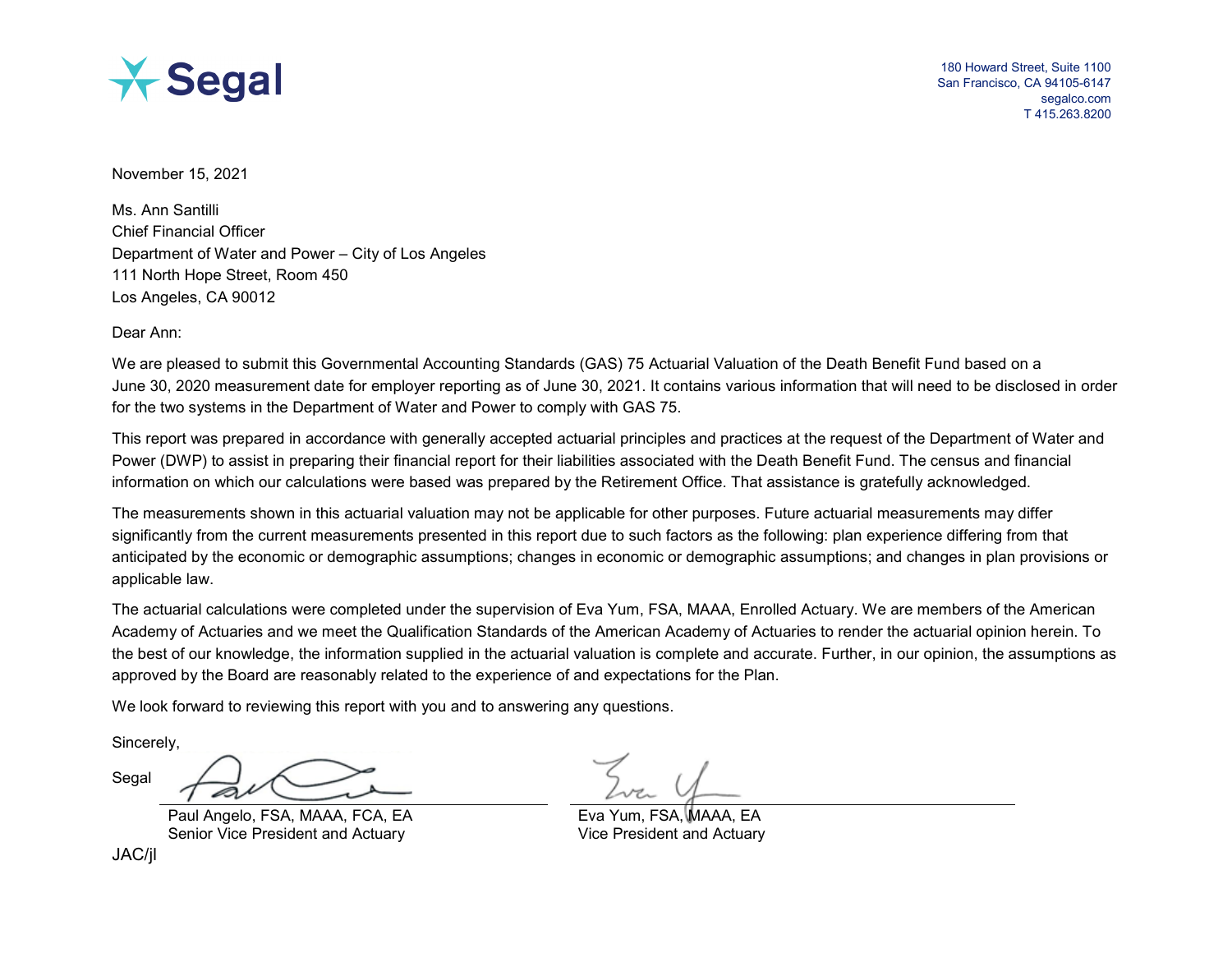# Table of Contents

| Appendix A: Projection of Plan Fiduciary Net Position for use in the Calculation of Discount Rate as of June 30, 2020  43 |  |
|---------------------------------------------------------------------------------------------------------------------------|--|
|                                                                                                                           |  |

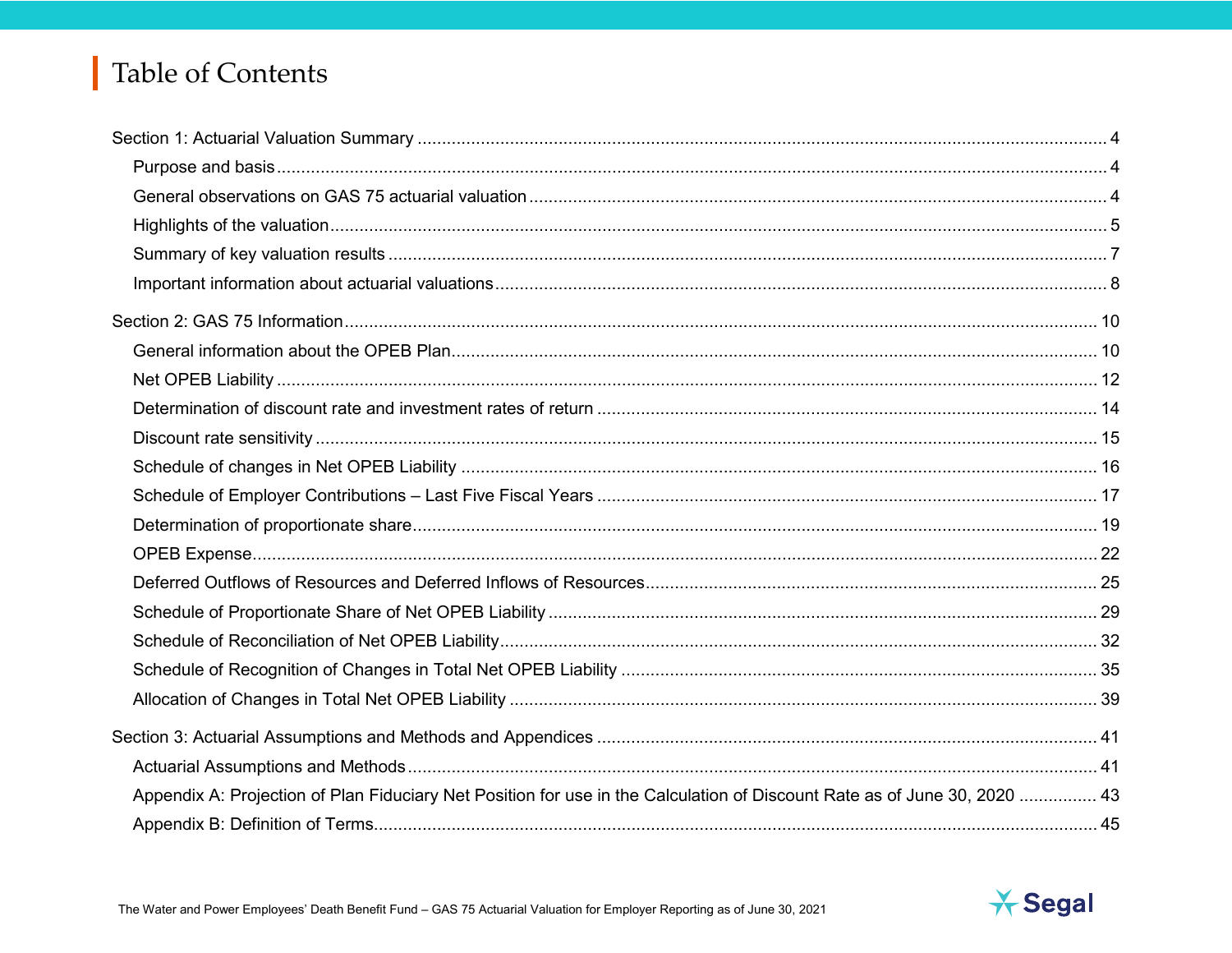#### **Purpose and basis**

This report has been prepared by Segal to present certain disclosure information required by Governmental Accounting Standards (GAS) 75 for employer reporting as of June 30, 2021. The results used in preparing this GAS 75 report are comparable to those used in preparing the GAS 74 report for the Water and Power Employees' Death Benefit Fund based on a reporting date and a measurement date as of June 30, [2020.](#page--1-0) This valuation is based on:

- The benefit provisions of the Death Benefit Fund, as administered by the Board;
- The characteristics of covered active members, inactive vested members, and retired and disabled members as of March 31, [2020,](#page--1-0) provided by the Retirement Office;
- The assets of the Fund as of June 30, [2020,](#page--1-0) provided by the Retirement Office;
- Economic assumptions regarding future salary increases and investment earnings adopted by the Board for the July 1, [2020](#page--1-0) valuation; and
- Other actuarial assumptions, regarding employee terminations, retirement, death, etc. adopted by the Board for the July 1, [2020](#page--1-0) valuation.

#### **General observations on GAS 75 actuarial valuation**

- 1. The Governmental Accounting Standards Board (GASB) rules only define OPEB liability and expense for financial reporting purposes, and do not apply to contribution amounts for OPEB funding purposes. Employers and plans should develop and adopt funding policies under current practices.
- 2. The Total OPEB Liability (TOL) is determined using the Entry Age actuarial cost method as specified by GASB and the same 3.50% per year expected return on Fund assets as WPERP uses for funding of the Death Benefit Fund.
- 3. The Net OPEB Liability (NOL) is equal to the difference between the TOL and the Plan Fiduciary Net Position. The Plan Fiduciary Net Position is equal to the market value of assets and therefore, the NOL measure is very similar to an Unfunded Actuarial Accrued Liability (UAAL) calculated on a market value basis. The NOL reflects all investment gains and losses as of the measurement date.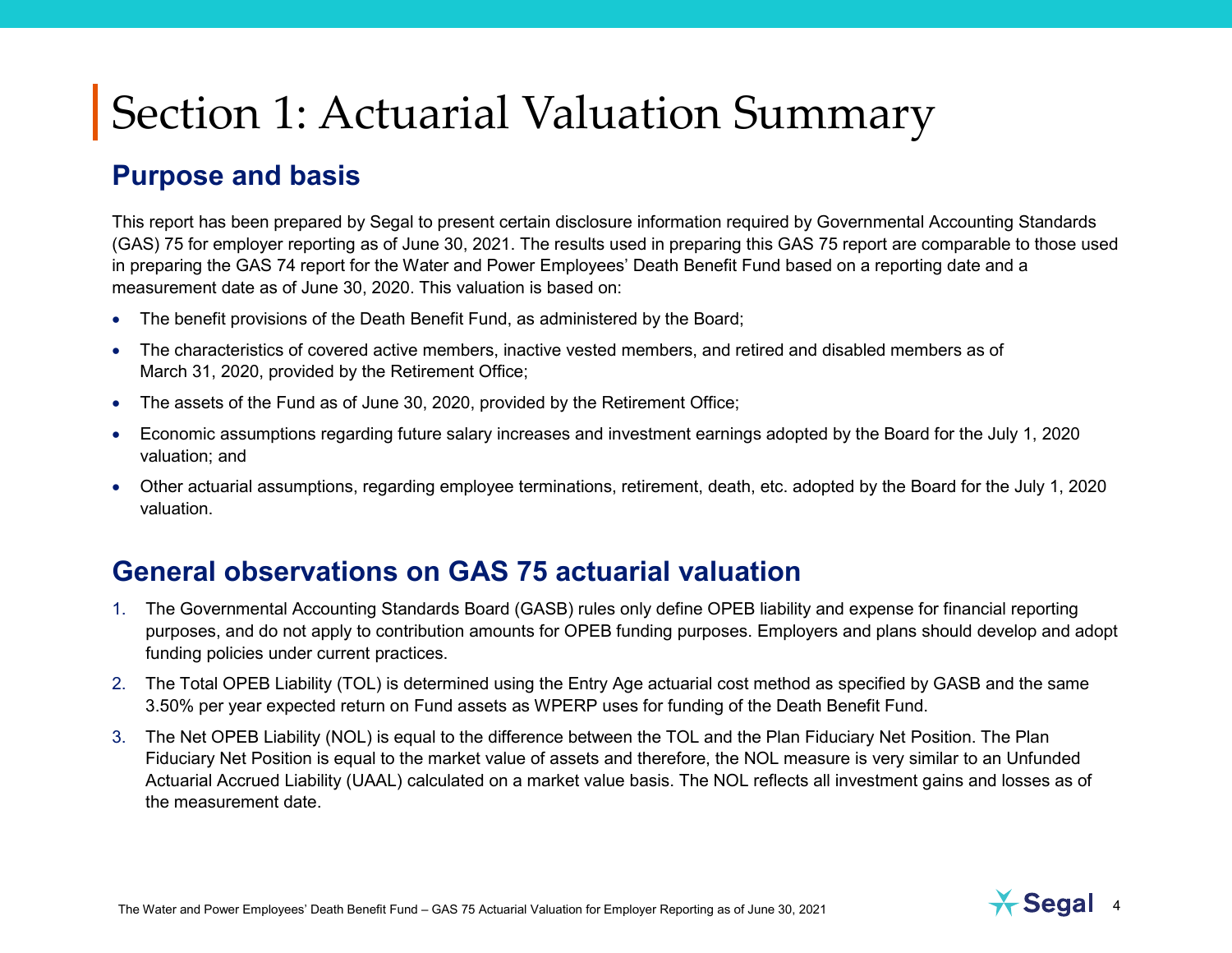#### **Highlights of the valuation**

- 1. For this report, the reporting dates for the employer are June 30, 2021 and June 30, 2020. The NOL was measured as of June 30, 2020 and June 30, 2019, respectively, and determined based upon the results of the actuarial valuations as of July 1, 2020 and July 1, 2019, respectively. The Plan Fiduciary Net Position (plan assets) and the TOL were valued as of the measurement dates. Consistent with the provisions of GAS 75, the assets and liabilities measured as of June 30, 2020 and June 30, 2019 are not adjusted or rolled forward to the June 30, 2021 and June 30, 2020 reporting dates, respectively.
- 2. For the June 30, [2020](#page--1-0) and June 30, [2019](#page--1-1) measurements, we used assumptions and methods consistent with those used by the Retirement Plan, with the exception of a 3.50% discount rate assumption and additional assumptions regarding family composition for the Family Death Benefit and Supplemental Family Death Benefit. The 3.50% discount rate is based on the Death Benefit Fund's current target asset allocation that is virtually all fixed income investments. It reflects expected real returns for that asset class as well as the 2.75% inflation assumption for the July 1, [2020](#page--1-0) and July 1, [2019](#page--1-1) valuation reports.
- 3. The NOL decreased from \$105.5 million as of June 30, 2019 to \$96.4 million as of June 30, [2020](#page--1-0) primarily due to the favorable actuarial experience and the 8.82% return on the market value of assets during 2019/2020 (that was more than the assumed return of 3.50%). Changes in these values during the last two fiscal years ending June 30, [2019](#page--1-1) and June 30, [2020](#page--1-0) can be found in Section 2, Schedule of changes in Net OPEB Liability on page 16.
- 4. The discount rate used to determine the TOL and NOL as of June 30, [2020](#page--1-0) and [2019](#page--1-1) was 3.50%. Details on the derivation of the discount rate as of June 30, [2020](#page--1-0) can be found in Section 3, Appendix A. Various other information that is required to be disclosed can be found throughout Section 2. Actuarial assumptions and methods can be found in the Actuarial Assumptions and Methods subsection in Section 3.
- 5. There was a decrease in the total employer OPEB expense from \$8.2 million calculated last year to \$7.0 million calculated this year. The primary cause of the decrease was \$0.6 million in new credits from actual experience more favorable than expected in the total OPEB liability and higher than expected return on market value of assets during the year ending June 30, 2020. A breakdown of the OPEB expenses for this year and last year can be found in Section 2, OPEB Expense on page [22.](#page-20-0)
- 6. The NOL has been allocated based on the projected compensation for each system for the fiscal year following the measurement date. LADWP provided us with information that indicates each member's percentage under Water versus Power and we used these percentages to determine each member's allocation between these two systems. The NOL allocation can be found in Section 2, Determination of Proportionate Share on page [19.](#page-18-0)
- 7. Results shown in this report exclude any employer contributions made after the measurement date of June 30, [2020.](#page--1-0) LADWP should consult with their auditors to determine the deferred outflow that should be created for these contributions.

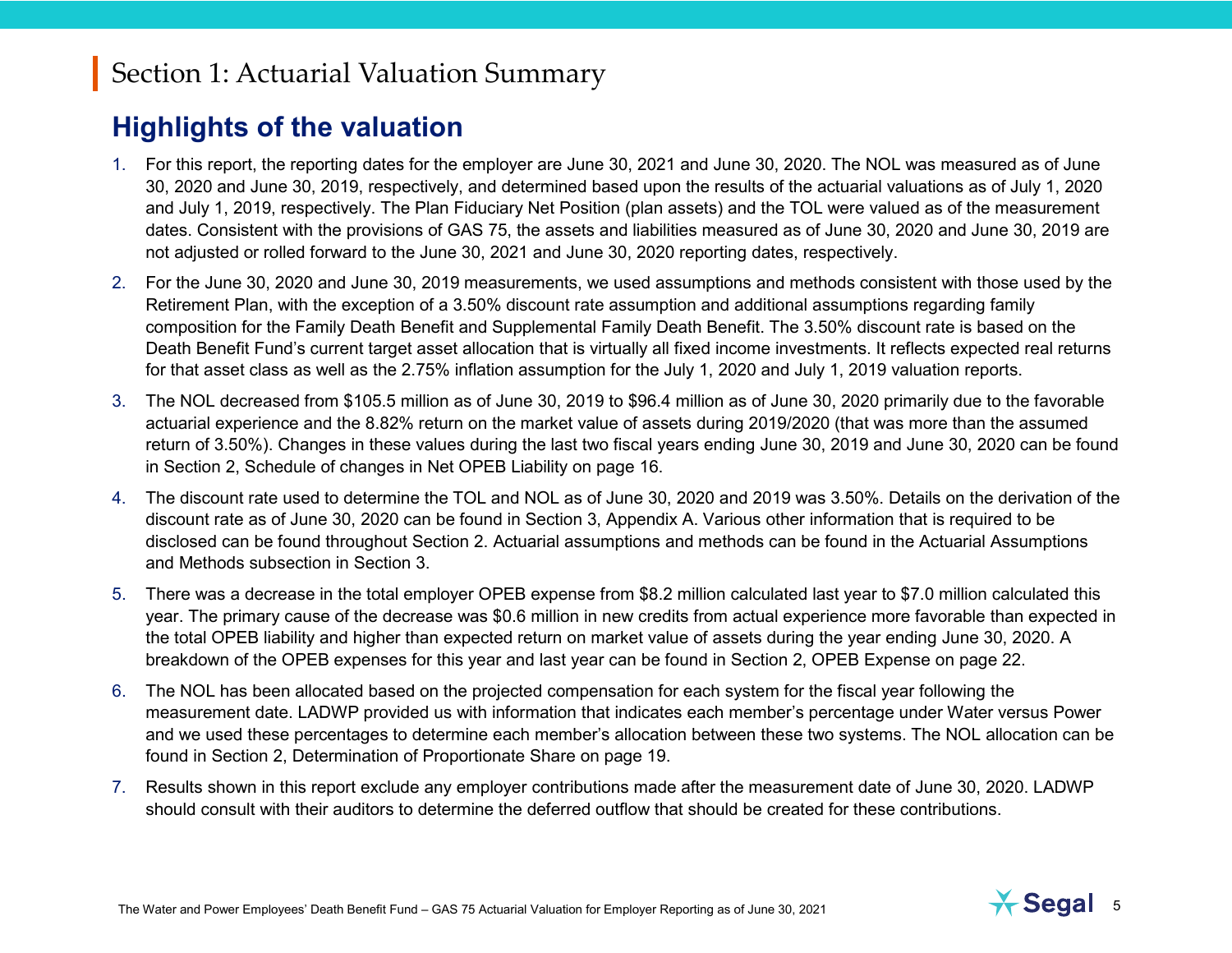8. It is important to note that this actuarial valuation is based on plan assets as of June 30, 2020. Due to the COVID-19 pandemic, market conditions have changed significantly since the onset of the Public Health Emergency. The Plan's funded status does not reflect short-term fluctuations of the market, but rather is based on the market values on the last day of the Plan Year. Moreover, this actuarial valuation is based on Plan data as of March 31, 2020 (adjusted to June 30, 2020 by adding 3 months of age, service and interest on contribution balance, and increasing benefit by the assumed July 1 COLA for members in pay status) and it does not include any short-term or long-term impacts on mortality of the covered population since March 31, 2020, except for actual death benefit payments that are reflected in the plan assets as of June 30, 2020. While it is impossible to determine how the pandemic will continue to affect market conditions and other demographic experience of the Plan in future valuations, Segal is available to prepare projections of potential outcomes upon request.

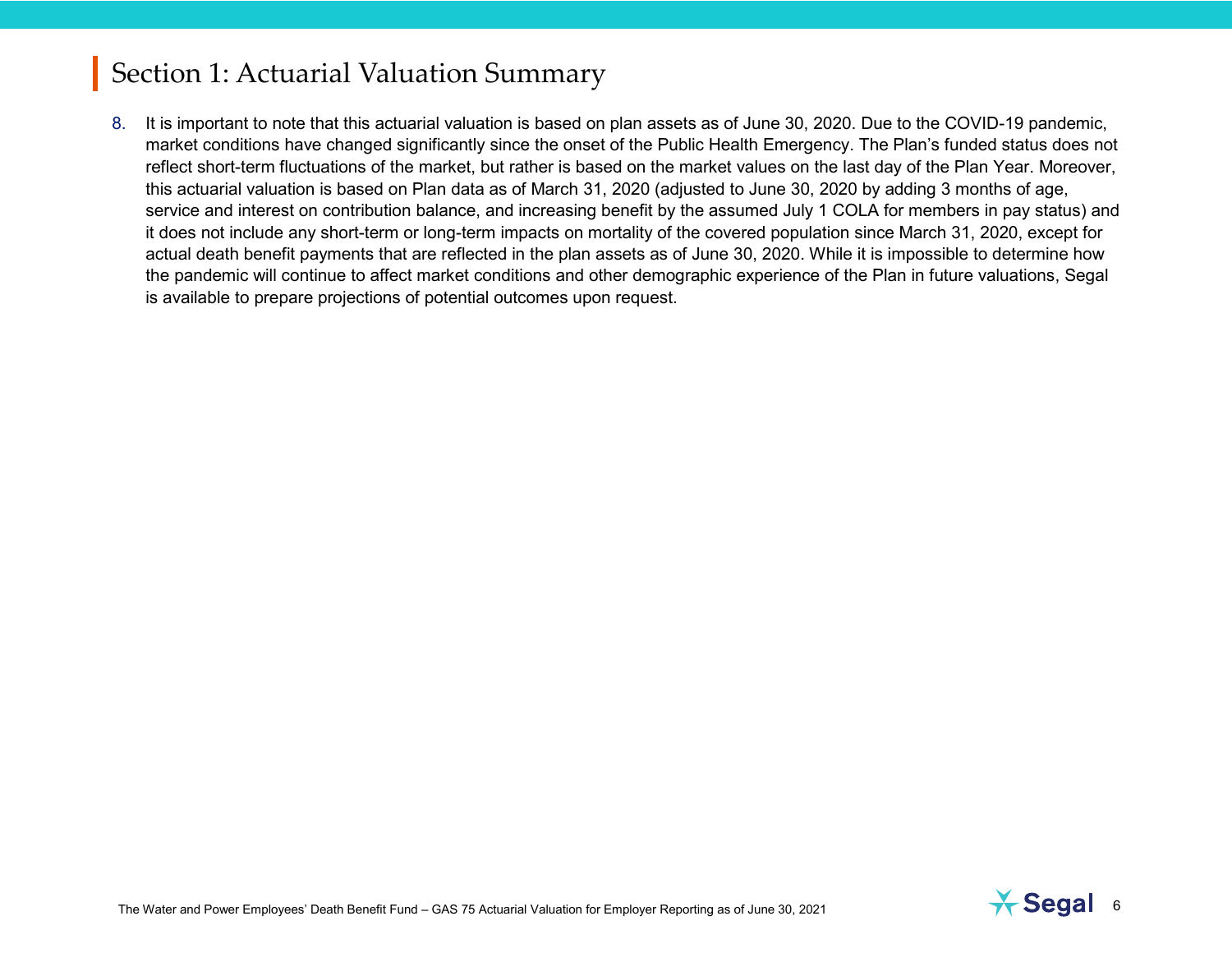#### <span id="page-6-7"></span><span id="page-6-6"></span><span id="page-6-5"></span><span id="page-6-4"></span><span id="page-6-3"></span><span id="page-6-2"></span><span id="page-6-1"></span><span id="page-6-0"></span>**Summary of key valuation results**

| <b>Reporting Date for Employer under GAS 75</b>   |                                                     | June 30, 2021 <sup>1</sup>                                  | June 30, 2020 <sup>1</sup>                                  |
|---------------------------------------------------|-----------------------------------------------------|-------------------------------------------------------------|-------------------------------------------------------------|
| <b>Measurement Date for Employer under GAS 75</b> |                                                     | June 30, 2020                                               | June 30, 2019                                               |
| Disclosure elements for                           | • Service $cost2$                                   | \$4,716,844                                                 | \$4,779,848                                                 |
| plan year ending                                  | • Total OPEB Liability                              | 133,737,063                                                 | 134,257,596                                                 |
| <b>June 30:</b>                                   | • Plan Fiduciary Net Position <sup>3</sup>          | 37,364,822                                                  | 28,806,740                                                  |
|                                                   | • Net OPEB Liability                                | 96,372,241                                                  | 105,450,856                                                 |
|                                                   | • OPEB expense                                      | 7,010,794                                                   | 8,197,288                                                   |
| <b>Schedule of contributions</b>                  | • Actuarially determined contributions <sup>4</sup> | \$13,334,780                                                | \$7,259,955                                                 |
| for plan year ending                              | • Actual contributions                              | 13,299,775                                                  | 7,259,955                                                   |
| <b>June 30:</b>                                   | • Contribution deficiency / (excess)                | 35,005                                                      | 0                                                           |
| Demographic data for plan                         | • Number of beneficiaries <sup>5</sup>              | 88                                                          | 90                                                          |
| year ending June 30:                              | • Number of retired members                         | 7,472                                                       | 7,355                                                       |
|                                                   | • Vested terminated members <sup>6</sup>            | 619                                                         | 630                                                         |
|                                                   | • Number of active members <sup>7</sup>             | 10,778                                                      | 10,362                                                      |
| Key assumptions as of                             | • Discount rate                                     | 3.50%                                                       | 3.50%                                                       |
| <b>June 30:</b>                                   | • Inflation rate                                    | 2.75%                                                       | 2.75%                                                       |
|                                                   | • Projected salary increases <sup>8</sup>           | 4.50% to 10.25%; varying by<br>service, including inflation | 4.50% to 10.25%; varying by<br>service, including inflation |

The reporting dates and measurement dates for the plan are June 30, 2020 and 2019, respectively.

<sup>2</sup> The service cost is always based on the previous year's assumptions, meaning that the June 30, [2020](#page--1-0) and June 30, [2019](#page--1-1) measurement values are based on the assumptions shown as of July 1, [2019](#page--1-1) and July 1, 2018, respectively. The key assumptions in the July 1, 2018 valuation were as follows:

| Discount rate:              | 3.50%                                                     |
|-----------------------------|-----------------------------------------------------------|
| Inflation rate:             | 3.00%                                                     |
| Projected salary increases: | 4.50% to 10.00%, varying by service, including inflation. |

 $3$  Based on final audited financial statements as of June 30, [2020.](#page--1-0)

- <sup>4</sup> Starting in 2020, the actuarially determined contribution is determined based on actual covered payroll reported by the Retirement Office.
- <sup>5</sup> Receiving Family Death or Supplemental Family Death benefits.
- <sup>6</sup> Includes members receiving Permanent Total Disability (PTD) benefits. Excludes terminated members with less than five years of service who are not eligible for death benefits.
- <sup>7</sup> Includes 1,524 and 1,789 active members who have Supplemental Family Death Benefit coverage for 2020 and 2019, respectively.
- <sup>8</sup> Includes inflation at 2.75% per year plus real across-the-board salary increases of 0.50% plus merit and promotion increases as of June 30, 2020 and 2019.

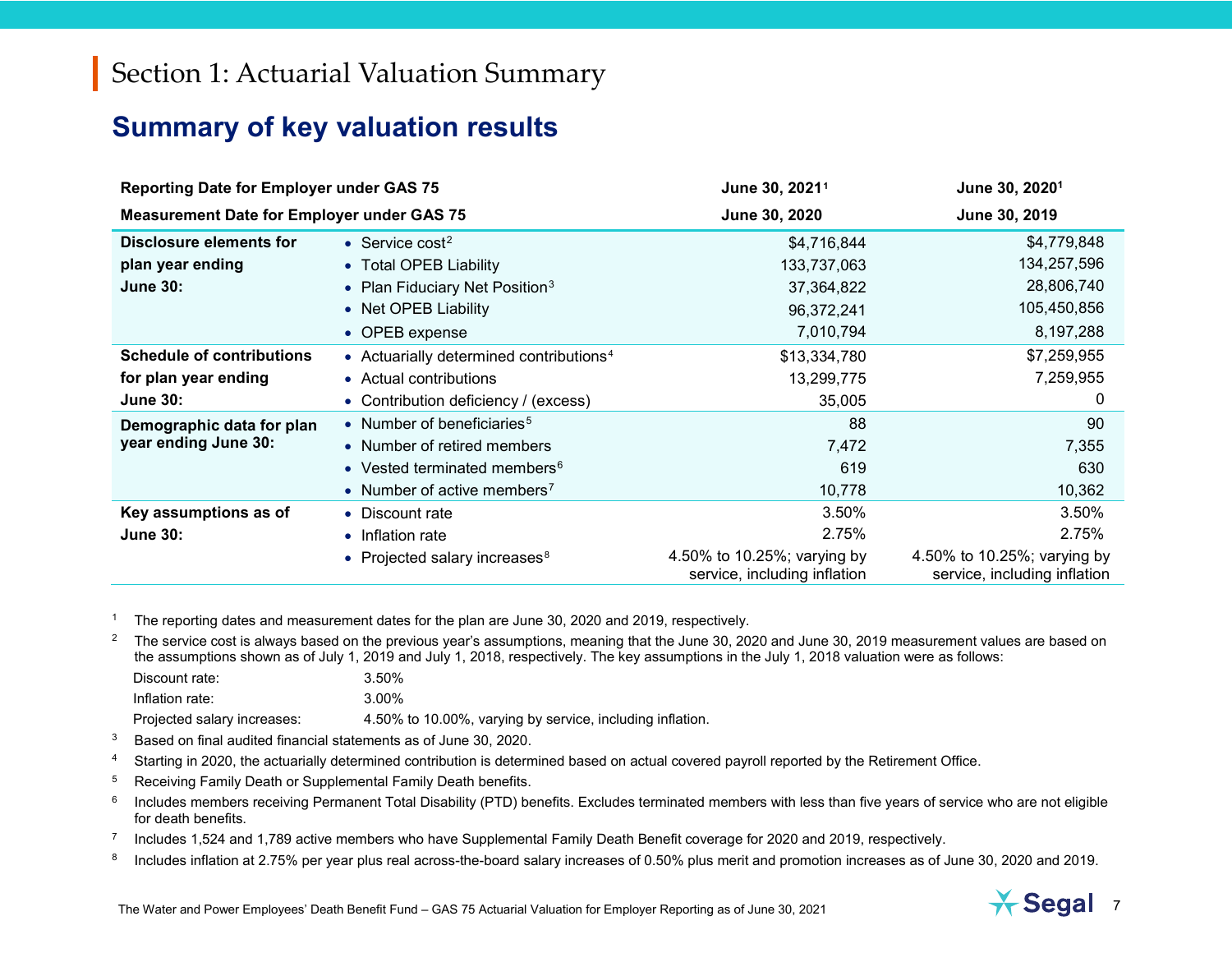#### **Important information about actuarial valuations**

An actuarial valuation is a budgeting tool with respect to the financing of future projected obligations of an OPEB plan. It is an estimated forecast – the actual long-term cost of the plan will be determined by the actual benefits and expenses paid and the actual investment experience of the plan.

In order to prepare a valuation, Segal relies on a number of input items. These include:

| <b>Plan of benefits</b>      | Plan provisions define the rules that will be used to determine benefit payments, and those rules, or the<br>interpretation of them, may change over time. It is important to keep Segal informed with respect to plan<br>provisions and administrative procedures, and to review the plan description in this report (as well as the plan<br>summary included in our funding valuation report) to confirm that Segal has correctly interpreted the plan of<br>benefits.                                                                                                                                                                                                                                                                                                                                                                                                                                                                                                                                                                                                                                                                                                                                       |
|------------------------------|----------------------------------------------------------------------------------------------------------------------------------------------------------------------------------------------------------------------------------------------------------------------------------------------------------------------------------------------------------------------------------------------------------------------------------------------------------------------------------------------------------------------------------------------------------------------------------------------------------------------------------------------------------------------------------------------------------------------------------------------------------------------------------------------------------------------------------------------------------------------------------------------------------------------------------------------------------------------------------------------------------------------------------------------------------------------------------------------------------------------------------------------------------------------------------------------------------------|
| <b>Participant data</b>      | An actuarial valuation for a plan is based on data provided to the actuary by the Retirement Office. Segal does not<br>audit such data for completeness or accuracy, other than reviewing it for obvious inconsistencies compared to<br>prior data and other information that appears unreasonable. It is important for Segal to receive the best possible<br>data and to be informed about any known incomplete or inaccurate data.                                                                                                                                                                                                                                                                                                                                                                                                                                                                                                                                                                                                                                                                                                                                                                           |
| <b>Assets</b>                | This valuation is based on the market value of assets as of the measurement date, as provided by the Retirement<br>Office.                                                                                                                                                                                                                                                                                                                                                                                                                                                                                                                                                                                                                                                                                                                                                                                                                                                                                                                                                                                                                                                                                     |
| <b>Actuarial assumptions</b> | In preparing an actuarial valuation, Segal projects the benefits to be paid to existing plan participants for the rest<br>of their lives and the lives of their beneficiaries. This projection requires actuarial assumptions as to the probability<br>of death, disability, termination, and retirement of each participant for each year. In addition, the benefits projected<br>to be paid for each of those events in each future year reflect actuarial assumptions as to salary increases. The<br>projected benefits are then discounted to a present value, based on the assumed rate of return that is expected to<br>be achieved on the plan's assets. There is a reasonable range for each assumption used in the projection and the<br>results may vary materially based on which assumptions are selected. It is important for any user of an actuarial<br>valuation to understand this concept. Actuarial assumptions are periodically reviewed to ensure that future<br>valuations reflect emerging plan experience. While future changes in actuarial assumptions may have a significant<br>impact on the reported results, that does not mean that the previous assumptions were unreasonable. |
| <b>Models</b>                | Segal valuation results are based on proprietary actuarial modeling software. The actuarial valuation models<br>generate a comprehensive set of liability and cost calculations that are presented to meet regulatory, legislative<br>and client requirements. Our Actuarial Technology and Systems unit, comprised of both actuaries and<br>programmers, is responsible for the initial development and maintenance of these models. The models have a<br>modular structure that allows for a high degree of accuracy, flexibility and user control. The client team programs<br>the assumptions and the plan provisions, validates the models, and reviews test lives and results, under the<br>supervision of the responsible actuary.                                                                                                                                                                                                                                                                                                                                                                                                                                                                      |

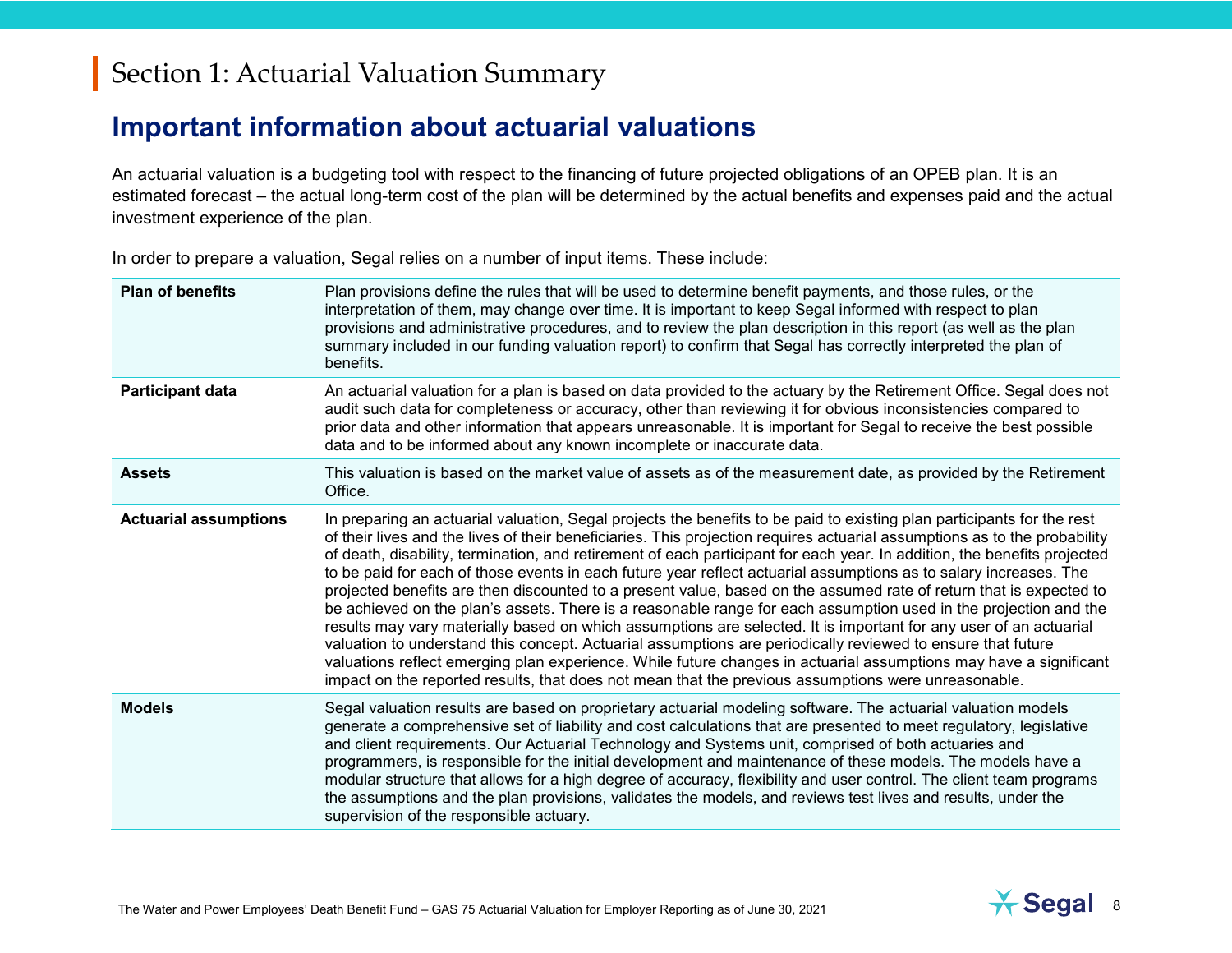The user of Segal's actuarial valuation (or other actuarial calculations) should keep the following in mind:

The valuation is prepared at the request of LADWP to assist in preparing items related to the Death Benefit Fund in their financial report. Segal is not responsible for the use or misuse of its report, particularly by any other party.

An actuarial valuation is a measurement of the plan's assets and liabilities at a specific date. Accordingly, except where otherwise noted, Segal did not perform an analysis of the potential range of future financial measures. The actual long-term cost of the plan will be determined by the actual benefits and expenses paid and the actual investment experience of the plan.

If LADWP is aware of any event or trend that was not considered in this valuation that may materially change the results of the valuation, Segal should be advised, so that we can evaluate it.

Segal does not provide investment, legal, accounting, or tax advice. Segal's valuation is based on our understanding of applicable guidance in these areas and of the plan's provisions, but they may be subject to alternative interpretations. LADWP should look to their other advisors for expertise in these areas.

As Segal has no discretionary authority with respect to the management or assets of WPERP, it is not a fiduciary in its capacity as actuaries and consultants with respect to WPERP or LADWP.

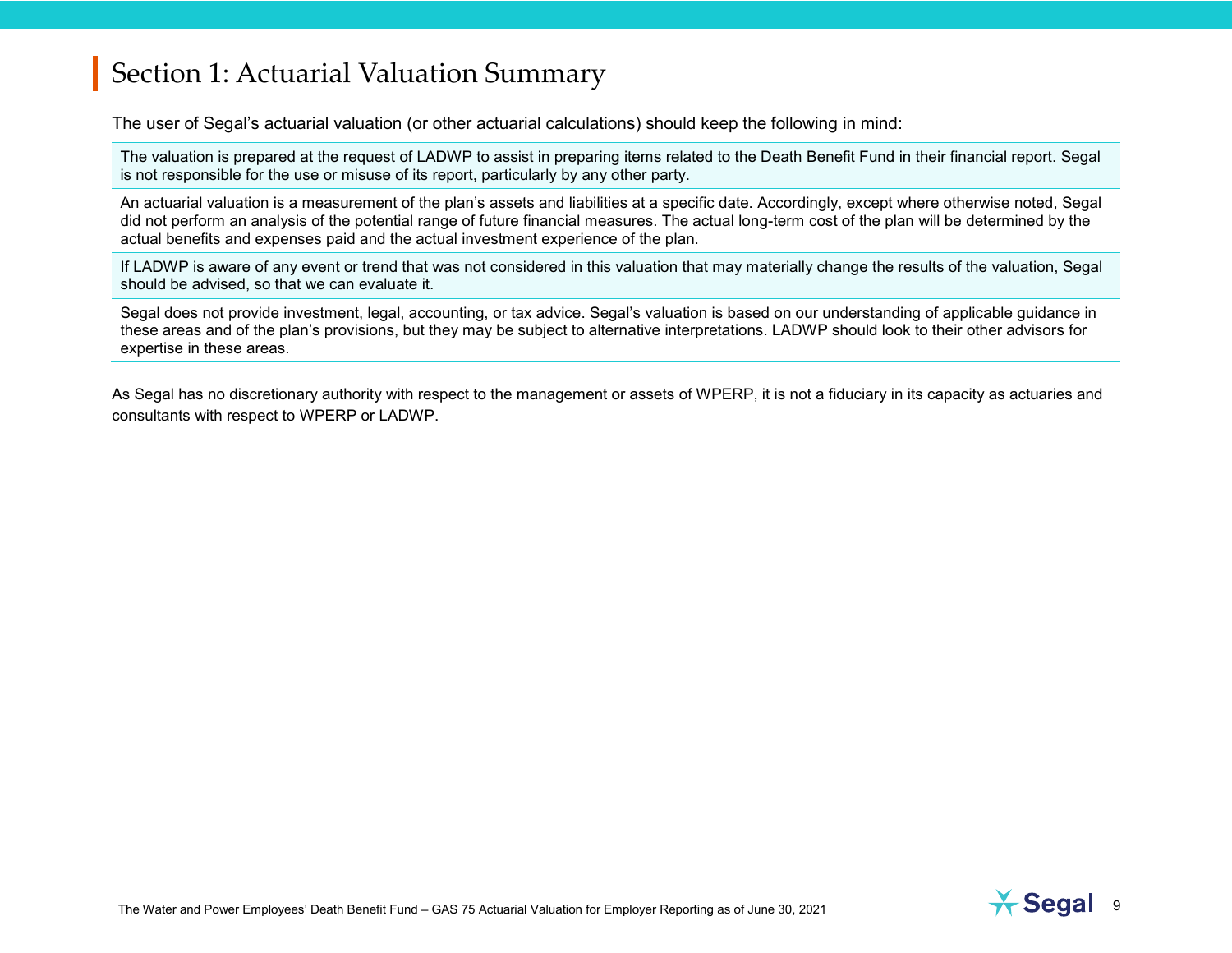#### **General information about the OPEB Plan**

#### **Plan Description**

*Plan administration. The Water and Power Employees' Retirement Plan of the City of Los Angeles (WPERP) was established by the* Los Angeles Department of Water and Power in 1938. WPERP is a single employer public employee retirement system whose main function is to provide retirement benefits to employees of the Los Angeles Department of Water and Power.

Under the provisions of the City Charter, the Board of Administration (the "Board") has the responsibility and authority to administer the Plan and to invest its assets. The Board members serve as trustees and must act in the exclusive interest of the Plan's members and beneficiaries. The Board has seven members: one member of the Board of Water and Power Commissioners, the General Manager, the Chief Accounting Employee, three employee members who are elected for three-year terms by active members of the Plan, and one retiree who is appointed by the Board of Water and Power Commissioners for a three-year term.

Plan membership. At June 30, [2020,](#page--1-0) the members of the Death Benefit Fund consisted of the following:

| Beneficiaries currently receiving benefits from Death Benefit Fund                 | 88     |
|------------------------------------------------------------------------------------|--------|
| Retired members currently receiving benefits from Retirement Plan                  | 7.472  |
| Vested terminated members entitled to, but not yet receiving benefits <sup>1</sup> | 619    |
| Active members                                                                     | 10.778 |
| <b>Total</b>                                                                       | 18,957 |

<sup>1</sup> Includes members receiving Permanent Total Disability (PTD) benefits. Excludes terminated members with less than five years of service who are not eligible for death benefits.

*Benefits provided.* The WPERP Death Benefit Fund pays death benefits to the beneficiaries of eligible employees. Generally, to be eligible for the Family Death Benefit allowance, an employee must be a full member of WPERP and contributing to WPERP at the time of death. If death occurs after retirement, the retired member must be receiving a monthly retirement allowance from WPERP, and had a least five years of Department Service at retirement. The Family Death Benefit program pays a monthly allowance of \$416 to the surviving spouse of a member with minor (or disabled) children plus \$416 for each minor (or disabled) child up to a maximum monthly allowance of \$1,170. In addition, the spouse's portion will not be paid if the spouse is receiving a Survivor's Optional Death Benefit Allowance or an Eligible Spouse Allowance from the Retirement Plan.

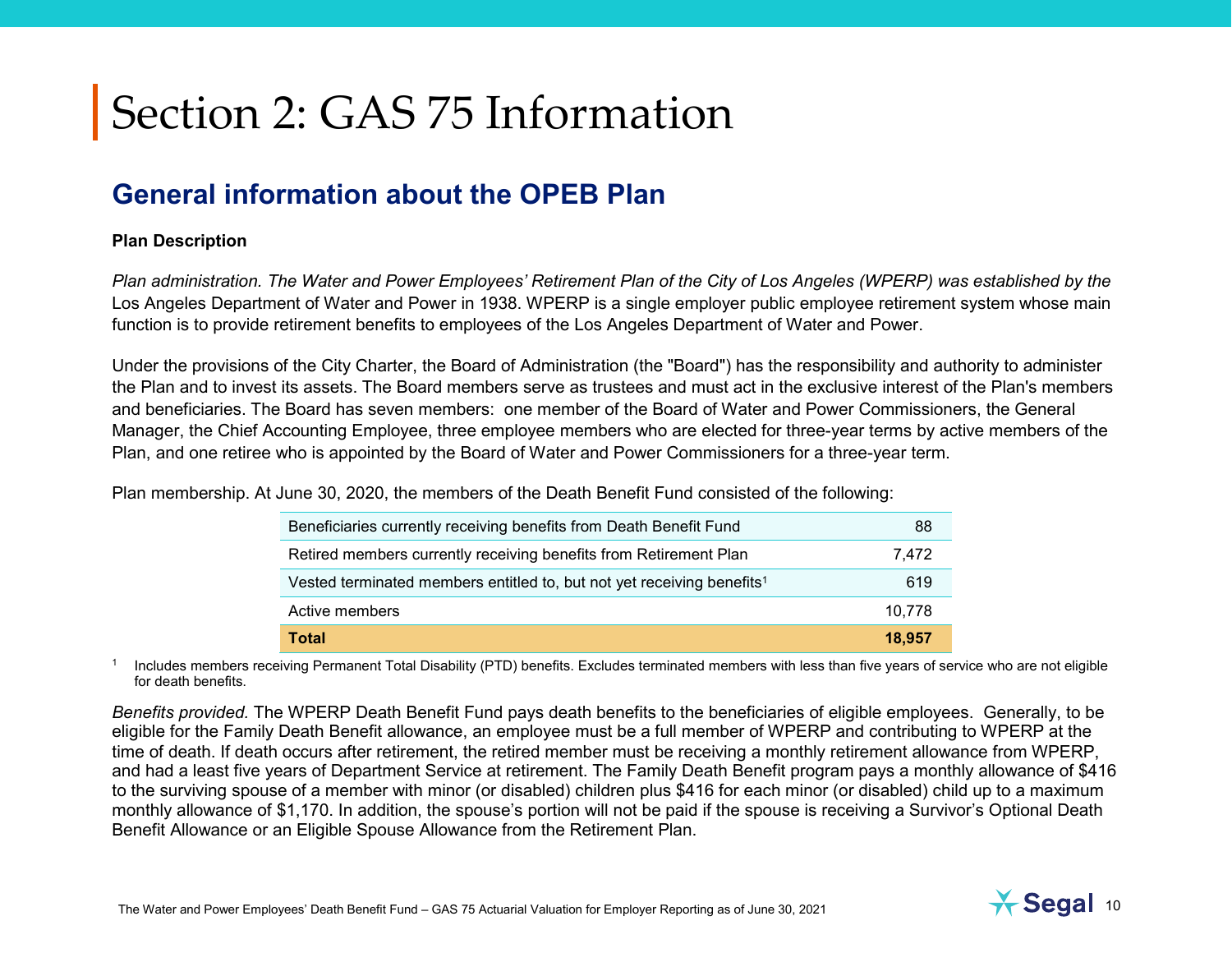The Supplemental Family Death program is similar, but is optional and subject to making additional member contributions. The Supplemental Family Death Benefit program pays a monthly allowance of \$520 for each surviving spouse or child, in addition to the amounts payable from the Family Death Benefit program, subject to a maximum of \$1,066 for the additional benefits.

The Insured Lives Death Benefit Fund for Contributing Members provides death benefits to employees that die while employed by the Department. Generally, to be eligible, an employee must be a full member of WPERP and contributing to WPERP at time of death. The benefit paid from the Death Benefit Fund is a single sum that is equal to 14 times the member's monthly compensation with no maximum.

The Insured Lives Death Benefit Fund for Noncontributing Members provides death benefits to employees that were employed by the Department for at least five years and death occurred after retirement. The death benefit is paid in a single sum that is equal to the lesser of 14 times the member's Full Retirement Allowance or \$20,000.

The LADWP contributes to the Death Benefit Fund based upon actuarially determined contribution rates adopted by the Board of Administration. Employer contribution rates are adopted annually based upon recommendations received from WPERP's actuary after the completion of the review of the death benefit fund. The employer and member contribution rates as of June 30, [2020](#page--1-0) are as follows:

|                                   |                   | <b>Members</b>  |                |
|-----------------------------------|-------------------|-----------------|----------------|
|                                   | <b>Department</b> | <b>Active</b>   | <b>Retired</b> |
| <b>Total Death Benefit Fund</b>   | 1.18% of payroll  |                 |                |
| <b>Family Death Benefit</b>       |                   | N/A             | N/A            |
| Supplemental Family Death Benefit |                   | \$2.25 biweekly | \$4.90 monthly |
| Insured Lives:                    |                   |                 |                |
| Contributing                      |                   | \$1.00 biweekly | N/A            |
| Noncontributing                   |                   | N/A             | N/A            |

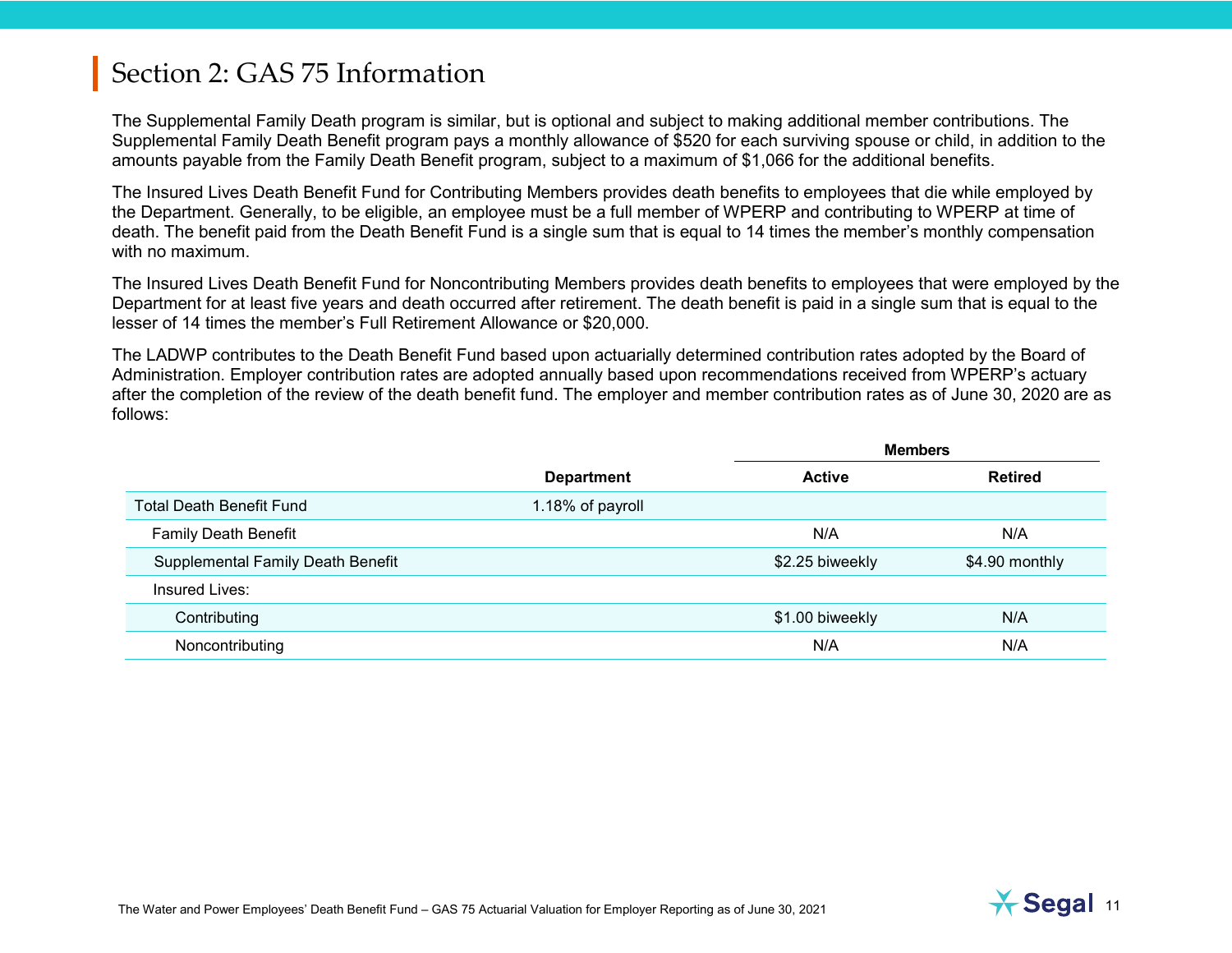### **Net OPEB Liability**

| <b>Reporting Date for Employer under GAS 75</b>                         | June 30, 2021 | June 30, 2020 |
|-------------------------------------------------------------------------|---------------|---------------|
| <b>Measurement Date for Employer under GAS 75</b>                       | June 30, 2020 | June 30, 2019 |
| <b>Components of the Net OPEB Liability</b>                             |               |               |
| <b>Total OPEB Liability</b>                                             | \$133,737,063 | \$134,257,596 |
| <b>Plan Fiduciary Net Position</b>                                      | 37,364,822    | 28,806,740    |
| <b>Net OPEB Liability</b>                                               | \$96,372,241  | \$105,450,856 |
| Plan Fiduciary Net Position as a percentage of the Total OPEB Liability | 27.94%        | 21.46%        |

The Net OPEB Liability (NOL) was measured as of June 30, [2020](#page--1-0) and [2019](#page--1-1) and determined based upon the Plan Fiduciary Net Position (plan assets) and Total OPEB Liability (TOL) from actuarial valuations as of July 1, [2020](#page--1-0) and [2019,](#page--1-1) respectively.

*Plan provisions.* The plan provisions used in the measurement of the NOL are the same as those described previously.

*Actuarial assumptions.* The TOL as of June 30, [2020](#page--1-0) and [2019](#page--1-1) were determined by actuarial valuations as of July 1, [2020](#page--1-0) and [2019,](#page--1-1) respectively. The actuarial assumptions used in the June 30, [2020](#page--1-0) measurement were based on the results of an experience study for the period from July 1, 2015 through June 30, 2018. They are the same as the assumptions used in the July 1, [2020](#page--1-0) actuarial valuation for the Retirement Plan, with the exception of a 3.50% investment return assumption and additional assumptions regarding family composition for the Family Death Benefit and Supplemental Family Death Benefit. In particular, the following assumptions were applied to all periods included in the June 30, 2020 measurement:

| <b>Inflation</b>          | 2.75%                                                                                        |
|---------------------------|----------------------------------------------------------------------------------------------|
| <b>Salary increases</b>   | 4.50% to 10.25%, vary by service, including inflation                                        |
| Investment rate of return | 3.50%, net of investment expense, including inflation                                        |
| <b>Other assumptions:</b> | Same as those described in the Actuarial assumptions and Methods<br>subsection in Section 3. |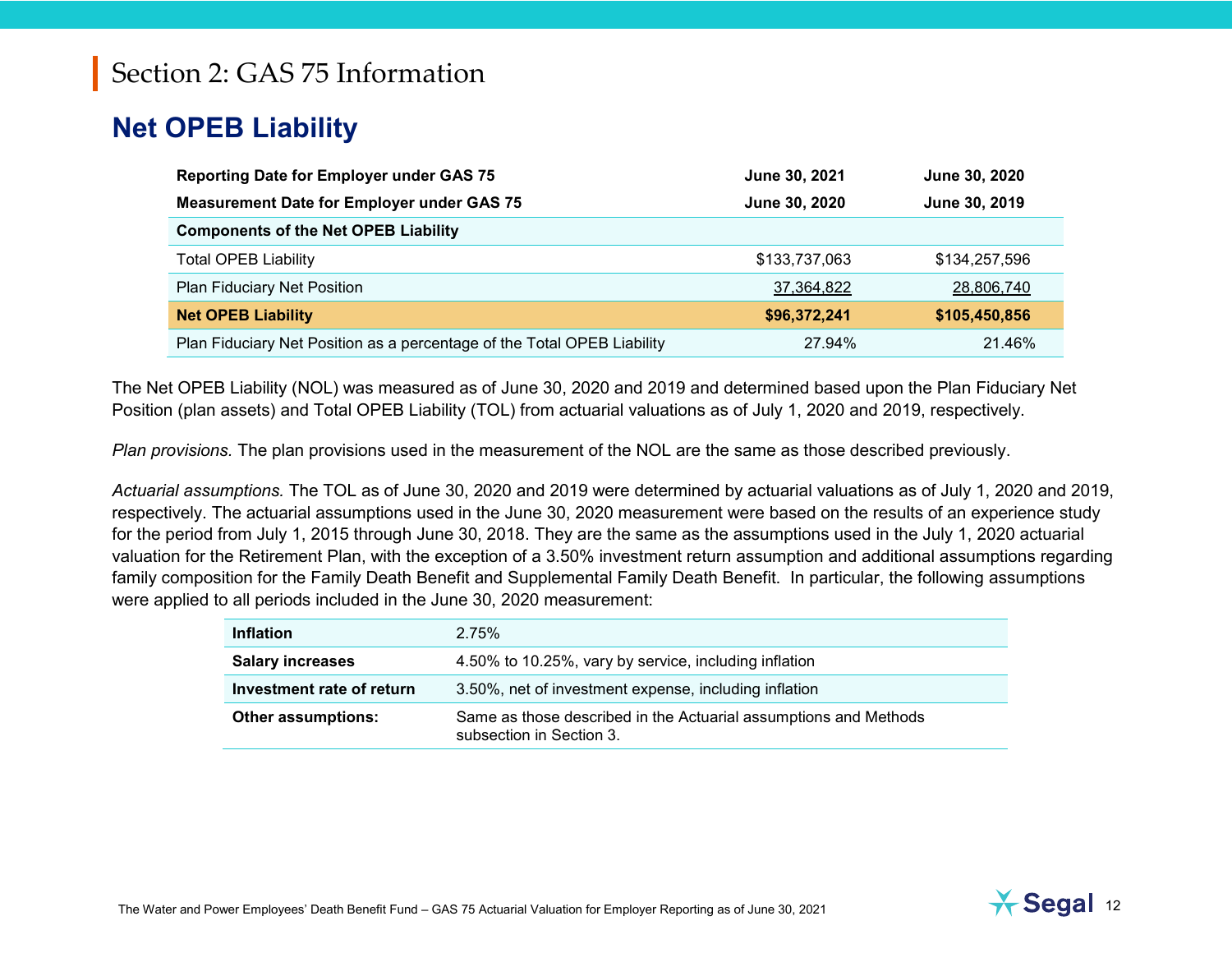The actuarial assumptions used in the June 30, [2019](#page--1-1) measurement were based on the results of an experience study for the period from July 1, 2015 through June 30, 2018. They are the same as the assumptions used in the July 1, [2019](#page--1-1) actuarial valuation for the Retirement Plan, with the exception of a 3.50% investment return assumption and additional assumptions regarding family composition for the Family Death Benefit and Supplemental Family Death Benefit. In particular, the following assumptions were applied to all periods included in the June 30, 2019 measurement:

| <b>Inflation</b>          | 2.75%                                                                                        |
|---------------------------|----------------------------------------------------------------------------------------------|
| <b>Salary increases</b>   | 4.50% to 10.25%, vary by service, including inflation                                        |
| Investment rate of return | 3.50%, net of investment expense, including inflation                                        |
| <b>Other assumptions:</b> | Same as those described in the Actuarial assumptions and Methods<br>subsection in Section 3. |

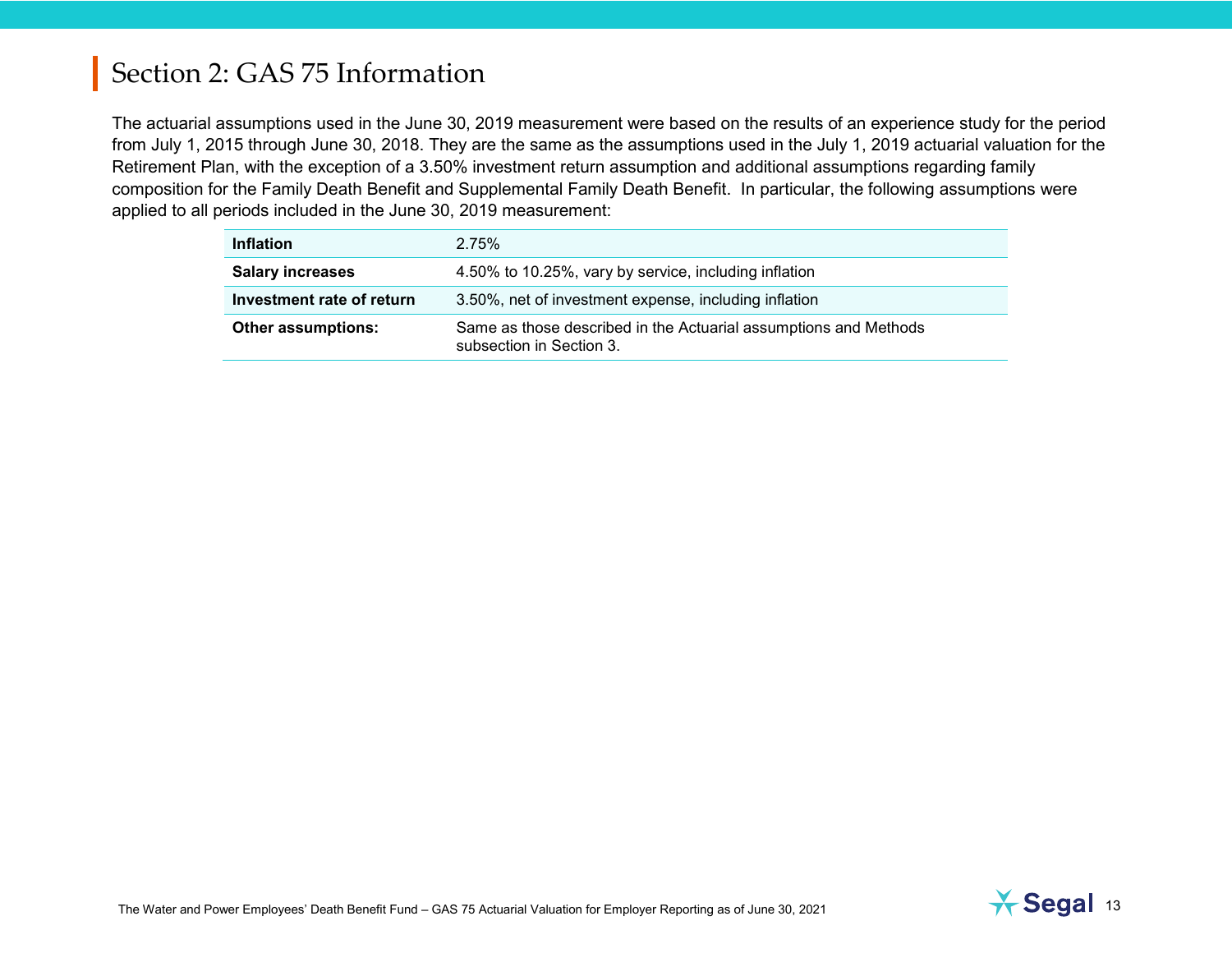#### **Determination of discount rate and investment rates of return**

The long-term expected rate of return on OPEB plan investments was determined in [2019](#page--1-1) using a building-block method in which expected future real rates of return (expected returns, net of inflation) are developed for each major asset class. These returns are combined to produce the long-term expected rate of return by weighting the expected future real rates of return by the target asset allocation percentage, adding expected inflation and subtracting expected investment expenses and a risk margin. The target allocation and projected arithmetic real rates of return for each major asset class, after deducting inflation, but before deducting investment expenses, used in the derivation of the long-term expected investment rate of return assumption as of June 30, 2020 are summarized in the following table. This information will change every three years based on the actuarial experience study.

| <b>Asset Class</b>        | <b>Target Allocation</b> | Long-Term Expected Real Rate of Return |
|---------------------------|--------------------------|----------------------------------------|
| <b>Fixed Income</b>       | 96%                      | $1.42\%$                               |
| Cash and Cash Equivalents | $4\%$                    | 0.25%                                  |
| <b>Total</b>              | $100\%$                  |                                        |

*Discount rate:* The discount rate used to measure the TOL was 3.50% as of June 30, 2020 and June 30, 2019, respectively. The projection of cash flows used to determine the June 30, 2020 discount rate assumed member contributions will be made at the current contribution rates and that employer contributions will be made at rates equal to the required contribution rates. For this purpose, only employee and employer contributions that are intended to fund benefits for current plan members and their beneficiaries are included. Projected employer contributions that are intended to fund the service costs for future plan members and their beneficiaries, as well as projected contributions from future plan members, are not included. Based on those assumptions, the Plan Fiduciary Net Position was projected to be available to make all projected future benefit payments for current plan members. Therefore, the long-term expected rate of return on the Death Benefit Fund's investments was applied to all periods of projected benefit payments to determine the TOL as of June 30, 2020.

A "crossover test" was not explicitly performed as of June 30, 2019 since the municipal bond rate as of June 30, [2019](#page--1-1) was 3.50% which was equal to the 3.50% long-term expected rate of return on OPEB plan investments. Therefore, the long-term expected rate of return on OPEB plan investments was applied to all periods of projected benefit payments to determine the TOL as of June 30, [2019.](#page--1-1)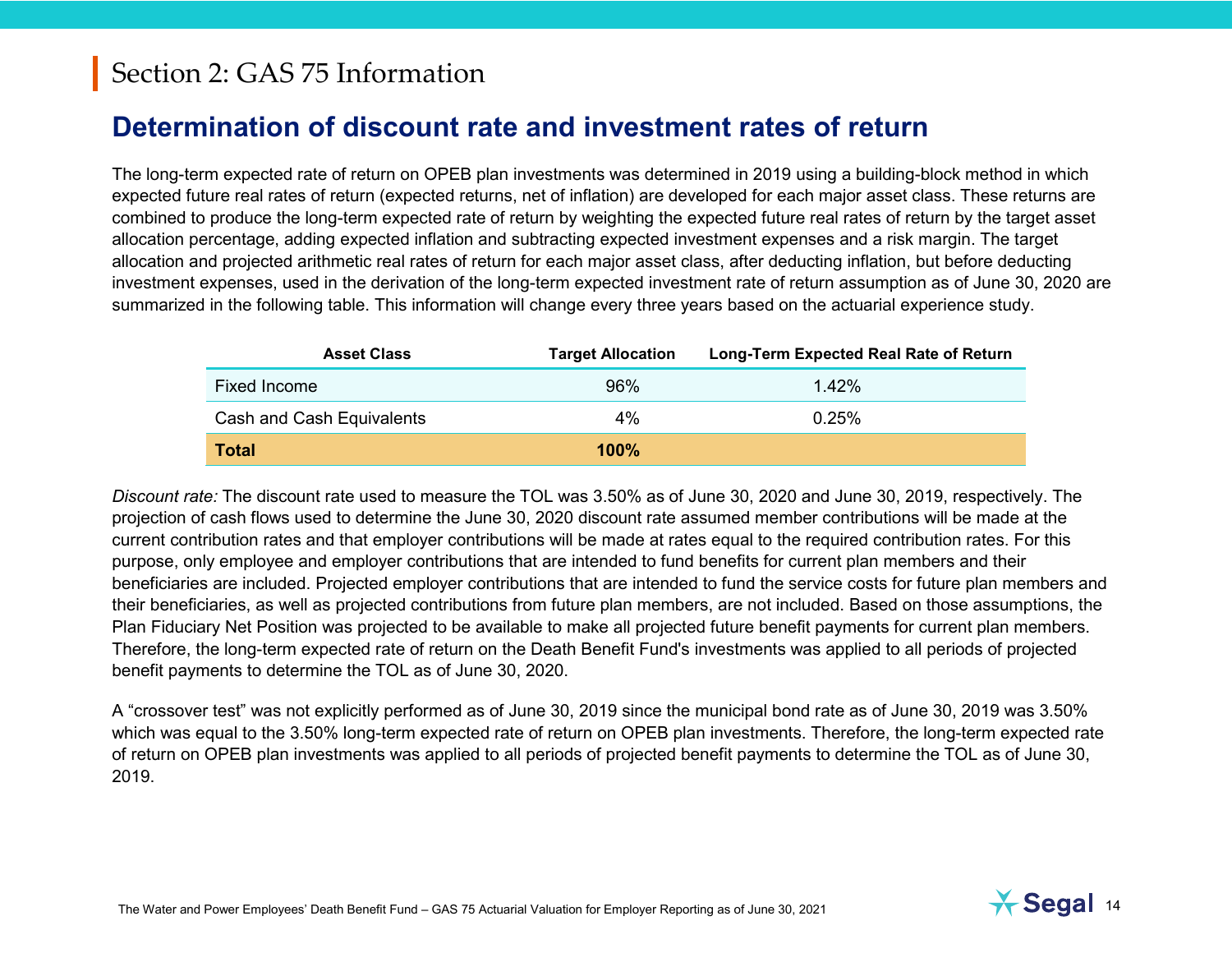#### **Discount rate sensitivity**

*Sensitivity of the Net OPEB Liability to changes in the discount rate.* The following presents the NOL of the Plan as of June 30, [2020,](#page--1-0) calculated using the discount rate of 3.50%, as well as what the Plan NOL would be if it were calculated using a discount rate that is 1-percentage-point lower (2.50%) or 1-percentage-point higher (4.50%) than the current rate:

| System                       | 1% Decrease (2.50%) | <b>Current Discount Rate (3.50%)</b> | 1% Increase (4.50%) |
|------------------------------|---------------------|--------------------------------------|---------------------|
| Water                        | \$38,076,135        | \$31,146,705                         | \$25,632,652        |
| Power                        | 79,736,727          | 65,225,536                           | 53,678,342          |
| <b>Total for all systems</b> | \$117,812,862       | \$96,372,241                         | \$79,310,994        |

Since there is no trend rate assumption used in valuing these benefits, the NOL is unaffected by any changes in trend rates.

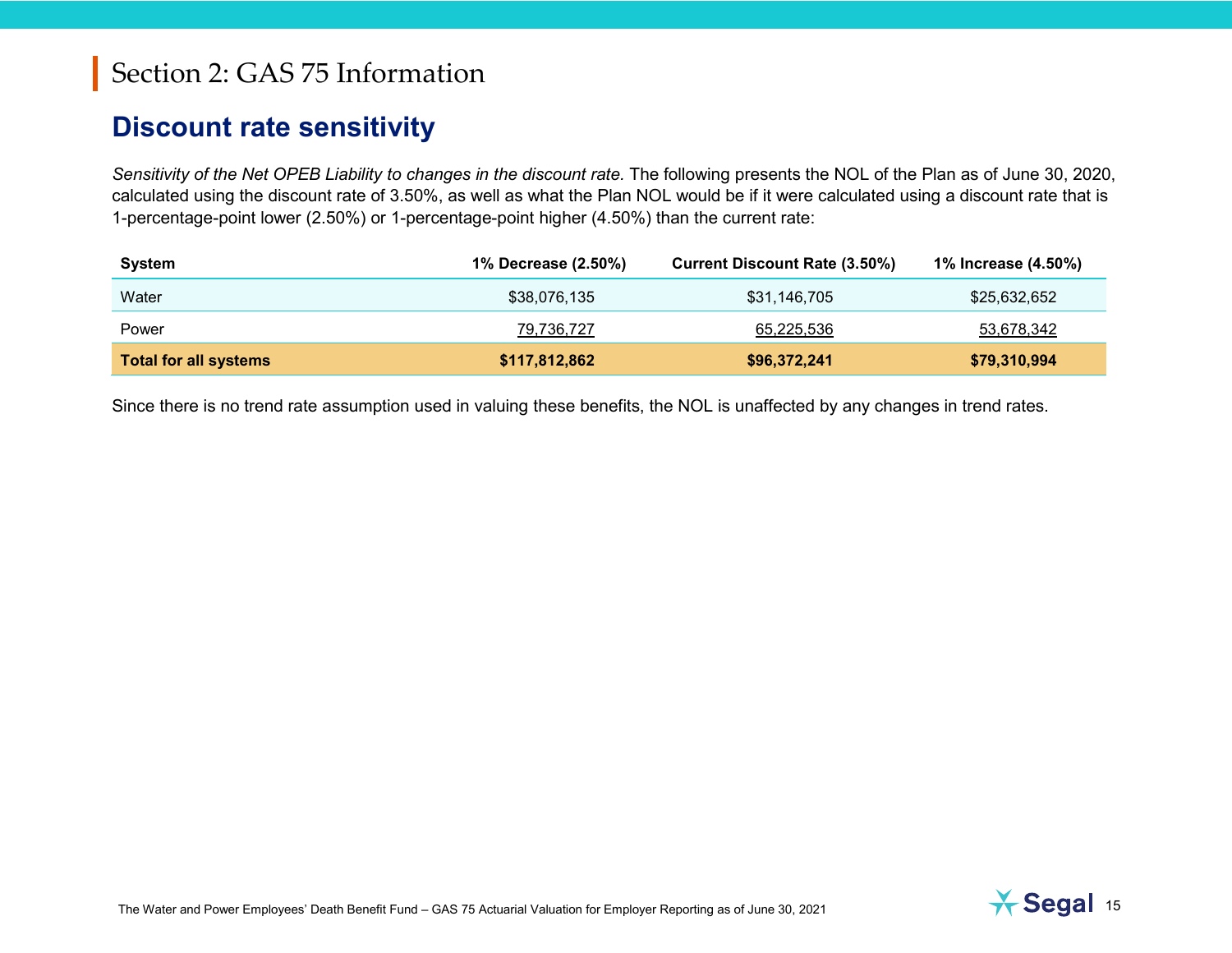#### **Schedule of changes in Net OPEB Liability**

| <b>Reporting Date for Employer under GAS 75</b><br><b>Measurement Date for Employer under GAS 75</b> | June 30, 2021<br>June 30, 2020 | June 30, 2020<br>June 30, 2019 |
|------------------------------------------------------------------------------------------------------|--------------------------------|--------------------------------|
| <b>Total OPEB Liability</b>                                                                          |                                |                                |
| • Service Cost                                                                                       | \$4,716,844                    | \$4,779,848                    |
| • Interest                                                                                           | 4,725,458                      | 5,058,685                      |
| • Change of benefit terms                                                                            | 0                              | $\mathbf{0}$                   |
| • Differences between expected and actual experience                                                 | $-2,040,143$                   | 485,084                        |
| • Changes of assumptions                                                                             | 0                              | $-11,703,994$                  |
| • Benefit payments                                                                                   | $-7,922,692$                   | $-8,232,053$                   |
| Net change in Total OPEB Liability                                                                   | $-$520,533$                    | $-$9,612,430$                  |
| <b>Total OPEB Liability - beginning</b>                                                              | 134,257,596                    | 143,870,026                    |
| <b>Total OPEB Liability - ending (a)</b>                                                             | \$133,737,063                  | \$134,257,596                  |
| <b>Plan Fiduciary Net Position</b>                                                                   |                                |                                |
| • Contributions - employer (including those for administrative expenses)                             | \$14,908,884                   | \$8,777,581                    |
| • Contributions - employee                                                                           | 384,893                        | 358,073                        |
| • Net investment income                                                                              | 2,793,526                      | 2,292,799                      |
| • Benefit payments                                                                                   | $-7,922,692$                   | $-8,232,053$                   |
| • Administrative expense                                                                             | $-1,606,529$                   | $-1,599,880$                   |
| Net change in Plan Fiduciary Net Position                                                            | \$8,558,082                    | \$1,596,520                    |
| Plan Fiduciary Net Position - beginning                                                              | 28,806,740                     | 27,210,220                     |
| Plan Fiduciary Net Position - ending (b)                                                             | \$37,364,822                   | \$28,806,740                   |
| Net OPEB Liability - ending $(a) - (b)$                                                              | \$96,372,241                   | \$105,450,856                  |
| Plan Fiduciary Net Position as a percentage of the Total OPEB Liability                              | 27.94%                         | 21.46%                         |
| <b>Covered payroll</b>                                                                               | \$1,130,066,141                | \$1,028,212,002                |
| Plan Net OPEB Liability as percentage of covered payroll                                             | 8.53%                          | 10.26%                         |

**Notes to Schedule:**

Benefit changes: None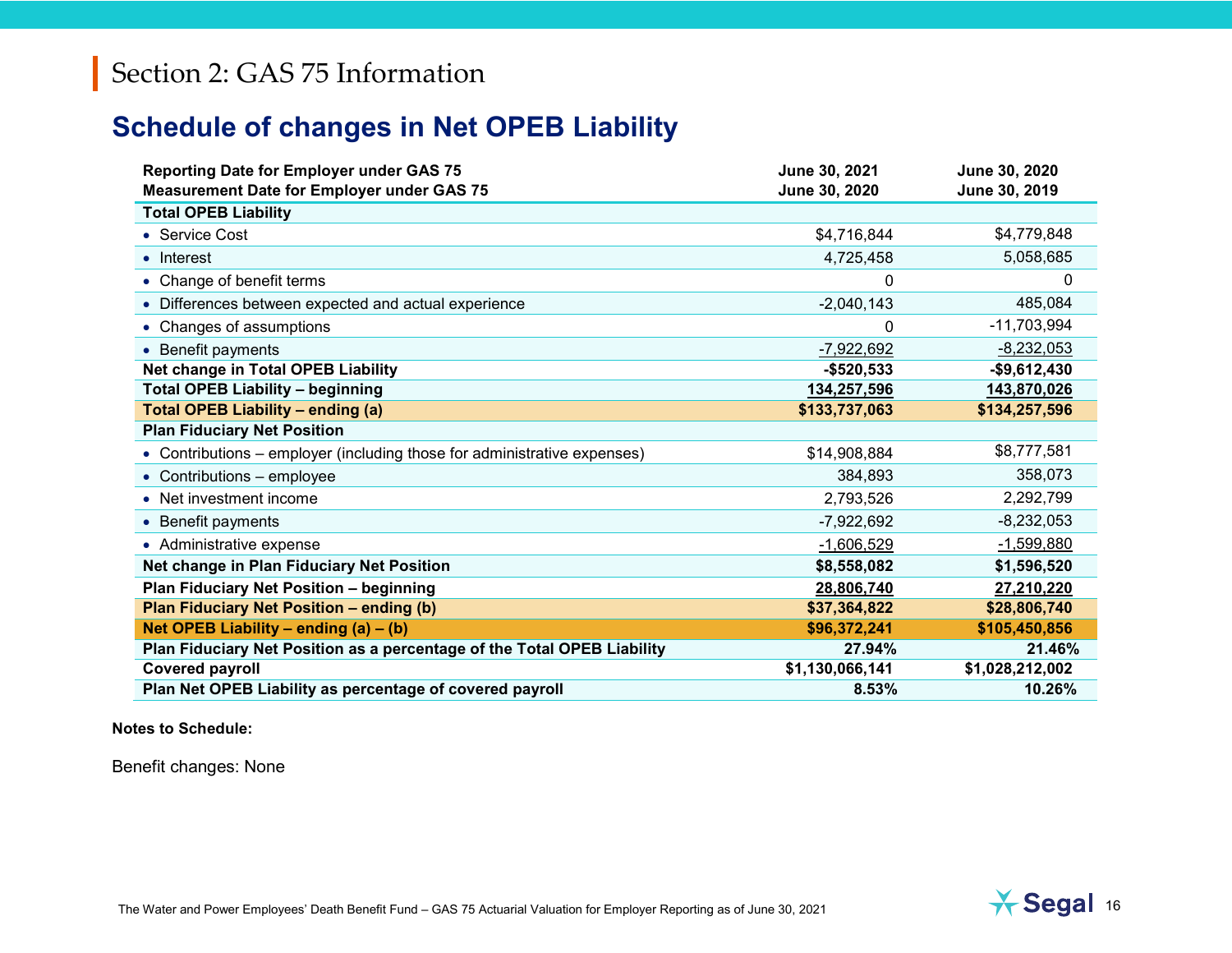#### <span id="page-16-1"></span><span id="page-16-0"></span>**Schedule of Employer Contributions – Last Five Fiscal Years**

| Year Ended<br>June 30 | <b>Actuarially</b><br><b>Determined</b><br>Contributions <sup><math>1,2</math></sup> | <b>Contributions in</b><br><b>Relation to the</b><br><b>Actuarially</b><br><b>Determined</b><br>Contributions <sup>1</sup> | Contribution<br>Deficiency /<br>(Excess) | <b>Covered Payroll</b> | <b>Contributions as</b><br>a Percentage of<br><b>Covered Payroll</b> |
|-----------------------|--------------------------------------------------------------------------------------|----------------------------------------------------------------------------------------------------------------------------|------------------------------------------|------------------------|----------------------------------------------------------------------|
| 2016                  | \$7,206,780                                                                          | \$7,206,780                                                                                                                | \$0                                      | \$861,818,854          | 0.84%                                                                |
| 2017                  | 7,137,953                                                                            | 7,137,953                                                                                                                  | 0                                        | 892,332,196            | 0.80%                                                                |
| 2018                  | 7,137,211                                                                            | 7,137,211                                                                                                                  | 0                                        | 953,635,670            | 0.75%                                                                |
| 2019                  | 7.259.955                                                                            | 7,259,955                                                                                                                  | 0                                        | 1,028,212,002          | 0.71%                                                                |
| 2020                  | 13,334,780                                                                           | 13,299,775                                                                                                                 | 35,005                                   | 1,130,066,141          | 1.18%                                                                |

See accompanying notes to this schedule on the next page.

<sup>1</sup> Excludes employer contributions towards administrative expenses.

<sup>2</sup> Starting in 2020, the actuarially determined contribution is determined based on actual covered payroll reported by the Retirement Office.

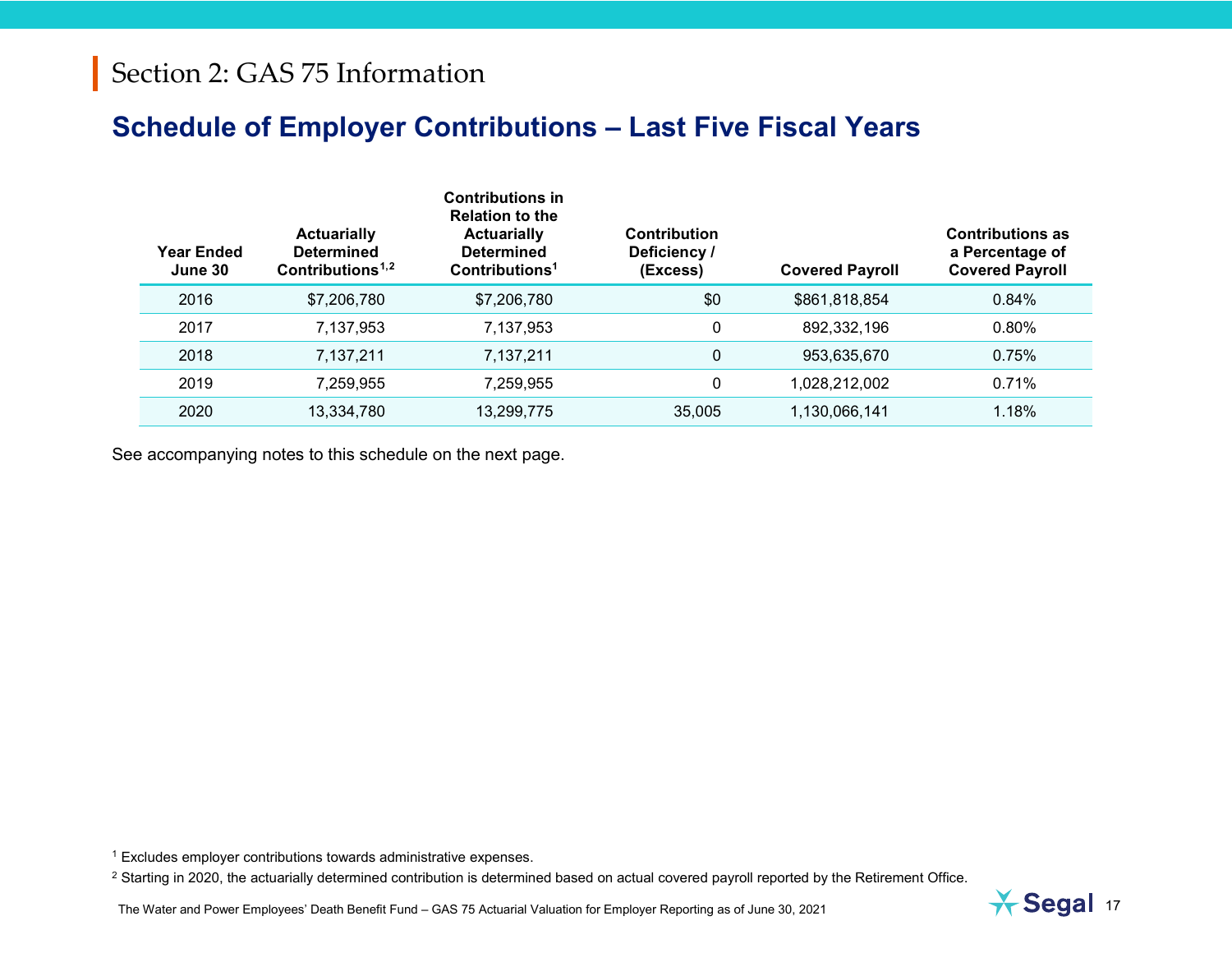#### <span id="page-17-0"></span>**Notes to Schedule:**

#### **Methods and assumptions used to establish "actuarially determined contribution" (ADC) rates:**

| <b>Valuation date:</b>         | Actuarially determined contribution rates are calculated as of June 30, one year prior to the end<br>of the fiscal year in which contributions are reported                                                                                                                                                                                                                                                                                                                                                                                                                                                                                                |
|--------------------------------|------------------------------------------------------------------------------------------------------------------------------------------------------------------------------------------------------------------------------------------------------------------------------------------------------------------------------------------------------------------------------------------------------------------------------------------------------------------------------------------------------------------------------------------------------------------------------------------------------------------------------------------------------------|
| <b>Actuarial cost method:</b>  | Entry Age Actuarial Cost Method                                                                                                                                                                                                                                                                                                                                                                                                                                                                                                                                                                                                                            |
| <b>Asset valuation method:</b> | The market value of assets less unrecognized returns in each of the last five years.<br>Unrecognized return is equal to the difference between the actual and expected returns on a<br>market value basis and is recognized over a five-year period. Prior to the July 1, 2020<br>valuation, as directed by the Retirement Office, the actuarial value of assets was reduced by<br>1% as an amount classified as a non-valuation reserve to develop the net actuarial value of<br>assets.                                                                                                                                                                  |
| <b>Amortization Method</b>     | Level dollar amortization                                                                                                                                                                                                                                                                                                                                                                                                                                                                                                                                                                                                                                  |
| Remaining amortization period  | The July 1, 2019 Unfunded Actuarial Accrued Liability is amortized over a fifteen-year period<br>commencing July 1, 2019 (fully amortized as of July 1, 2034). Any subsequent changes in<br>Surplus or Unfunded Actuarial Accrued Liability are amortized over separate fifteen-year<br>periods. All amortization amounts are determined in equal dollar amounts over the amortization<br>period. The Board may, by resolution, adopt a separate period of not more than thirty years to<br>amortize the change in Surplus or Unfunded Actuarial Accrued Liability resulting from an<br>unusual event, plan amendment or change in assumptions or methods. |

#### **Actuarial assumptions:**

| <b>Valuation Date:</b>                   | July 1, 2020 Valuation Date                                                                                                | July 1, 2019 Valuation Date                                                                                                |
|------------------------------------------|----------------------------------------------------------------------------------------------------------------------------|----------------------------------------------------------------------------------------------------------------------------|
| Investment rate of return:               | 3.50%, net of investment expenses                                                                                          | 3.50%, net of investment expenses                                                                                          |
| Inflation rate:                          | 2.75%                                                                                                                      | 2.75%                                                                                                                      |
| Real across-the-board salary increase:   | $0.50\%$                                                                                                                   | $0.50\%$                                                                                                                   |
| Projected salary increases: <sup>1</sup> | 4.50% to 10.25%                                                                                                            | 4.50% to 10.25%                                                                                                            |
| Cost of living adjustments:              | 2.75% (actual increases are contingent upon<br>CPI increases with a 3,00% maximum for<br>Tier 1, 2.00% maximum for Tier 2) | 2.75% (actual increases are contingent upon<br>CPI increases with a 3,00% maximum for<br>Tier 1, 2.00% maximum for Tier 2) |
| <b>Other assumptions:</b>                | Same as those used in the July 1, 2020<br>funding actuarial valuation                                                      | Same as those used in the July 1, 2019<br>funding actuarial valuation                                                      |

<sup>1</sup> Includes inflation at 2.75% plus real across-the-board salary increases of 0.50% plus merit and promotion increases as of July 1, 2020 and 2019, respectively.

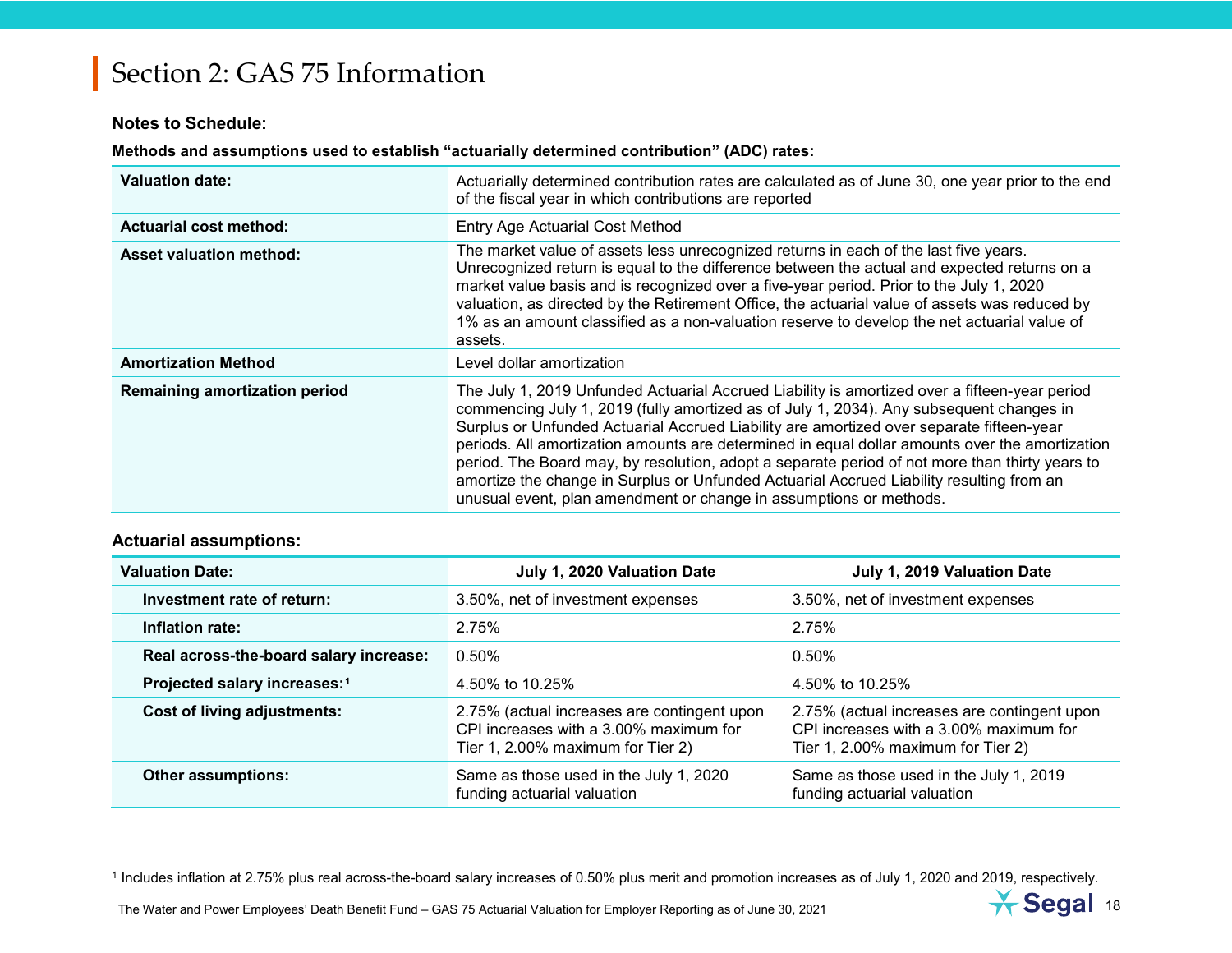#### <span id="page-18-0"></span>**Determination of proportionate share**

#### Projected Compensation by System July 1, [2020](#page--1-0) to June 30, [2021](#page--1-2)

| System       | <b>Projected Compensation</b> | Percentage |
|--------------|-------------------------------|------------|
| Water        | 391,643,122                   | 32.319%    |
| Power        | 820,155,218                   | 67.681%    |
| <b>Total</b> | 1,211,798,340                 | 100.000%   |

#### Allocation of June 30, 2020 Net OPEB Liability (NOL)

| System       | <b>NOL</b>   | Percentage  |
|--------------|--------------|-------------|
| Water        | \$31,146,705 | 32.319%     |
| Power        | 65,225,536   | 67.681%     |
| <b>Total</b> | \$96,372,241 | $100.000\%$ |

#### **Notes:**

- The unrounded percentages are used in the allocation of the NOL amongst systems.
- The Net OPEB Liability (NOL) has been allocated based on the projected compensation for each system for the fiscal year following the measurement date. LADWP provided us with information that indicates each member's percentage under Water versus Power and we used those percentages to determine each member's allocation between these two systems. Projected July 1, 2020 through June 30, 2021 compensation information is from the July 1, 2020 actuarial valuation for the Retirement Plan.
- The NOL is the Total OPEB Liability (TOL) minus the Plan Fiduciary Net Position (plan assets).
- The NOL is allocated based on the projected compensation from each system. The steps used for the allocation are as follows:
	- 1. First calculate the ratio of the projected compensation from the system to the total projected compensation.
	- 2. Then multiply this ratio by the NOL to determine the system's proportionate share of the NOL.

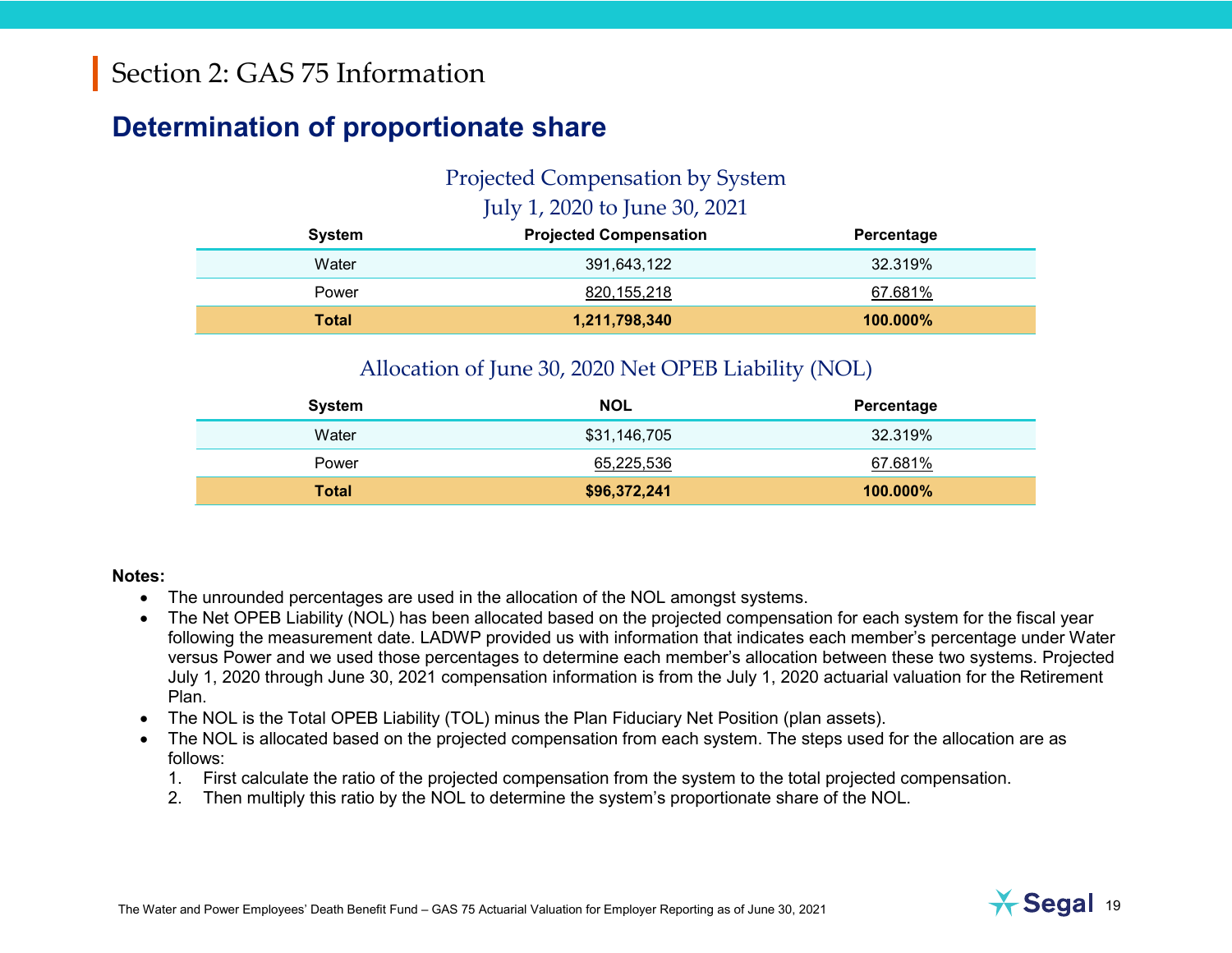### **Determination of proportionate share (continued)**

#### Projected Compensation by System July 1, [2019](#page--1-1) to June 30, [2020](#page--1-0)

| <b>System</b> | <b>Projected Compensation</b> | Percentage |
|---------------|-------------------------------|------------|
| Water         | \$360,944,278                 | 31.610%    |
| Power         | 780,931,338                   | 68.390%    |
| <b>Total</b>  | \$1,141,875,616               | 100.000%   |

#### Allocation of June 30, 2019 Net OPEB Liability (NOL)

| <b>System</b> | <b>NOL</b>    | Percentage  |
|---------------|---------------|-------------|
| Water         | \$33,332,775  | 31.610%     |
| Power         | 72,118,081    | 68.390%     |
| <b>Total</b>  | \$105,450,856 | $100.000\%$ |

#### **Notes:**

- The unrounded percentages are used in the allocation of the NOL amongst systems.
- The Net OPEB Liability (NOL) has been allocated based on the projected compensation for each system for the fiscal year following the measurement date. LADWP provided us with information that indicates each member's percentage under Water versus Power and we used those percentages to determine each member's allocation between these two systems. Projected July 1, 2019 through June 30, 2020 compensation information is from the July 1, 2019 actuarial valuation for the Retirement Plan.
- The NOL is the Total OPEB Liability (TOL) minus the Plan Fiduciary Net Position (plan assets).
- The NOL is allocated based on the projected compensation from each system. The steps used for the allocation are as follows:
	- 1. First calculate the ratio of the projected compensation from the system to the total projected compensation.
	- 2. Then multiply this ratio by the NOL to determine the system's proportionate share of the NOL.

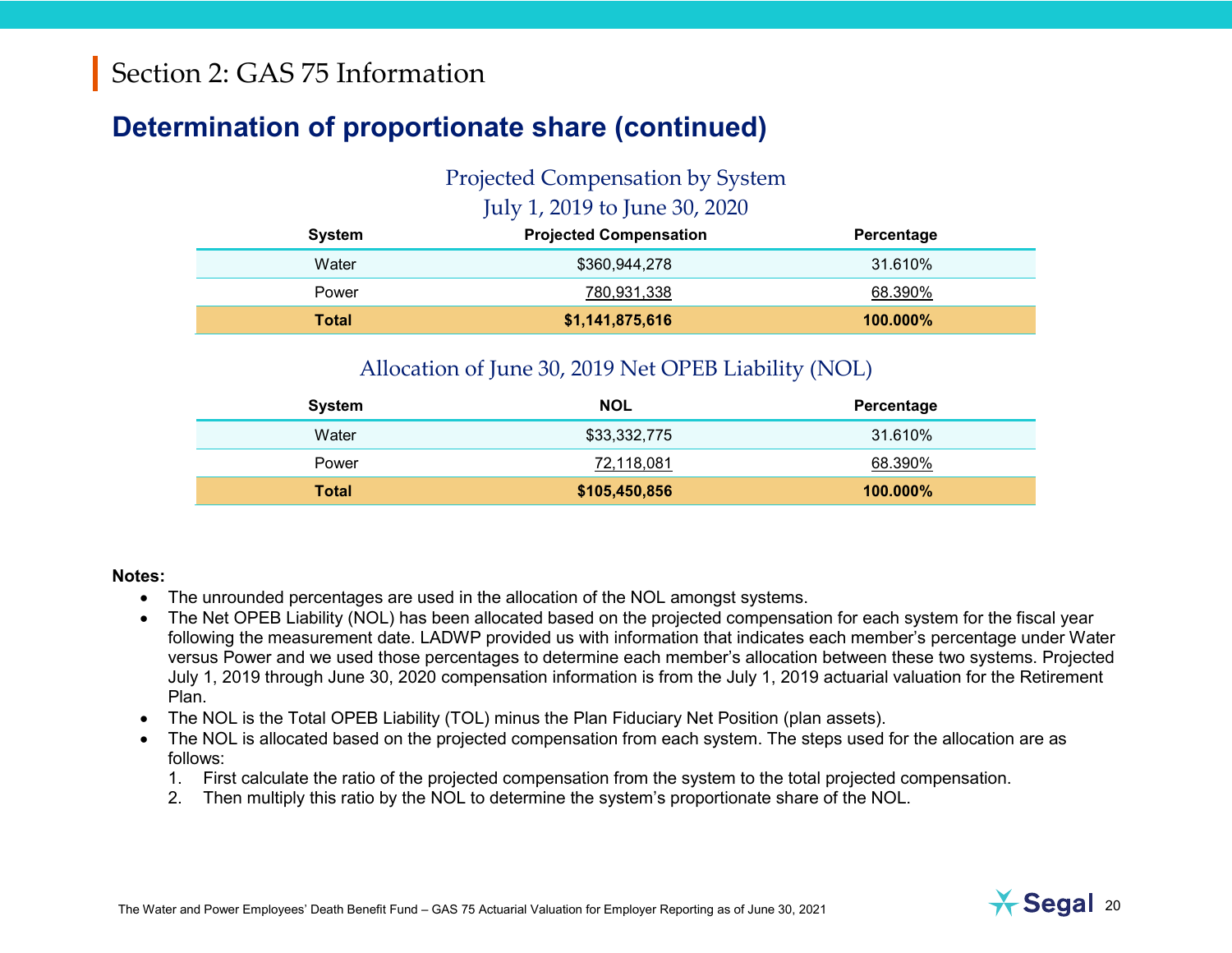#### **Determination of proportionate share (continued)**

#### **Notes:**

For purposes of the above results, the reporting dates for the employer under GAS 75 are June 30, 2021 and June 30, [2020.](#page--1-0) The reporting date and measurement date for the plan under GAS 74 are June 30, [2020](#page--1-0) and June 30, [2019,](#page--1-1) respectively. Consistent with the provisions of GAS 75, the assets and liabilities measured as of June 30, [2020](#page--1-0) and June 30, [2019](#page--1-1) are not adjusted or "rolled forward" to June 30, 2021 and June 30, [2020](#page--1-0) reporting dates. Other results, such as the total deferred inflows and outflows would also be allocated based on the same proportionate shares determined above.

The following items are allocated based on the corresponding proportionate share shown above.

- 1. Net OPEB LiabilityService Cost
- 3. Interest on the Total OPEB Liability
- 4. Current period benefit changes
- 5. Expensed portion of current-period difference between expected and actual experience in the Total OPEB Liability
- 6. Expensed portion of current-period changes of assumptions or other inputs
- 7. Member contributions
- 8. Projected earnings on plan investments
- 9. Expensed portion of current-period differences between actual and projected earnings on plan investments
- 10. Administrative expense
- 11. Recognition of beginning of year deferred outflows of resources as OPEB expense
- <span id="page-20-0"></span>12. Recognition of beginning of year deferred inflows of resources as OPEB expense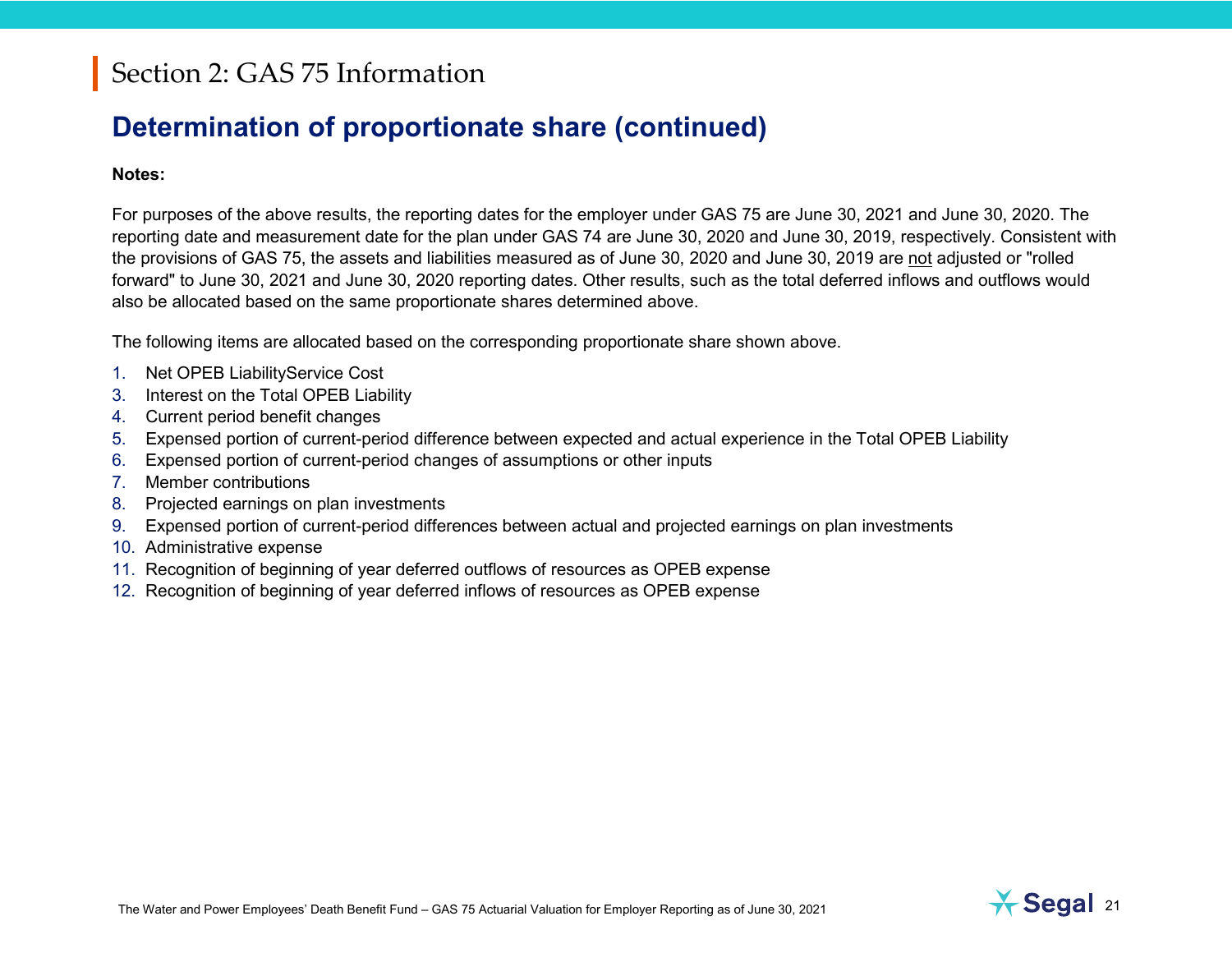#### **OPEB Expense**

| <b>Reporting Date for Employer under GAS 75</b>                                                                                                              | June 30, 2021    | June 30, 2020 |
|--------------------------------------------------------------------------------------------------------------------------------------------------------------|------------------|---------------|
| <b>Measurement Date for Employer under GAS 75</b>                                                                                                            | June 30, 2020    | June 30, 2019 |
| • Service cost                                                                                                                                               | \$4,716,844      | \$4,779,848   |
| • Interest on the Total OPEB Liability                                                                                                                       | 4,725,458        | 5,058,685     |
| • Expensed portion of current-period changes in proportion and differences between<br>system's contributions and proportionate share of contributions        | $\boldsymbol{0}$ | 0             |
| • Current-period benefit changes                                                                                                                             | 0                | 0             |
| • Expensed portion of current-period difference between expected and actual<br>experience in the Total OPEB Liability                                        | (264, 267)       | 64,764        |
| • Expensed portion of current-period changes of assumptions or other inputs                                                                                  | 0                | (1,562,616)   |
| • Member contributions                                                                                                                                       | (384, 893)       | (358, 073)    |
| • Projected earnings on plan investments                                                                                                                     | (1, 109, 116)    | (940, 173)    |
| • Expensed portion of current-period differences between actual and projected earnings<br>on plan investments                                                | (336, 882)       | (270, 525)    |
| • Administrative expense                                                                                                                                     | 1,606,529        | 1,599,880     |
| • Other                                                                                                                                                      | $\Omega$         | 0             |
| • Recognition of beginning of year deferred outflows of resources as OPEB expense                                                                            | 505,731          | 440,967       |
| • Recognition of beginning of year deferred inflows of resources as OPEB expense                                                                             | (2,448,610)      | (615, 469)    |
| • Net amortization of deferred amounts from changes in proportion and differences<br>between system's contributions and proportionate share of contributions | 0                | 0             |
| <b>OPEB Expense</b>                                                                                                                                          | \$7,010,794      | \$8,197,288   |

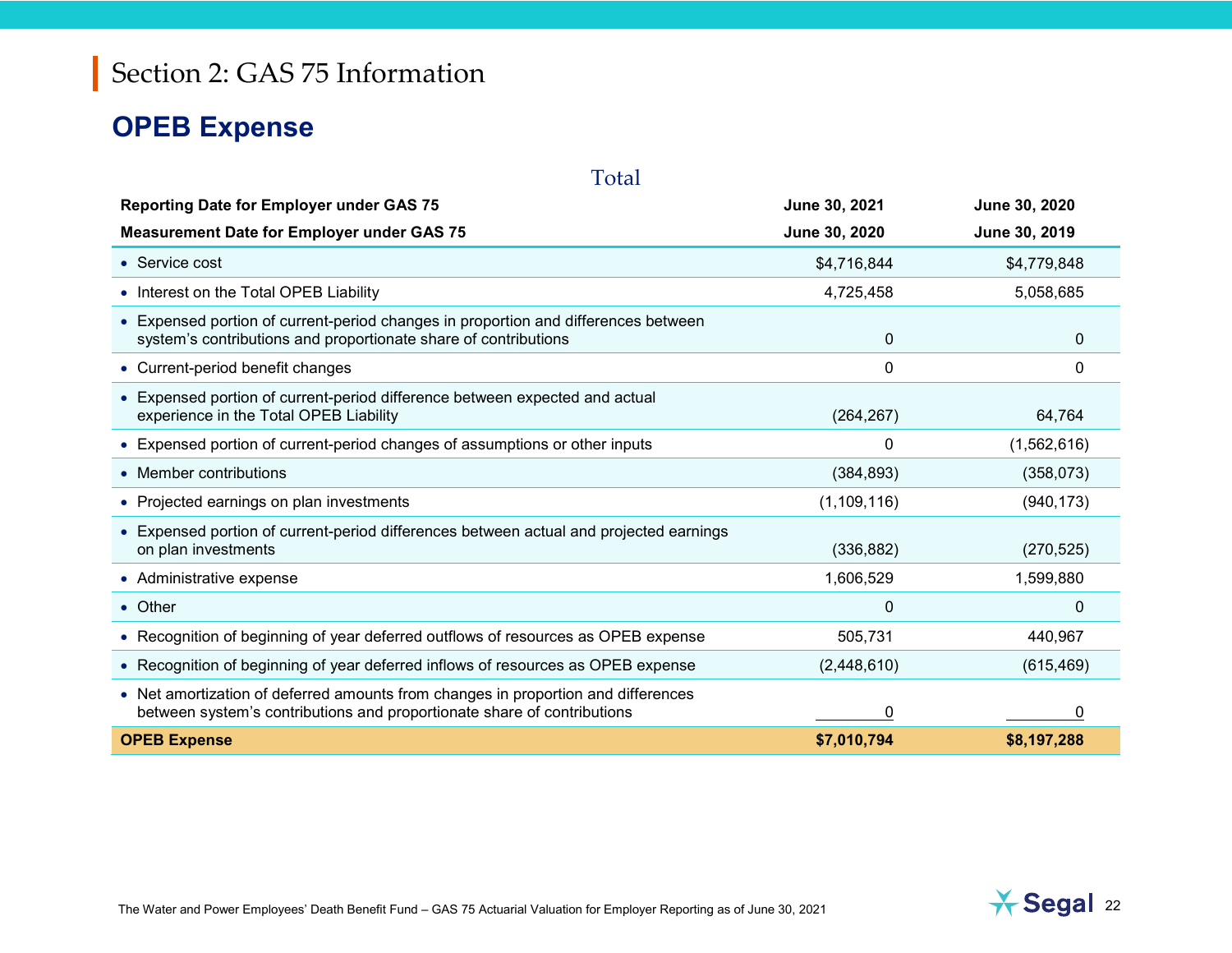#### **OPEB Expense (continued)**

| Water                                                                                                                                                        |               |                      |
|--------------------------------------------------------------------------------------------------------------------------------------------------------------|---------------|----------------------|
| <b>Reporting Date for Employer under GAS 75</b>                                                                                                              | June 30, 2021 | <b>June 30, 2020</b> |
| <b>Measurement Date for Employer under GAS 75</b>                                                                                                            | June 30, 2020 | June 30, 2019        |
| • Service cost                                                                                                                                               | \$1,524,442   | \$1,510,897          |
| • Interest on the Total OPEB Liability                                                                                                                       | 1,527,229     | 1,599,039            |
| • Expensed portion of current-period changes in proportion and differences between<br>system's contributions and proportionate share of contributions        | 105,543       | (75, 927)            |
| • Current-period benefit changes                                                                                                                             | 0             | 0                    |
| • Expensed portion of current-period difference between expected and actual<br>experience in the Total OPEB Liability                                        | (85, 409)     | 20,472               |
| • Expensed portion of current-period changes of assumptions or other inputs                                                                                  | 0             | (493, 939)           |
| • Member contributions                                                                                                                                       | (124, 394)    | (113, 186)           |
| • Projected earnings on plan investments                                                                                                                     | (358, 457)    | (297, 187)           |
| • Expensed portion of current-period differences between actual and projected earnings<br>on plan investments                                                | (108, 877)    | (85, 512)            |
| • Administrative expense                                                                                                                                     | 519,217       | 505,718              |
| • Other                                                                                                                                                      | $\Omega$      | 0                    |
| • Recognition of beginning of year deferred outflows of resources as OPEB expense                                                                            | 163,448       | 139,389              |
| • Recognition of beginning of year deferred inflows of resources as OPEB expense                                                                             | (791, 370)    | (194, 548)           |
| • Net amortization of deferred amounts from changes in proportion and differences<br>between system's contributions and proportionate share of contributions | (35, 771)     | 40,156               |
| <b>OPEB Expense</b>                                                                                                                                          | \$2,335,601   | \$2,555,372          |

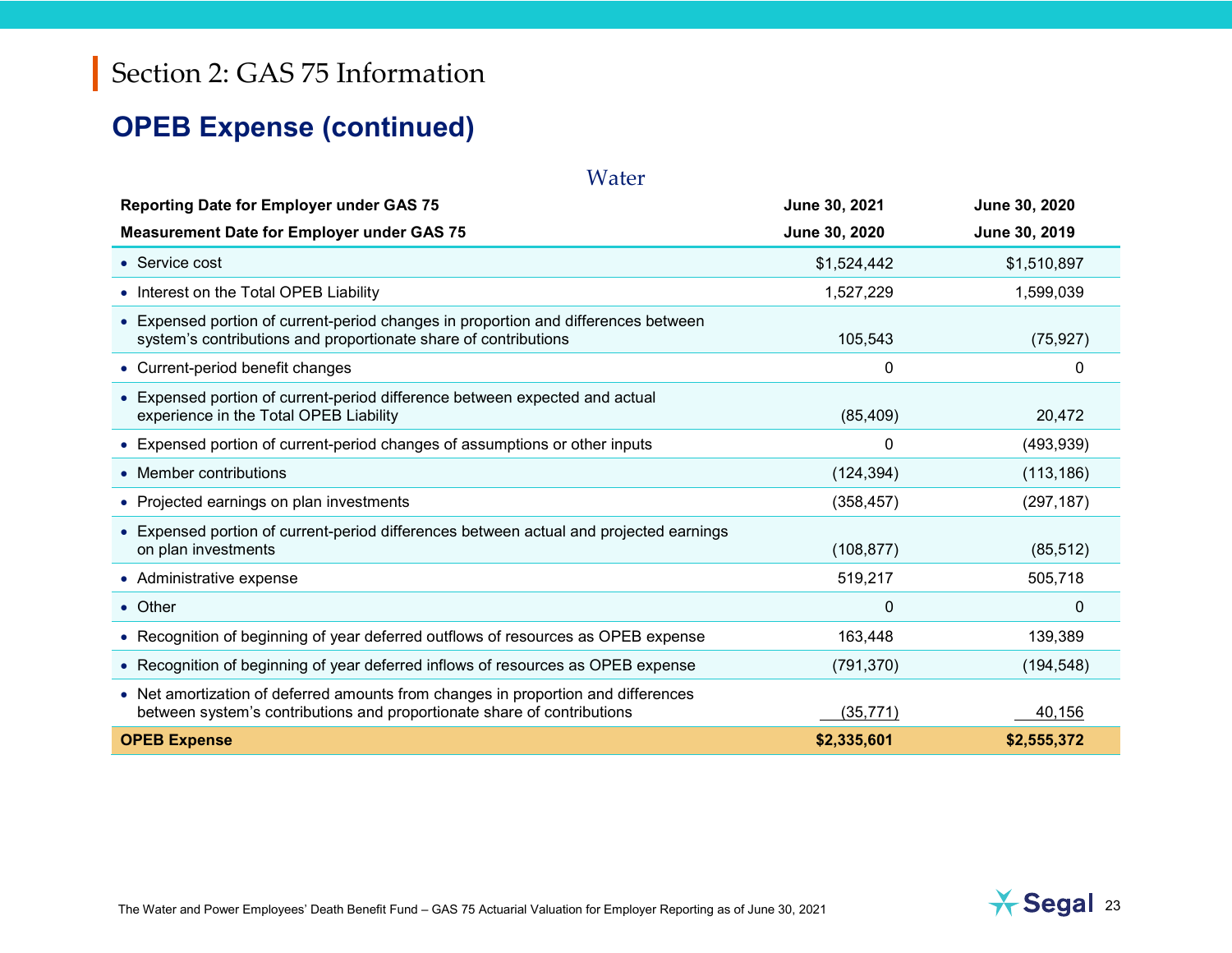#### **OPEB Expense (continued)**

| Power                                                                                                                                                        |               |                      |  |  |
|--------------------------------------------------------------------------------------------------------------------------------------------------------------|---------------|----------------------|--|--|
| <b>Reporting Date for Employer under GAS 75</b>                                                                                                              | June 30, 2021 | <b>June 30, 2020</b> |  |  |
| <b>Measurement Date for Employer under GAS 75</b>                                                                                                            | June 30, 2020 | June 30, 2019        |  |  |
| • Service cost                                                                                                                                               | \$3,192,402   | \$3,268,951          |  |  |
| • Interest on the Total OPEB Liability                                                                                                                       | 3,198,229     | 3,459,646            |  |  |
| • Expensed portion of current-period changes in proportion and differences between<br>system's contributions and proportionate share of contributions        | (105, 543)    | 75,927               |  |  |
| • Current-period benefit changes                                                                                                                             | 0             | 0                    |  |  |
| • Expensed portion of current-period difference between expected and actual<br>experience in the Total OPEB Liability                                        | (178, 858)    | 44,292               |  |  |
| • Expensed portion of current-period changes of assumptions or other inputs                                                                                  | 0             | (1,068,677)          |  |  |
| • Member contributions                                                                                                                                       | (260, 499)    | (244, 887)           |  |  |
| • Projected earnings on plan investments                                                                                                                     | (750, 659)    | (642,986)            |  |  |
| • Expensed portion of current-period differences between actual and projected earnings<br>on plan investments                                                | (228,005)     | (185, 013)           |  |  |
| • Administrative expense                                                                                                                                     | 1,087,312     | 1,094,162            |  |  |
| • Other                                                                                                                                                      | $\Omega$      | 0                    |  |  |
| • Recognition of beginning of year deferred outflows of resources as OPEB expense                                                                            | 342,283       | 301,578              |  |  |
| • Recognition of beginning of year deferred inflows of resources as OPEB expense                                                                             | (1,657,240)   | (420, 921)           |  |  |
| • Net amortization of deferred amounts from changes in proportion and differences<br>between system's contributions and proportionate share of contributions | 35,771        | (40, 156)            |  |  |
| <b>OPEB Expense</b>                                                                                                                                          | \$4,675,193   | \$5,641,916          |  |  |

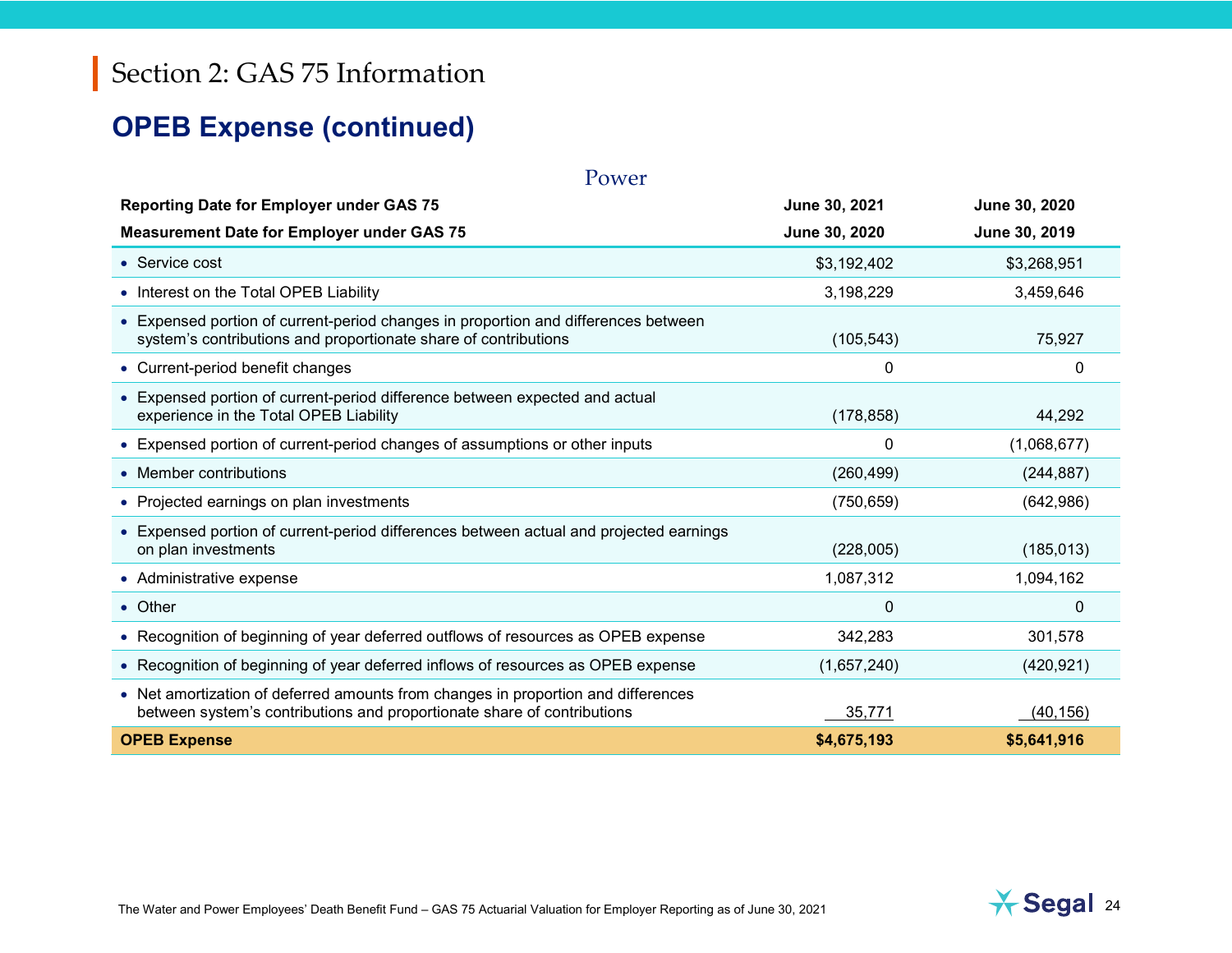#### <span id="page-24-0"></span>**Deferred Outflows of Resources and Deferred Inflows of Resources**

| Total                                                                                                                           |               |               |
|---------------------------------------------------------------------------------------------------------------------------------|---------------|---------------|
| <b>Reporting Date for Employer under GAS 75</b>                                                                                 | June 30, 2021 | June 30, 2020 |
| <b>Measurement Date for Employer under GAS 75</b>                                                                               | June 30, 2020 | June 30, 2019 |
| <b>Deferred Outflows of Resources</b>                                                                                           |               |               |
| • Changes in proportion and differences between system's contributions and proportionate<br>share of contributions <sup>1</sup> | \$1,449,780   | \$899,695     |
| • Changes of assumptions or other inputs                                                                                        | 0             | 0             |
| • Net difference between projected and actual earnings on OPEB plan investments (if any)                                        | $\Omega$      | $\Omega$      |
| • Difference between actual and expected experience in the Total OPEB Liability                                                 | 408,673       | 491,503       |
| • Total Deferred Outflows of Resources                                                                                          | \$1,858,453   | \$1,391,198   |
| <b>Deferred Inflows of Resources</b>                                                                                            |               |               |
| • Changes in proportion and differences between system's contributions and proportionate<br>share of contributions <sup>1</sup> | \$1,449,780   | \$899,695     |
| • Changes of assumptions or other inputs                                                                                        | 8,578,762     | 10,141,378    |
| • Net difference between actual and projected earnings on OPEB plan investments (if any)                                        | 1,520,027     | 20,123        |
| • Difference between expected and actual experience in the Total OPEB Liability                                                 | 4,373,158     | 3,212,751     |
| • Total Deferred Inflows of Resources                                                                                           | \$15,921,727  | \$14,273,947  |
| Deferred outflows of resources and deferred inflows of resources related to OPEB will be recognized as follows:                 |               |               |
| Reporting Date for Employer under GAS 75 Year Ended June 30:                                                                    |               |               |
| 2021                                                                                                                            | N/A           | \$(1,942,879) |
| 2022                                                                                                                            | (2,544,029)   | (1,942,880)   |
| 2023                                                                                                                            | (2,750,752)   | (2, 149, 603) |
| 2024                                                                                                                            | (2,968,011)   | (2,366,862)   |
| 2025                                                                                                                            | (2,714,470)   | (2, 113, 321) |
| 2026                                                                                                                            | (1,897,525)   | (1,633,258)   |
| 2027                                                                                                                            | (998, 213)    | (733, 946)    |
| 2028                                                                                                                            | (190, 274)    | 0             |
| Thereafter                                                                                                                      | 0             | 0             |

<sup>1</sup> Calculated in accordance with Paragraphs 64 and 65 of GAS 75.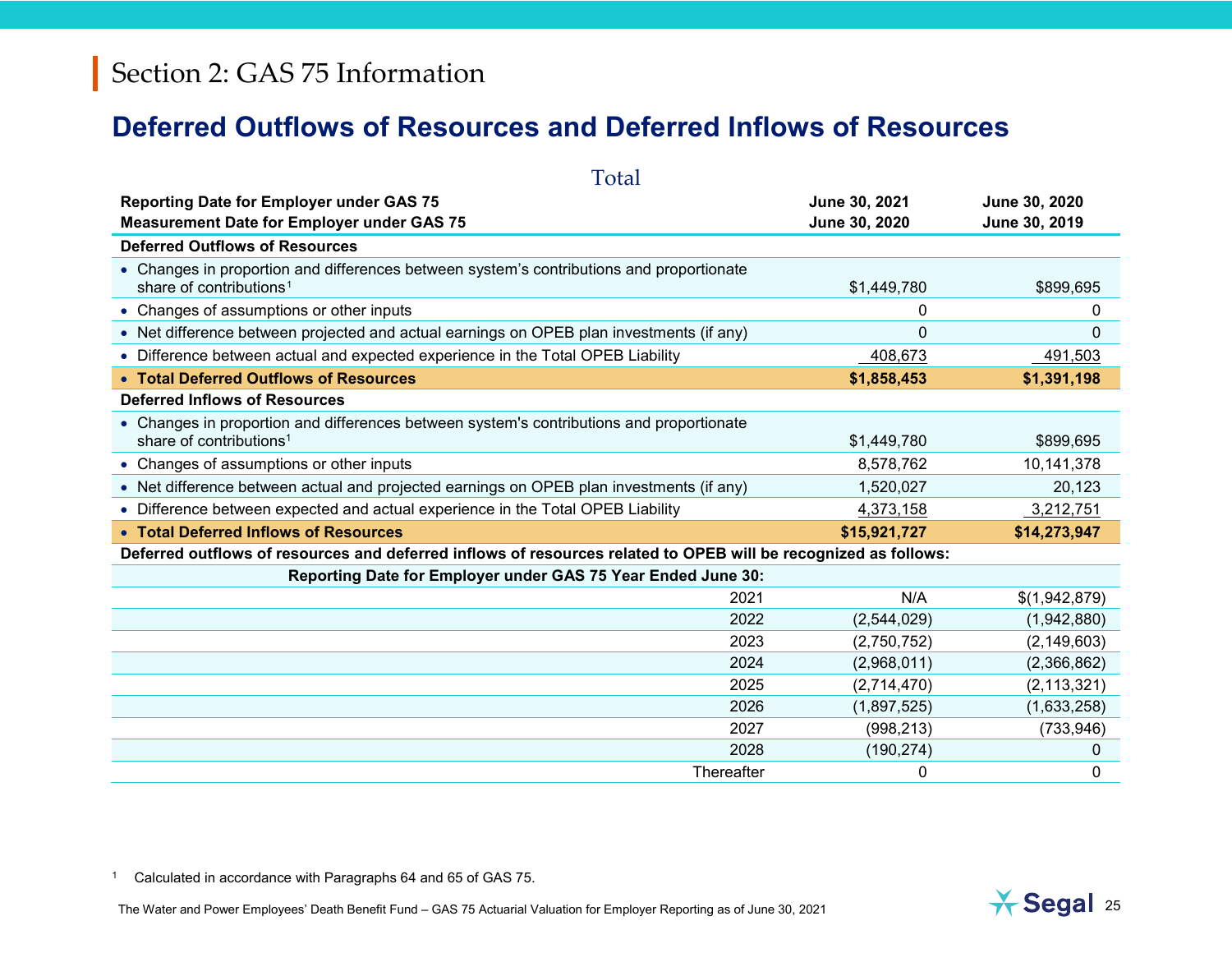#### <span id="page-25-0"></span>**Deferred Outflows of Resources and Deferred Inflows of Resources (continued)**

| Water                                                                                                                           |               |               |
|---------------------------------------------------------------------------------------------------------------------------------|---------------|---------------|
| <b>Reporting Date for Employer under GAS 75</b>                                                                                 | June 30, 2021 | June 30, 2020 |
| <b>Measurement Date for Employer under GAS 75</b>                                                                               | June 30, 2020 | June 30, 2019 |
| <b>Deferred Outflows of Resources</b>                                                                                           |               |               |
| • Changes in proportion and differences between system's contributions and proportionate<br>share of contributions <sup>1</sup> | \$969,611     | \$322,058     |
| • Changes of assumptions or other inputs                                                                                        | 0             | 0             |
| • Net difference between projected and actual earnings on OPEB plan investments (if any)                                        | 0             | 0             |
| • Difference between actual and expected experience in the Total OPEB Liability                                                 | 132,080       | 155,363       |
| • Total Deferred Outflows of Resources                                                                                          | \$1,101,691   | \$477,421     |
| <b>Deferred Inflows of Resources</b>                                                                                            |               |               |
| • Changes in proportion and differences between system's contributions and proportionate<br>share of contributions <sup>1</sup> | \$480,169     | \$577,637     |
| • Changes of assumptions or other inputs                                                                                        | 2,772,584     | 3,205,666     |
| • Net difference between actual and projected earnings on OPEB plan investments (if any)                                        | 491,260       | 6,361         |
| • Difference between expected and actual experience in the Total OPEB Liability                                                 | 1,413,368     | 1,015,543     |
| • Total Deferred Inflows of Resources                                                                                           | \$5,157,381   | \$4,805,207   |
| Deferred outflows of resources and deferred inflows of resources related to OPEB will be recognized as follows:                 |               |               |
| Reporting Date for Employer under GAS 75 Year Ended June 30:                                                                    |               |               |
| 2021                                                                                                                            | N/A           | \$(649,911)   |
| 2022                                                                                                                            | (752, 437)    | (649, 911)    |
| 2023                                                                                                                            | (819, 248)    | (715, 256)    |
| 2024                                                                                                                            | (888, 171)    | (782, 638)    |
| 2025                                                                                                                            | (785, 981)    | (682, 246)    |
| 2026                                                                                                                            | (570, 075)    | (578, 623)    |
| 2027                                                                                                                            | (254, 275)    | (269, 201)    |
| 2028                                                                                                                            | 14,497        | 0             |
| Thereafter                                                                                                                      | 0             | 0             |

<sup>1</sup> Calculated in accordance with Paragraphs 64 and 65 of GAS 75.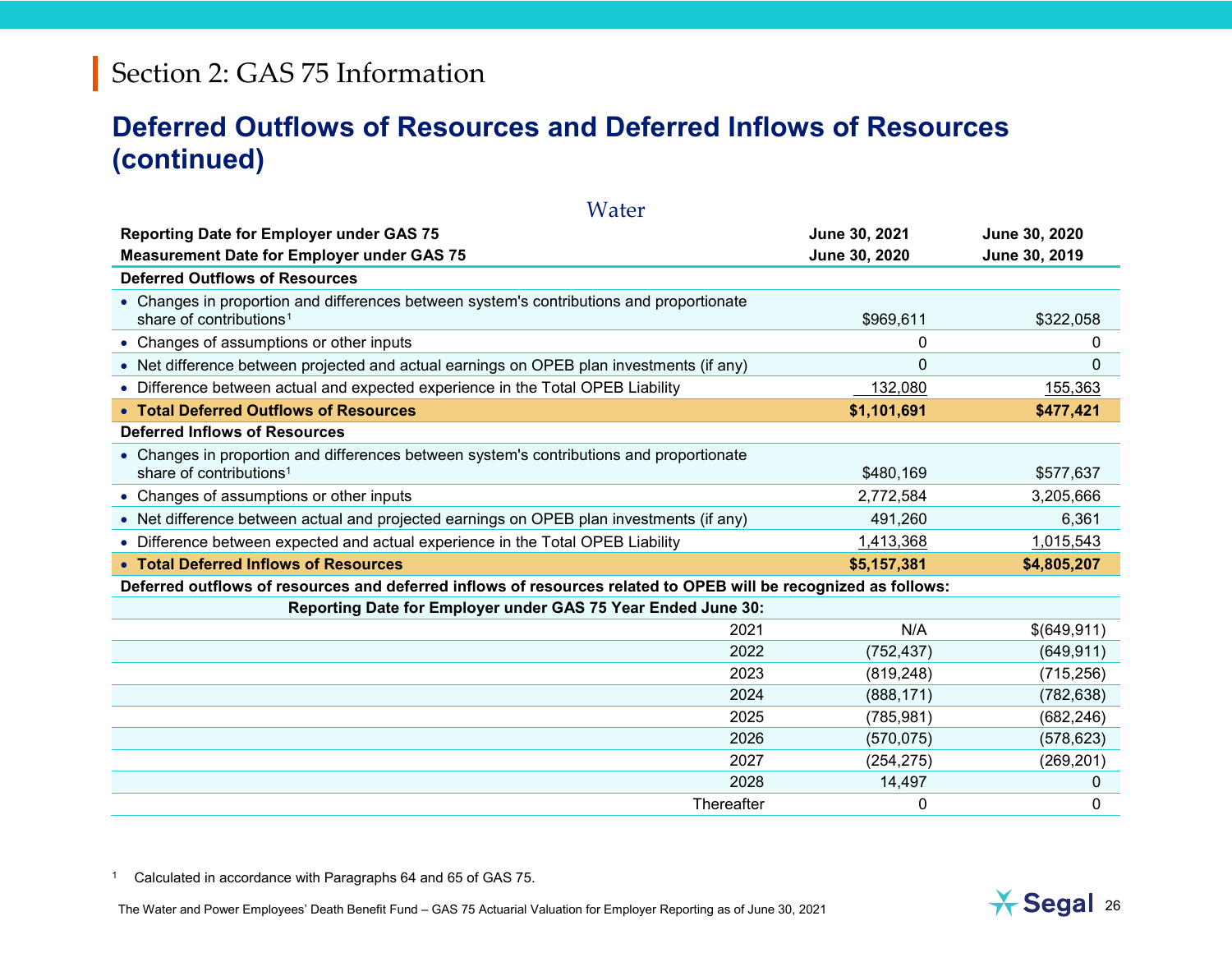#### <span id="page-26-0"></span>**Deferred Outflows of Resources and Deferred Inflows of Resources (continued)**

| Power                                                                                                                           |               |               |  |  |  |  |  |  |  |
|---------------------------------------------------------------------------------------------------------------------------------|---------------|---------------|--|--|--|--|--|--|--|
| <b>Reporting Date for Employer under GAS 75</b>                                                                                 | June 30, 2021 | June 30, 2020 |  |  |  |  |  |  |  |
| <b>Measurement Date for Employer under GAS 75</b>                                                                               | June 30, 2020 | June 30, 2019 |  |  |  |  |  |  |  |
| <b>Deferred Outflows of Resources</b>                                                                                           |               |               |  |  |  |  |  |  |  |
| • Changes in proportion and differences between system's contributions and proportionate<br>share of contributions <sup>1</sup> | \$480,169     | \$577,637     |  |  |  |  |  |  |  |
| • Changes of assumptions or other inputs                                                                                        | 0             | 0             |  |  |  |  |  |  |  |
| • Net difference between projected and actual earnings on OPEB plan investments (if any)                                        | 0             | $\Omega$      |  |  |  |  |  |  |  |
| • Difference between actual and expected experience in the Total OPEB Liability                                                 | 276,593       | 336,140       |  |  |  |  |  |  |  |
| • Total Deferred Outflows of Resources                                                                                          | \$756,762     | \$913,777     |  |  |  |  |  |  |  |
| <b>Deferred Inflows of Resources</b>                                                                                            |               |               |  |  |  |  |  |  |  |
| • Changes in proportion and differences between system's contributions and proportionate<br>share of contributions <sup>1</sup> | \$969,611     | \$322,058     |  |  |  |  |  |  |  |
| • Changes of assumptions or other inputs                                                                                        | 5,806,178     | 6,935,712     |  |  |  |  |  |  |  |
| • Net difference between actual and projected earnings on OPEB plan investments (if any)                                        | 1,028,767     | 13,762        |  |  |  |  |  |  |  |
| • Difference between expected and actual experience in the Total OPEB Liability                                                 | 2,959,790     | 2,197,208     |  |  |  |  |  |  |  |
| • Total Deferred Inflows of Resources                                                                                           | \$10,764,346  | \$9,468,740   |  |  |  |  |  |  |  |
| Deferred outflows of resources and deferred inflows of resources related to OPEB will be recognized as follows:                 |               |               |  |  |  |  |  |  |  |
| Reporting Date for Employer under GAS 75 Year Ended June 30:                                                                    |               |               |  |  |  |  |  |  |  |
| 2021                                                                                                                            | N/A           | \$(1,292,968) |  |  |  |  |  |  |  |
| 2022                                                                                                                            | (1,791,592)   | (1,292,969)   |  |  |  |  |  |  |  |
| 2023                                                                                                                            | (1,931,504)   | (1,434,347)   |  |  |  |  |  |  |  |
| 2024                                                                                                                            | (2,079,840)   | (1,584,224)   |  |  |  |  |  |  |  |
| 2025                                                                                                                            | (1,928,489)   | (1,431,075)   |  |  |  |  |  |  |  |
| 2026                                                                                                                            | (1,327,450)   | (1,054,635)   |  |  |  |  |  |  |  |
| 2027                                                                                                                            | (743, 938)    | (464, 745)    |  |  |  |  |  |  |  |
| 2028                                                                                                                            | (204, 771)    | 0             |  |  |  |  |  |  |  |
| Thereafter                                                                                                                      | 0             | 0             |  |  |  |  |  |  |  |

<sup>1</sup> Calculated in accordance with Paragraphs 64 and 65 of GAS 75.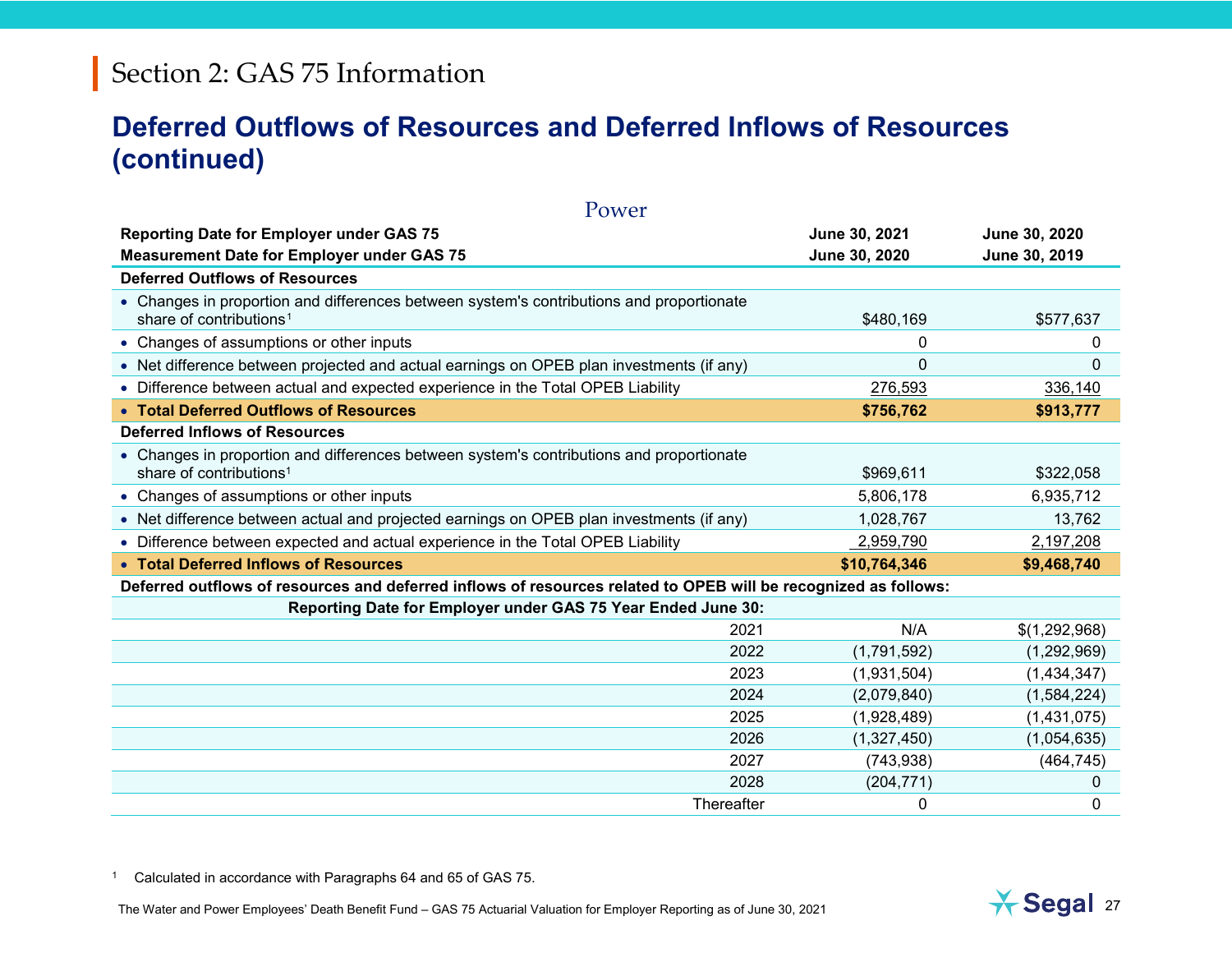#### <span id="page-27-0"></span>**Deferred Outflows of Resources and Deferred Inflows of Resources (continued)**

There are changes in each system's proportionate share of the total Net OPEB Liability (NOL) during the measurement period ended June 30, [2020.](#page--1-0) The net effect of the change on the system's proportionate share of the collective NOL and collective deferred outflows of resources and deferred inflows of resources is recognized over the average of the expected remaining service lives of all employees that are provided with benefits through WPERP's Death Benefit Fund which is 7.72[1](#page-27-0) years determined as of July 1, [2019](#page--1-1) (the beginning of the measurement period ended June 30, [2020\)](#page--1-0). This is described in Paragraph 64 of GAS 75.

In addition, the difference between the actual employer contributions and the proportionate share of the employer contributions during the measurement period ended June 30, [2020](#page--1-0) is recognized over the same period.

The net effects of the change on the system's proportionate share of the collective NOL and collective deferred outflows of resources and deferred inflows of resources and the difference between the actual employer contributions and the proportionate share of the employer contributions for prior periods continue to be recognized based on the expected remaining service lives of all employees calculated as of those prior measurement dates.

The average of the expected service lives of all employees is determined by:

- Calculating each active employees' expected remaining service life as the present value of \$1 per year of future service at zero percent interest.
- Setting the remaining service life to zero for each nonactive or retired member.
- Dividing the sum of the above amounts by the total number of active employee, nonactive and retired members.



<sup>&</sup>lt;sup>1</sup> The remaining service lives of all employees of 7.72 years used here for GAS 75 is different from the 6.67 years used for GAS 68 because the number of payees and nonactive members (with 0 years of expected remaining service lives) receiving death benefits under the Plan is less than the number of payees and nonactive members receiving pension benefits.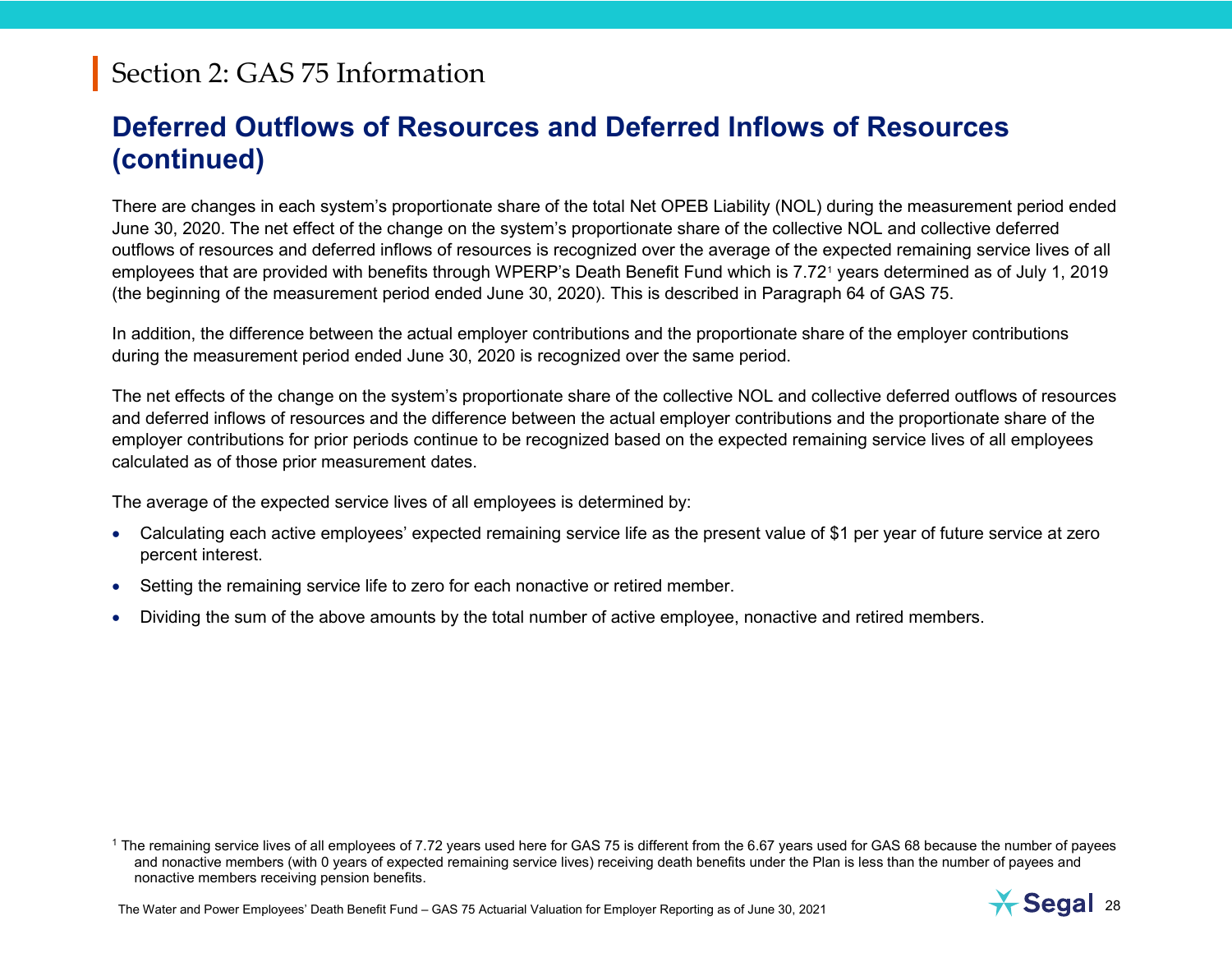#### **Schedule of Proportionate Share of Net OPEB Liability**

Total

| <b>Reporting</b><br>Date for<br><b>Employer</b><br><b>Under</b><br><b>GAS 75</b><br>as of June 30 | <b>Measurement</b><br>Date as of<br>June 30 | <b>Proportion</b><br>of the Net<br><b>OPEB</b><br>Liability | Proportionate<br><b>Share of Net</b><br><b>OPEB</b><br>Liability | <b>Projected</b><br>Compensation | Covered<br>Payroll <sup>1</sup> | Proportionate<br><b>Share of the Net</b><br><b>OPEB Liability</b><br>as a Percentage<br>of Covered<br>Payroll | <b>Plan Fiduciary</b><br><b>Net Position as a</b><br>Percentage of<br>the Total OPEB<br>Liability |
|---------------------------------------------------------------------------------------------------|---------------------------------------------|-------------------------------------------------------------|------------------------------------------------------------------|----------------------------------|---------------------------------|---------------------------------------------------------------------------------------------------------------|---------------------------------------------------------------------------------------------------|
| 2017                                                                                              | 2016                                        | 100.0%                                                      | \$117,714,806                                                    | \$928,888,680                    | \$861,818,854                   | 13.66%                                                                                                        | 19.32%                                                                                            |
| 2018                                                                                              | 2017                                        | 100.0%                                                      | 119,224,438                                                      | 991,814,994                      | 892,332,196                     | 13.36%                                                                                                        | 18.79%                                                                                            |
| 2019                                                                                              | 2018                                        | 100.0%                                                      | 116,659,806                                                      | 1,073,554,608                    | 953,635,670                     | 12.23%                                                                                                        | 18.91%                                                                                            |
| 2020                                                                                              | 2019                                        | 100.0%                                                      | 105,450,856                                                      | 1,141,875,616                    | 1,028,212,002                   | 10.26%                                                                                                        | 21.46%                                                                                            |
| 2021                                                                                              | 2020                                        | 100.0%                                                      | 96,372,241                                                       | 1,211,798,340                    | 1,130,066,141                   | 8.53%                                                                                                         | 27.94%                                                                                            |

<sup>1</sup> These are the actual payroll amounts for the years ending on the measurement dates shown.

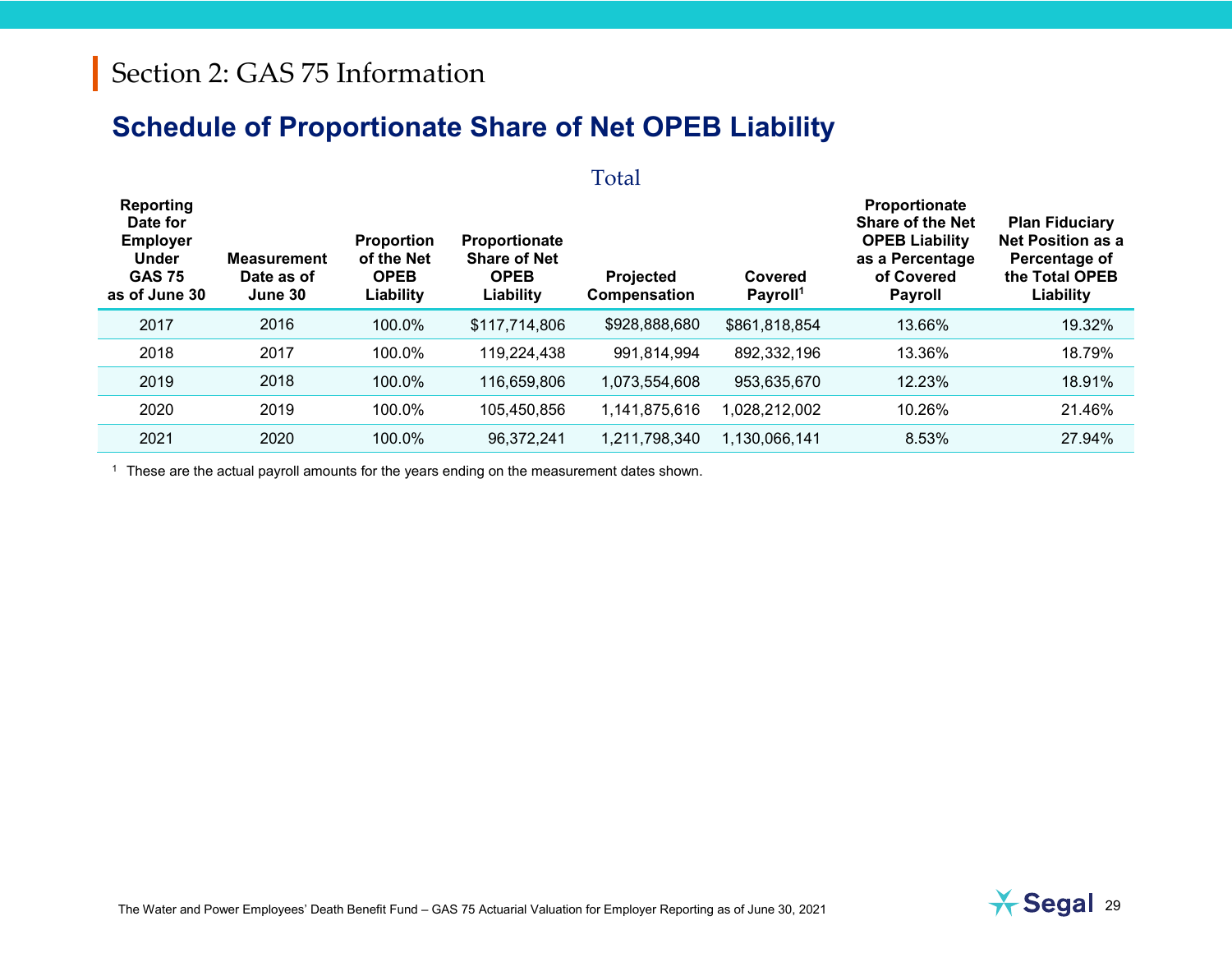#### **Schedule of Proportionate Share of Net OPEB Liability (continued)**

|                                                                                                   |                                             |                                                             |                                                                  | Water                            |                                 |                                                                                                                             |                                                                                                   |
|---------------------------------------------------------------------------------------------------|---------------------------------------------|-------------------------------------------------------------|------------------------------------------------------------------|----------------------------------|---------------------------------|-----------------------------------------------------------------------------------------------------------------------------|---------------------------------------------------------------------------------------------------|
| <b>Reporting</b><br>Date for<br><b>Employer</b><br><b>Under</b><br><b>GAS 75</b><br>as of June 30 | <b>Measurement</b><br>Date as of<br>June 30 | <b>Proportion</b><br>of the Net<br><b>OPEB</b><br>Liability | Proportionate<br><b>Share of Net</b><br><b>OPEB</b><br>Liability | <b>Projected</b><br>Compensation | Covered<br>Payroll <sup>1</sup> | <b>Proportionate</b><br><b>Share of the Net</b><br><b>OPEB Liability</b><br>as a Percentage<br>of Covered<br><b>Payroll</b> | <b>Plan Fiduciary</b><br><b>Net Position as a</b><br>Percentage of<br>the Total OPEB<br>Liability |
| 2017                                                                                              | 2016                                        | 31.892%                                                     | \$37,541,667                                                     | \$296,241,656                    | \$274,851,713                   | 13.66%                                                                                                                      | 19.32%                                                                                            |
| 2018                                                                                              | 2017                                        | 31.748%                                                     | 37,851,746                                                       | 314,884,513                      | 283,300,404                     | 13.36%                                                                                                                      | 18.79%                                                                                            |
| 2019                                                                                              | 2018                                        | 32.121%                                                     | 37,472,190                                                       | 344,835,498                      | 306,316,444                     | 12.23%                                                                                                                      | 18.91%                                                                                            |
| 2020                                                                                              | 2019                                        | 31.610%                                                     | 33, 332, 775                                                     | 360,944,278                      | 325,015,469                     | 10.26%                                                                                                                      | 21.46%                                                                                            |
| 2021                                                                                              | 2020                                        | 32.319%                                                     | 31,146,705                                                       | 391,643,122                      | 365,227,957                     | 8.53%                                                                                                                       | 27.94%                                                                                            |

<sup>1</sup> These are the actual payroll amounts for the years ending on the measurement dates shown.

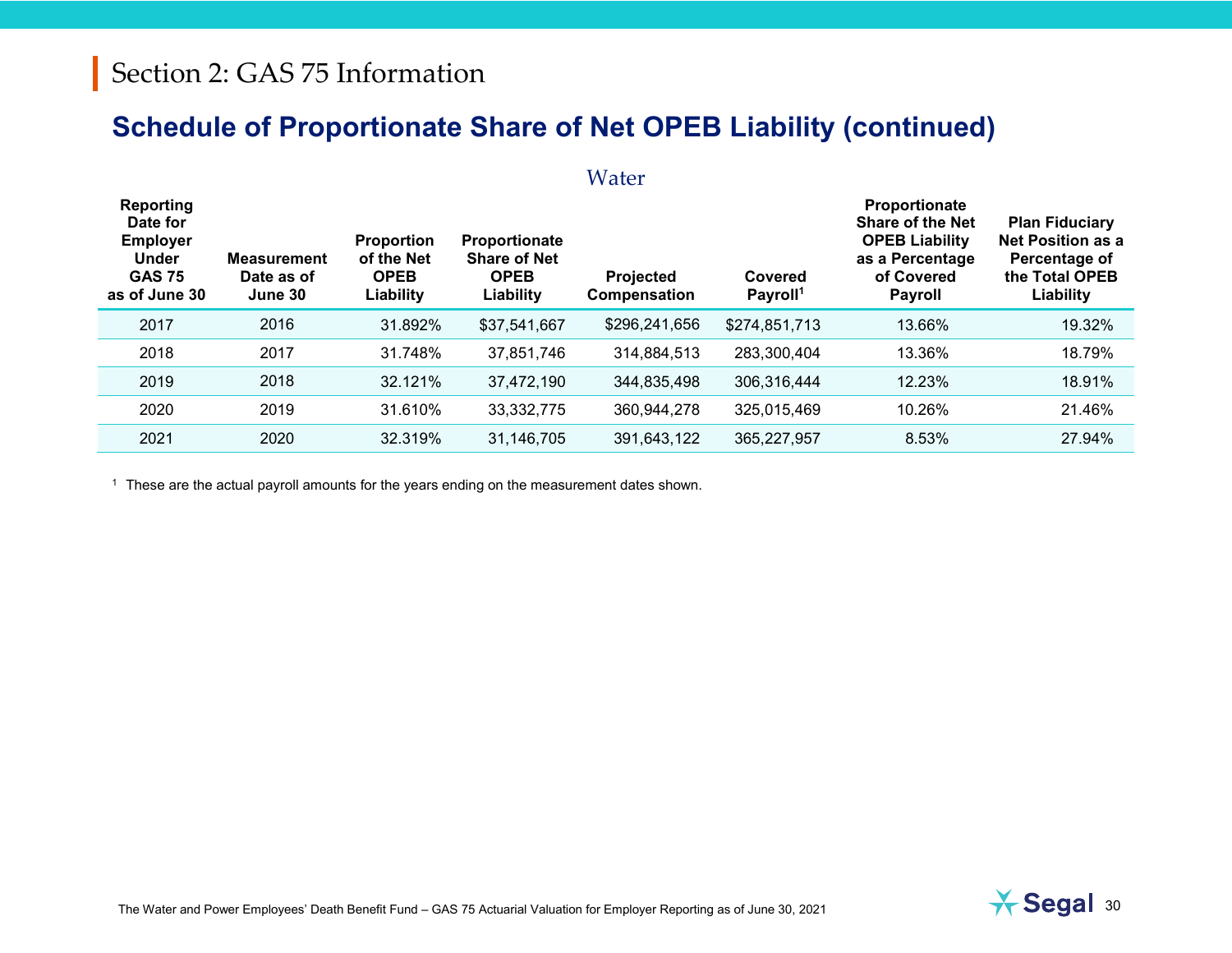#### **Schedule of Proportionate Share of Net OPEB Liability (continued)**

|                                                                                            |                                             |                                                      |                                                                  | Power                     |                                 |                                                                                                                             |                                                                                            |
|--------------------------------------------------------------------------------------------|---------------------------------------------|------------------------------------------------------|------------------------------------------------------------------|---------------------------|---------------------------------|-----------------------------------------------------------------------------------------------------------------------------|--------------------------------------------------------------------------------------------|
| Reporting<br>Date for<br><b>Employer</b><br><b>Under</b><br><b>GAS 75</b><br>as of June 30 | <b>Measurement</b><br>Date as of<br>June 30 | Proportion<br>of the Net<br><b>OPEB</b><br>Liability | Proportionate<br><b>Share of Net</b><br><b>OPEB</b><br>Liability | Projected<br>Compensation | Covered<br>Payroll <sup>1</sup> | <b>Proportionate</b><br><b>Share of the Net</b><br><b>OPEB Liability</b><br>as a Percentage<br>of Covered<br><b>Payroll</b> | <b>Plan Fiduciary</b><br>Net Position as a<br>Percentage of<br>the Total OPEB<br>Liability |
| 2017                                                                                       | 2016                                        | 68.108%                                              | \$80,173,139                                                     | \$632,647,024             | \$586,967,141                   | 13.66%                                                                                                                      | 19.32%                                                                                     |
| 2018                                                                                       | 2017                                        | 68.252%                                              | 81,372,692                                                       | 676,930,481               | 609,031,792                     | 13.36%                                                                                                                      | 18.79%                                                                                     |
| 2019                                                                                       | 2018                                        | 67.879%                                              | 79,187,616                                                       | 728,719,110               | 647,319,226                     | 12.23%                                                                                                                      | 18.91%                                                                                     |
| 2020                                                                                       | 2019                                        | 68.390%                                              | 72,118,081                                                       | 780,931,338               | 703,196,533                     | 10.26%                                                                                                                      | 21.46%                                                                                     |
| 2021                                                                                       | 2020                                        | 67.681%                                              | 65,225,536                                                       | 820, 155, 218             | 764,838,184                     | 8.53%                                                                                                                       | 27.94%                                                                                     |

<sup>1</sup> These are the actual payroll amounts for the years ending on the measurement dates shown.

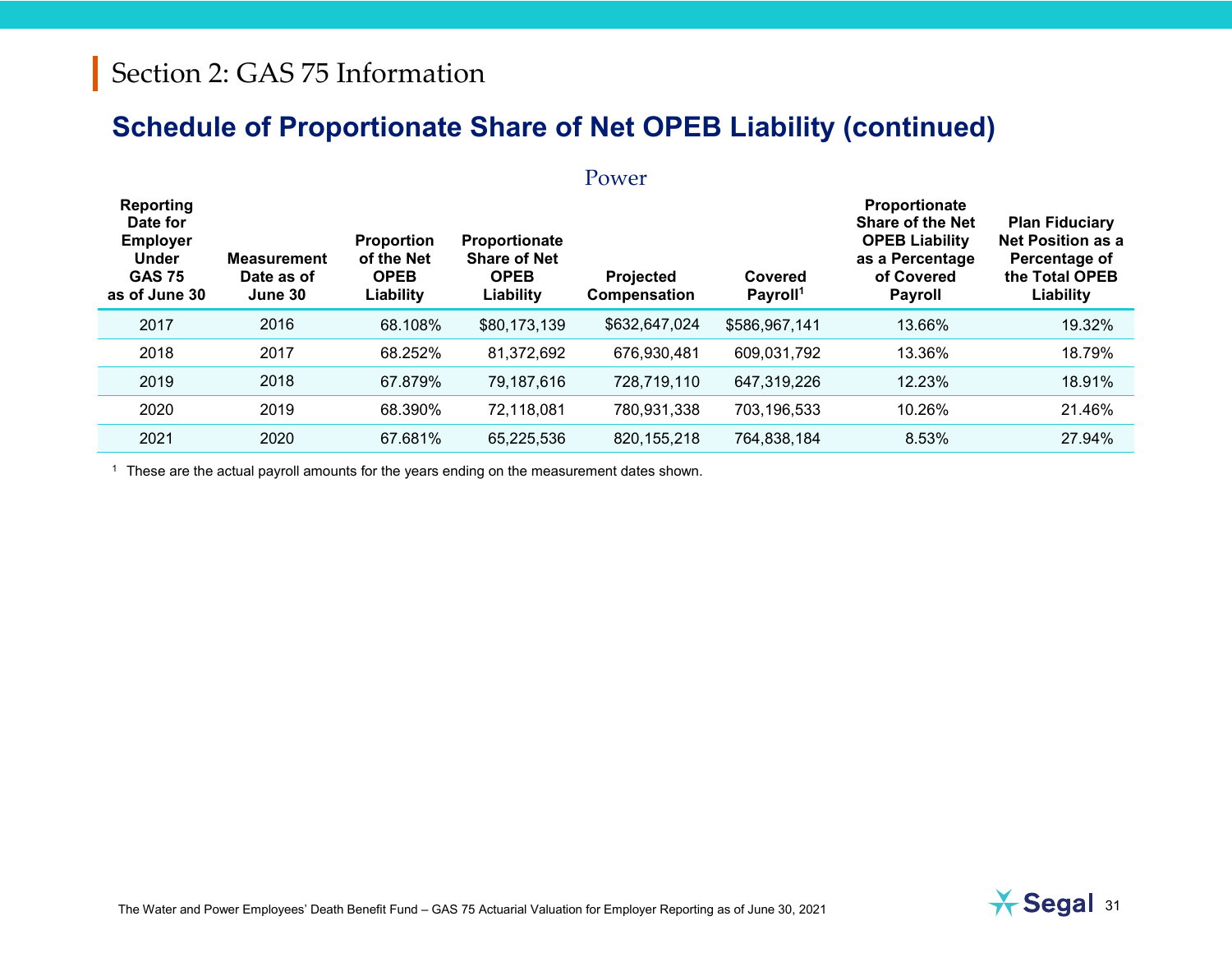#### **Schedule of Reconciliation of Net OPEB Liability**

| Total                                                                          |               |               |  |  |  |  |  |  |  |  |
|--------------------------------------------------------------------------------|---------------|---------------|--|--|--|--|--|--|--|--|
| <b>Reporting Date for Employer under GAS 75</b>                                | June 30, 2021 | June 30, 2020 |  |  |  |  |  |  |  |  |
| <b>Measurement Date for Employer under GAS 75</b>                              | June 30, 2020 | June 30, 2019 |  |  |  |  |  |  |  |  |
| • Beginning Net OPEB Liability                                                 | \$105,450,856 | \$116,659,806 |  |  |  |  |  |  |  |  |
| • OPEB Expense                                                                 | 7,010,794     | 8,197,288     |  |  |  |  |  |  |  |  |
| • Employer Contributions                                                       | (14,908,884)  | (8,777,581)   |  |  |  |  |  |  |  |  |
| • New Net Deferred Inflows/Outflows                                            | (3, 123, 404) | (10,803,159)  |  |  |  |  |  |  |  |  |
| • Change in Allocation of Prior Deferred Inflows/Outflows                      | $\mathbf 0$   | 0             |  |  |  |  |  |  |  |  |
| • New Net Deferred Flows Due to Change in Proportion <sup>1</sup>              | 0             | 0             |  |  |  |  |  |  |  |  |
| • Recognition of Prior Deferred Inflows/Outflows                               | 1,942,879     | 174,502       |  |  |  |  |  |  |  |  |
| • Recognition of Prior Deferred Flows Due to Change in Proportion <sup>1</sup> | 0             |               |  |  |  |  |  |  |  |  |
| <b>Ending Net OPEB Liability</b>                                               | \$96,372,241  | \$105,450,856 |  |  |  |  |  |  |  |  |

<sup>1</sup> Includes differences between actual employer contributions and proportionate share of contributions.

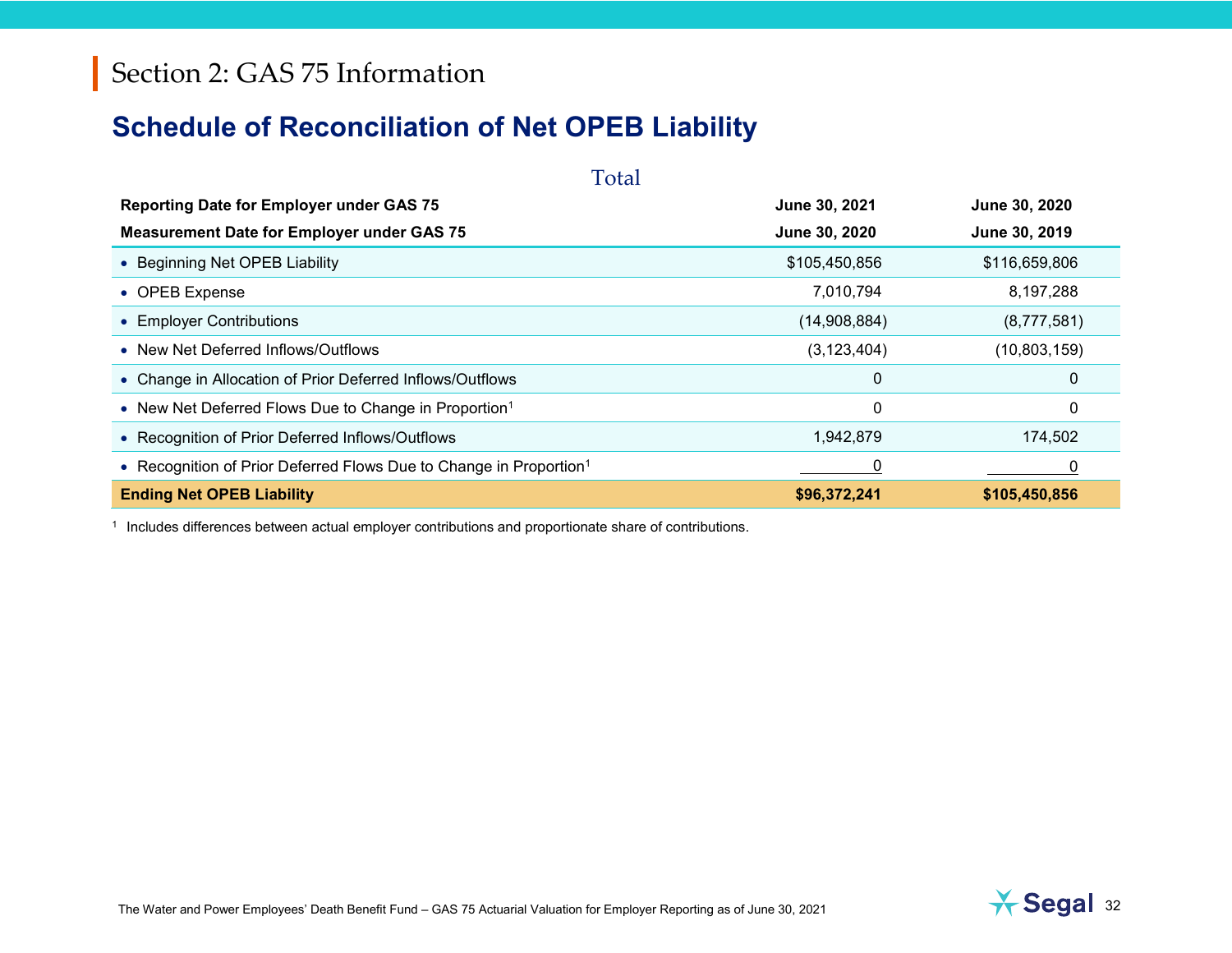#### **Schedule of Reconciliation of Net OPEB Liability (continued)**

| Water                                                                          |               |               |  |  |  |  |  |  |  |  |
|--------------------------------------------------------------------------------|---------------|---------------|--|--|--|--|--|--|--|--|
| <b>Reporting Date for Employer under GAS 75</b>                                | June 30, 2021 | June 30, 2020 |  |  |  |  |  |  |  |  |
| <b>Measurement Date for Employer under GAS 75</b>                              | June 30, 2020 | June 30, 2019 |  |  |  |  |  |  |  |  |
| • Beginning Net OPEB Liability                                                 | \$33,332,775  | \$37,472,190  |  |  |  |  |  |  |  |  |
| • OPEB Expense                                                                 | 2,335,601     | 2,555,372     |  |  |  |  |  |  |  |  |
| • Employer Contributions                                                       | (4,793,767)   | (2,813,692)   |  |  |  |  |  |  |  |  |
| • New Net Deferred Inflows/Outflows                                            | (1,009,457)   | (3,414,853)   |  |  |  |  |  |  |  |  |
| • Change in Allocation of Prior Deferred Inflows/Outflows                      | (91, 390)     | 11,521        |  |  |  |  |  |  |  |  |
| • New Net Deferred Flows Due to Change in Proportion <sup>1</sup>              | 709,250       | (492, 766)    |  |  |  |  |  |  |  |  |
| • Recognition of Prior Deferred Inflows/Outflows                               | 627,922       | 55,159        |  |  |  |  |  |  |  |  |
| • Recognition of Prior Deferred Flows Due to Change in Proportion <sup>1</sup> | 35,771        | (40, 156)     |  |  |  |  |  |  |  |  |
| <b>Ending Net OPEB Liability</b>                                               | \$31,146,705  | \$33,332,775  |  |  |  |  |  |  |  |  |

<sup>1</sup> Includes differences between actual employer contributions and proportionate share of contributions.

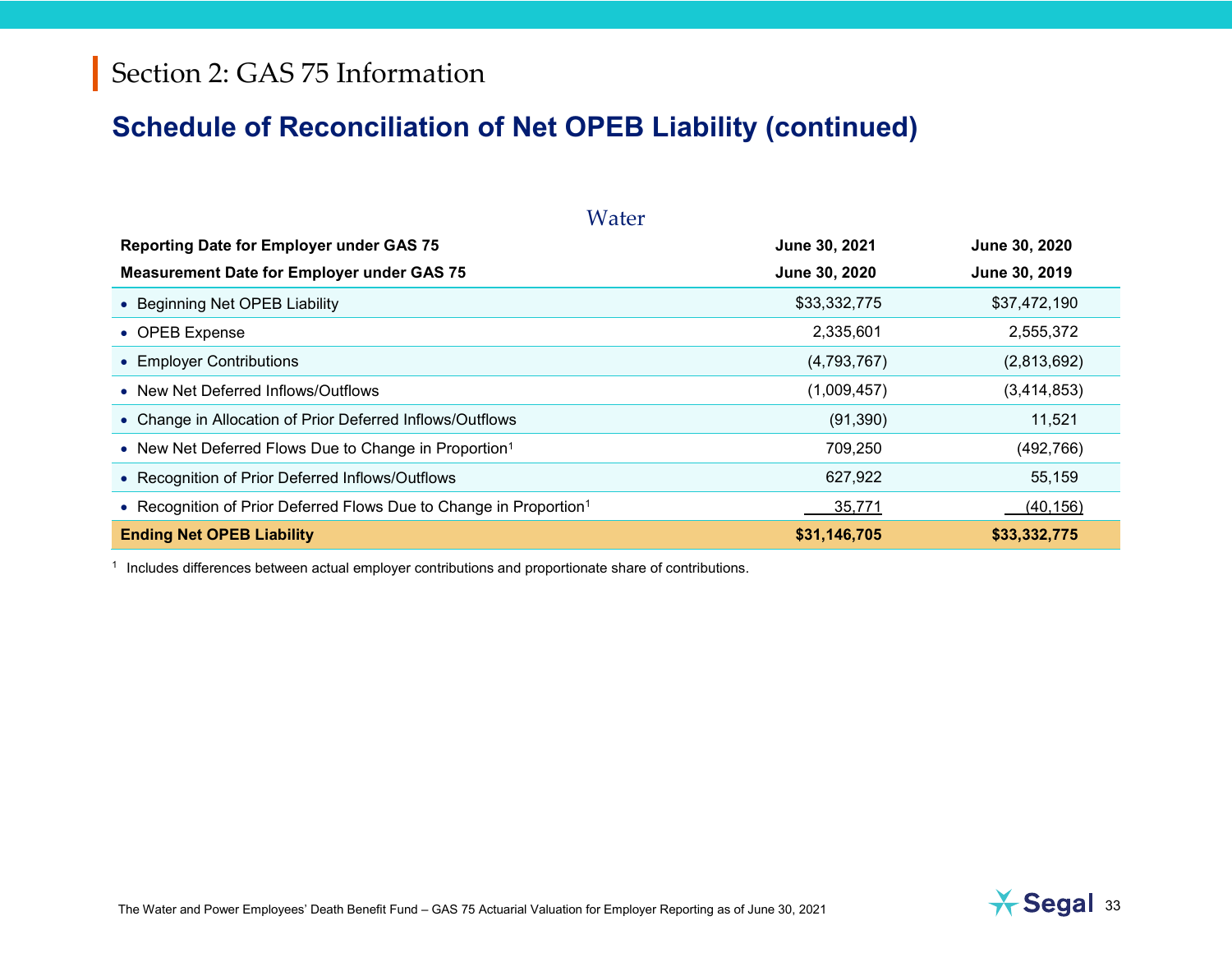#### **Schedule of Reconciliation of Net OPEB Liability (continued)**

| Power                                                                          |                |               |  |  |  |  |  |  |  |  |
|--------------------------------------------------------------------------------|----------------|---------------|--|--|--|--|--|--|--|--|
| <b>Reporting Date for Employer under GAS 75</b>                                | June 30, 2021  | June 30, 2020 |  |  |  |  |  |  |  |  |
| <b>Measurement Date for Employer under GAS 75</b>                              | June 30, 2020  | June 30, 2019 |  |  |  |  |  |  |  |  |
| • Beginning Net OPEB Liability                                                 | \$72,118,081   | \$79,187,616  |  |  |  |  |  |  |  |  |
| • OPEB Expense                                                                 | 4,675,193      | 5,641,916     |  |  |  |  |  |  |  |  |
| • Employer Contributions                                                       | (10, 115, 117) | (5,963,889)   |  |  |  |  |  |  |  |  |
| • New Net Deferred Inflows/Outflows                                            | (2, 113, 947)  | (7,388,306)   |  |  |  |  |  |  |  |  |
| • Change in Allocation of Prior Deferred Inflows/Outflows                      | 91,390         | (11,521)      |  |  |  |  |  |  |  |  |
| • New Net Deferred Flows Due to Change in Proportion <sup>1</sup>              | (709, 250)     | 492,766       |  |  |  |  |  |  |  |  |
| • Recognition of Prior Deferred Inflows/Outflows                               | 1,314,957      | 119,343       |  |  |  |  |  |  |  |  |
| • Recognition of Prior Deferred Flows Due to Change in Proportion <sup>1</sup> | (35, 771)      | 40,156        |  |  |  |  |  |  |  |  |
| <b>Ending Net OPEB Liability</b>                                               | \$65,225,536   | \$72,118,081  |  |  |  |  |  |  |  |  |

<sup>1</sup> Includes differences between actual employer contributions and proportionate share of contributions.

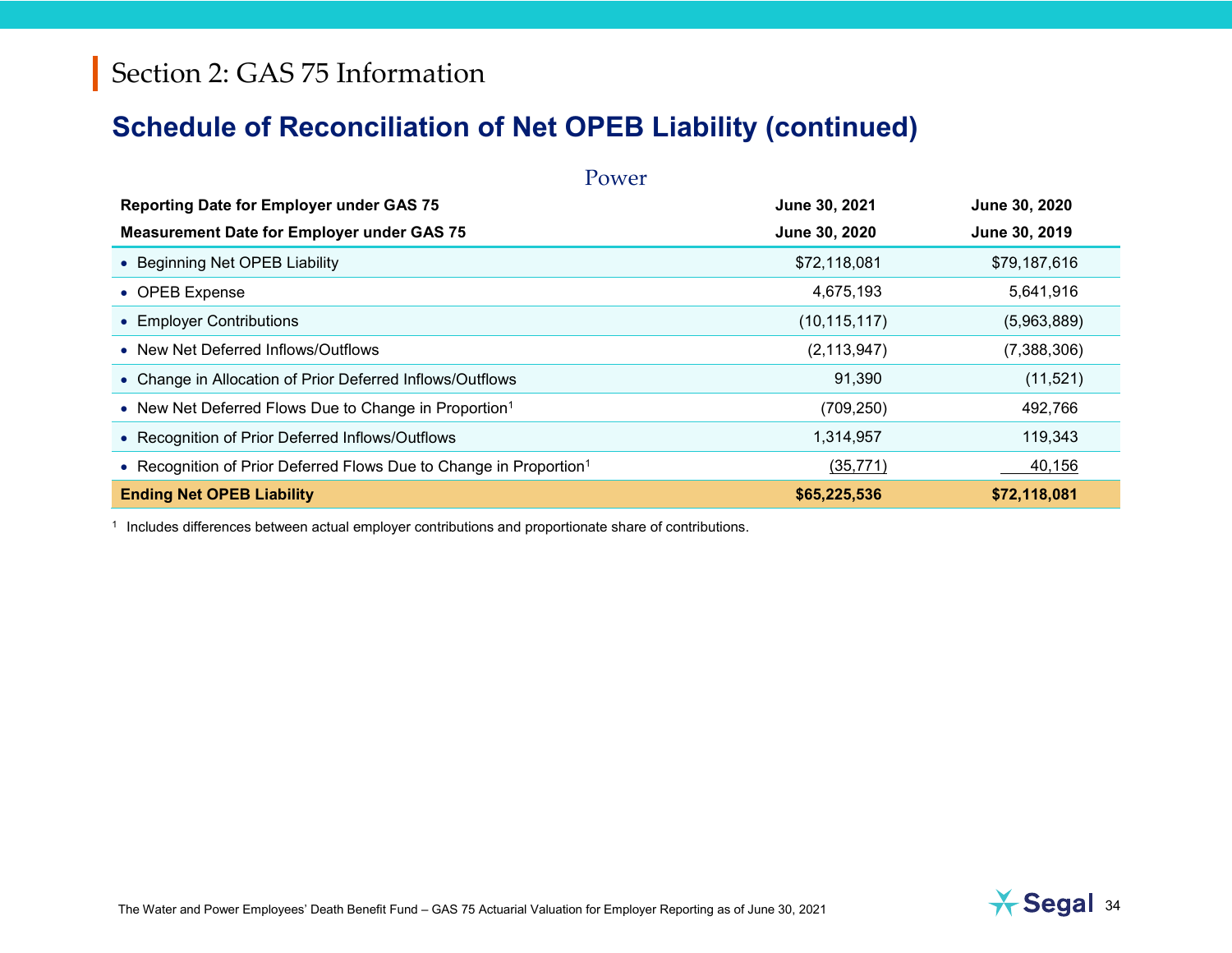#### **Schedule of Recognition of Changes in Total Net OPEB Liability**

Increase (Decrease) in OPEB Expense Arising from the Recognition of the Effects of Differences between Actual and Expected Experience on Total OPEB Liability

| <b>Reporting Date</b><br>for Employer<br>under GAS 75 | <b>Differences</b><br><b>Between</b><br><b>Actual and</b> | Recognition<br>Period | Reporting Date for Employer under GAS 75 Year Ended June 30: |               |               |             |              |               |              |              |             |  |
|-------------------------------------------------------|-----------------------------------------------------------|-----------------------|--------------------------------------------------------------|---------------|---------------|-------------|--------------|---------------|--------------|--------------|-------------|--|
| Year Ended<br>June 30                                 | Expected<br><b>Experience</b>                             | (Years)               | 2020                                                         | 2021          | 2022          | 2023        | 2024         | 2025          | 2026         | 2027         | 2028        |  |
| 2018                                                  | \$125,381                                                 | 6.94                  | \$18,066                                                     | \$18,066      | \$18,066      | \$18,066    | \$16,985     | \$0           | \$0          | \$0          | \$0         |  |
| 2019                                                  | (4, 443, 689)                                             | 7.22                  | (615, 469)                                                   | (615, 469)    | (615, 469)    | (615, 469)  | (615, 469)   | (615, 469)    | (135, 406)   | 0            | 0           |  |
| 2020                                                  | 485.084                                                   | 7.49                  | 64,764                                                       | 64,764        | 64,764        | 64,764      | 64.764       | 64.764        | 64.764       | 31.736       | 0           |  |
| 2021                                                  | (2,040,143)                                               | 7.72                  | N/A                                                          | (264, 267)    | (264, 267)    | (264, 267)  | (264, 267)   | (264, 267)    | (264, 267)   | (264, 267)   | (190, 274)  |  |
| Net Increase/(Decrease) in OPEB Expense               |                                                           |                       | \$ (532, 639)                                                | \$ (796, 906) | \$ (796, 906) | \$(796,906) | \$(797, 987) | \$ (814, 972) | \$ (334,909) | \$(232, 531) | \$(190,274) |  |

As described in *Section 2, Schedule of Deferred Outflows of Resources and Deferred Inflows of Resources*, the average of the expected remaining service lives of all employees that are provided with benefits through the WPERP's Death Benefit Fund (active and inactive employees) determined as of July 1, [2019](#page--1-1) (the beginning of the measurement period ending June 30, [2020\)](#page--1-0) is 7.72 years.

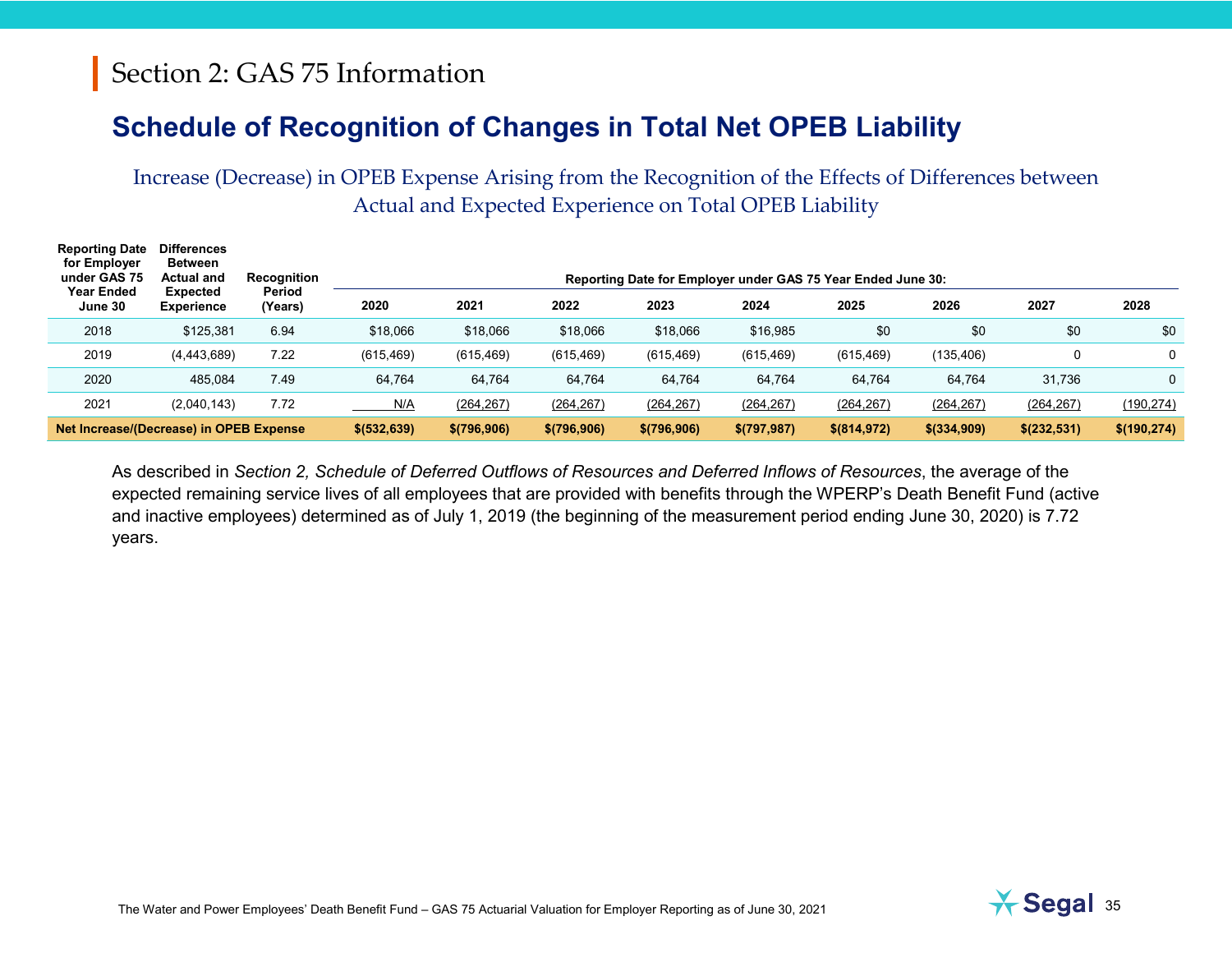#### **Schedule of Recognition of Changes in Total Net OPEB Liability (continued)**

#### Increase (Decrease) in OPEB Expense Arising from the Recognition of the Effects of Assumption Changes

| <b>Reporting Date</b><br>for Employer<br>under GAS 75<br><b>Year Ended</b> | <b>Effect of</b><br><b>Assumption</b> | Recognition<br>Period | Reporting Date for Employer under GAS 75 Year Ended June 30: |                 |                 |                 |                 |                 |                 |              |      |
|----------------------------------------------------------------------------|---------------------------------------|-----------------------|--------------------------------------------------------------|-----------------|-----------------|-----------------|-----------------|-----------------|-----------------|--------------|------|
| June 30                                                                    | Changes                               | (Years)               | 2020                                                         | 2021            | 2022            | 2023            | 2024            | 2025            | 2026            | 2027         | 2028 |
| 2018                                                                       | \$0                                   | 6.94                  | \$0                                                          | \$0             | \$0             | \$0             | \$0             | \$0             | \$0             | \$0          | \$0  |
| 2019                                                                       | 0                                     | 7.22                  | 0                                                            | 0               | 0               | $\Omega$        |                 |                 |                 | 0            | 0    |
| 2020                                                                       | (11, 703, 994)                        | 7.49                  | (1,562,616)                                                  | (1,562,616)     | (1,562,616)     | (1,562,616)     | (1,562,616)     | (1,562,616)     | (1,562,616)     | (765, 682)   | 0    |
| 2021                                                                       | 0                                     | 7.72                  | N/A                                                          |                 |                 |                 |                 |                 |                 |              |      |
| Net Increase/(Decrease) in OPEB Expense                                    |                                       |                       | \$(1, 562, 616)                                              | \$(1, 562, 616) | \$(1, 562, 616) | \$(1, 562, 616) | \$(1, 562, 616) | \$(1, 562, 616) | \$(1, 562, 616) | \$(765, 682) | \$0  |

As described in *Section 2, Schedule of Deferred Outflows of Resources and Deferred Inflows of Resources*, the average of the expected remaining service lives of all employees that are provided with benefits through the WPERP's Death Benefit Fund (active and inactive employees) determined as of July 1, [2019](#page--1-1) (the beginning of the measurement period ending June 30, [2020\)](#page--1-0) is 7.72 years.

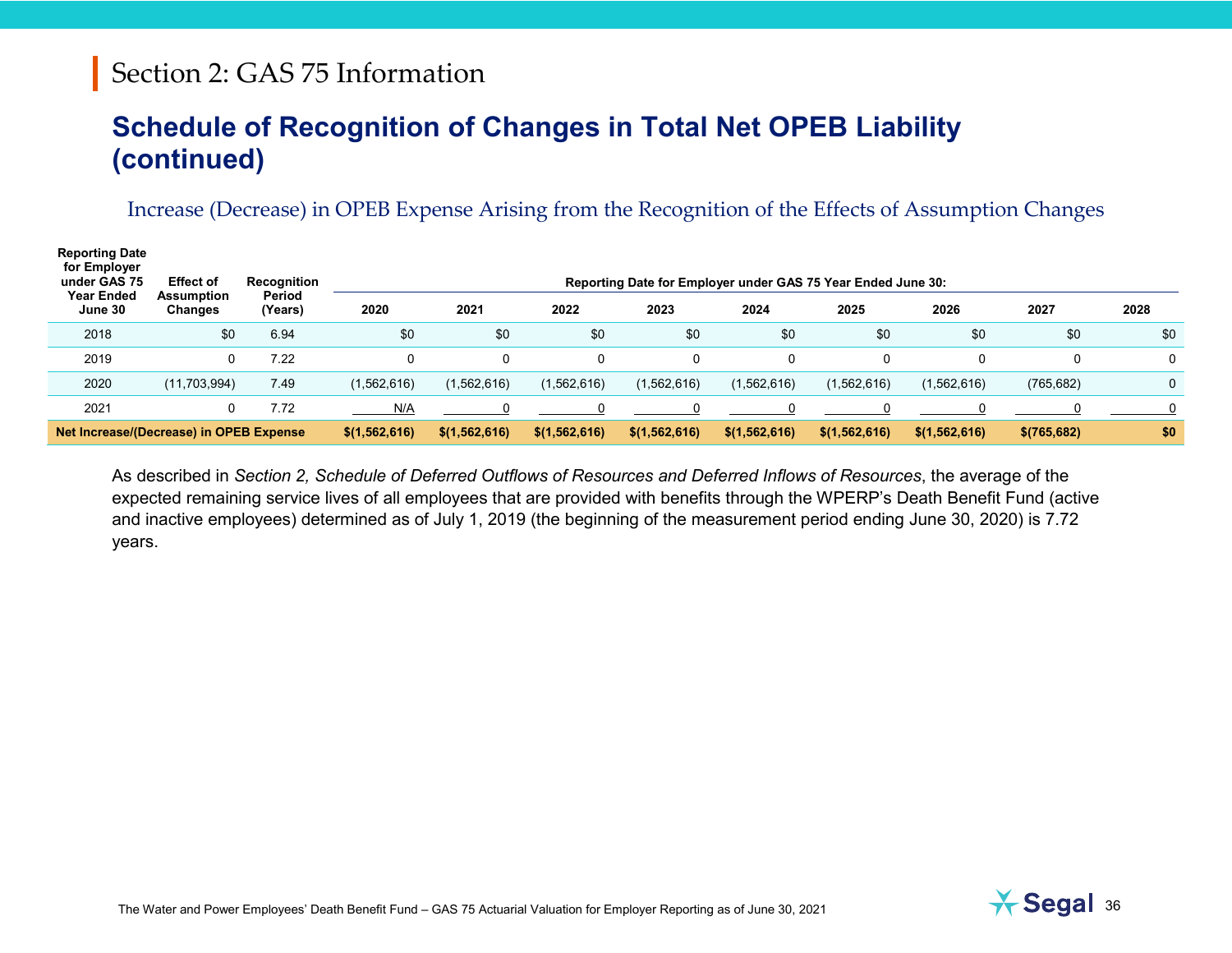#### **Schedule of Recognition of Changes in Total Net OPEB Liability (continued)**

Increase (Decrease) in OPEB Expense Arising from the Recognition of Differences between Projected and Actual Earnings on OPEB Plan Investments

| <b>Reporting Date</b><br>for Employer<br>under GAS 75<br><b>Year Ended</b> | <b>Differences</b><br><b>Between</b><br>Projected<br>Actual | Recognition<br>Reporting Date for Employer under GAS 75 Year Ended June 30:<br>Period |            |            |            |            |            |                |      |      |                |
|----------------------------------------------------------------------------|-------------------------------------------------------------|---------------------------------------------------------------------------------------|------------|------------|------------|------------|------------|----------------|------|------|----------------|
| June 30                                                                    | <b>Earnings</b>                                             | (Years)                                                                               | 2020       | 2021       | 2022       | 2023       | 2024       | 2025           | 2026 | 2027 | 2028           |
| 2018                                                                       | \$1,033,609                                                 | 5.00                                                                                  | \$206,722  | \$206,722  | \$206,721  | \$0        | \$0        | \$0            | \$0  | \$0  | \$0            |
| 2019                                                                       | 1.080.893                                                   | 5.00                                                                                  | 216,179    | 216,179    | 216,179    | 216,177    |            |                |      |      | $\overline{0}$ |
| 2020                                                                       | (1,352,626)                                                 | 5.00                                                                                  | (270, 525) | (270, 525) | (270, 525) | (270, 525) | (270, 526) | $\overline{0}$ |      |      | $\Omega$       |
| 2021                                                                       | (1,684,410)                                                 | 5.00                                                                                  | N/A        | (336, 882) | (336, 882) | (336, 882) | (336, 882) | (336, 882)     |      |      |                |
| Net Increase/(Decrease) in OPEB Expense                                    |                                                             |                                                                                       | 152,376    | (184, 506) | (184, 507) | (391, 230) | (607, 408) | (336, 882)     | \$0  | \$0  | \$0            |

The difference between projected and actual earnings on OPEB plan investments are recognized over a five-year period per Paragraph 43b. of GAS 75.

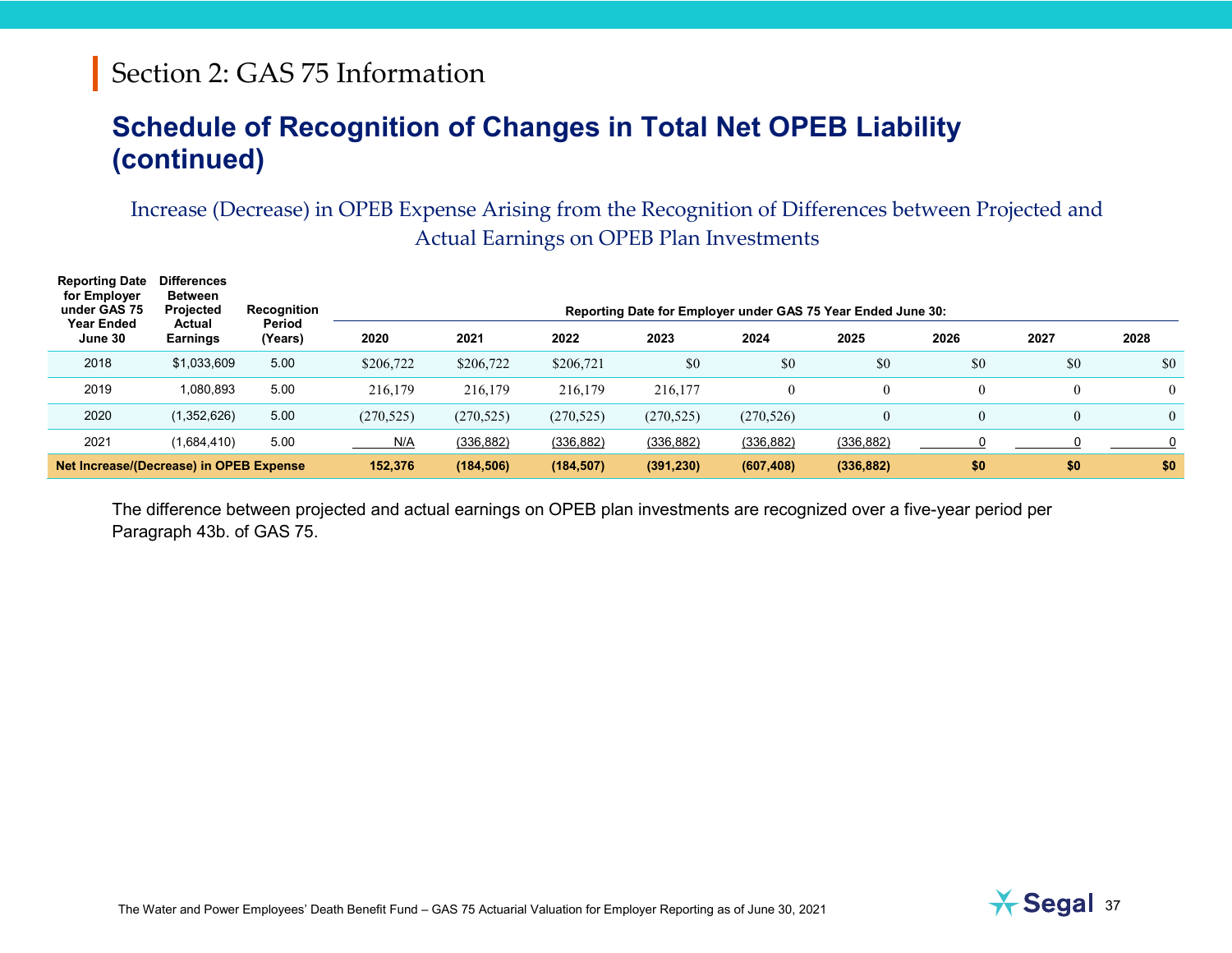#### **Schedule of Recognition of Changes in Total Net OPEB Liability (continued)**

| Total Increase (Decrease) in OPEB Expense |  |
|-------------------------------------------|--|
|                                           |  |

| <b>Reporting Date</b><br>for Employer<br>under GAS 75<br>Year Ended | Total                                   | Reporting Date for Employer under GAS 75 Year Ended June 30: |             |             |             |             |             |             |             |              |
|---------------------------------------------------------------------|-----------------------------------------|--------------------------------------------------------------|-------------|-------------|-------------|-------------|-------------|-------------|-------------|--------------|
| June 30                                                             | <b>Differences</b>                      | 2020                                                         | 2021        | 2022        | 2023        | 2024        | 2025        | 2026        | 2027        | 2028         |
| 2018                                                                | \$1,158,990                             | \$224,788                                                    | \$224,788   | \$224,787   | \$18,066    | \$16,985    | \$0         | \$0         | \$0         | \$0          |
| 2019                                                                | (3,362,796)                             | (399, 290)                                                   | (399, 290)  | (399, 290)  | (399, 292)  | (615, 469)  | (615, 469)  | (135, 406)  | $\mathbf 0$ | $\mathbf{0}$ |
| 2020                                                                | (12.571.536)                            | (1,768,377)                                                  | (1,768,377) | (1,768,377) | (1,768,377) | (1,768,378) | (1,497,852) | (1,497,852) | (733, 946)  | 0            |
| 2021                                                                | (3,724,553)                             | N/A                                                          | (601, 149)  | (601, 149)  | (601, 149)  | (601, 149)  | (601, 149)  | (264, 267)  | (264, 267)  | (190, 274)   |
|                                                                     | Net Increase/(Decrease) in OPEB Expense | (1,942,879)                                                  | (2,544,028) | (2,544,029) | (2,750,752) | (2,968,011) | (2,714,470) | (1,897,525) | (998, 213)  | (190, 274)   |

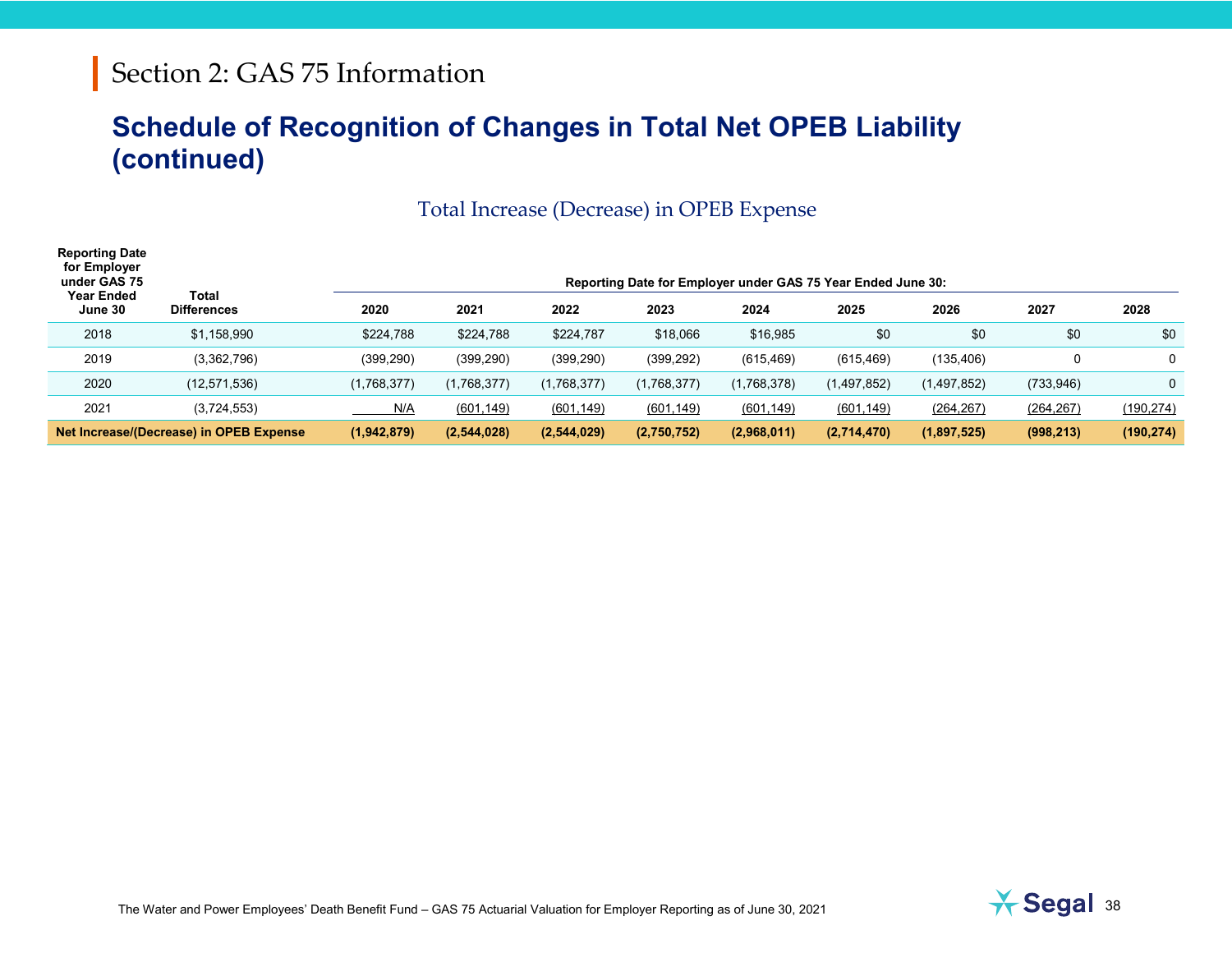#### **Allocation of Changes in Total Net OPEB Liability**

In addition to the amounts shown in Section 2, Schedule of Recognition of Changes in Total Net OPEB Liability, there are changes in each system's proportionate share of the total Net OPEB Liability (NOL) during the measurement period ending on June 30, [2020.](#page--1-0) The net effect of the change on the system's proportionate share of the collective NOL and collective deferred outflows of resources and deferred inflows of resources is also recognized over the average of the expected remaining service lives of all employees shown previously. The differences between the actual employer contributions and the proportionate share of the employer contributions during the measurement period ending on June 30, [2020](#page--1-0) is recognized over the same period. These amounts are shown below, with the corresponding amounts for the reporting periods ending each June 30 beginning in 2018 as follows. While these amounts are different for each system, they sum to zero for the entire Plan.

#### Increase (Decrease) in OPEB Expense Arising from the Recognition of the Effects of the Change in Proportion and Change in Employer Contributions for the Reporting Year Ended June 30, 2021

|              | <b>Total Change to</b><br>be Recognized | Recognition              | Reporting Date for Employer under GAS 75 Year Ended June 30 |            |            |            |            |            |            |           |
|--------------|-----------------------------------------|--------------------------|-------------------------------------------------------------|------------|------------|------------|------------|------------|------------|-----------|
|              |                                         | <b>Period</b><br>'Years) | 2021                                                        | 2022       | 2023       | 2024       | 2025       | 2026       | 2027       | 2028      |
| Water        | \$814,793                               | 7.72                     | \$105,543                                                   | \$105,543  | \$105,543  | \$105,543  | \$105,543  | \$105,543  | \$105,543  | \$75,992  |
| Power        | (814, 793)                              | 7.72                     | (105, 543)                                                  | (105, 543) | (105, 543) | (105, 543) | (105, 543) | (105, 543) | (105, 543) | (75, 992) |
| <b>Total</b> | \$0                                     |                          | \$0                                                         | \$0        | \$0        | \$0        | \$0        | \$0        | \$0        | \$0       |

#### Increase (Decrease) in OPEB Expense Arising from the Recognition of the Effects of the Change in Proportion and Change in Employer Contributions for the Reporting Year Ended June 30, 2020

|              | Recognition<br><b>Total Change to</b><br>Period<br>(Years)<br>be Recognized | Reporting Date for Employer under GAS 75 Year Ended June 30 |            |            |            |            |            |            |            |            |
|--------------|-----------------------------------------------------------------------------|-------------------------------------------------------------|------------|------------|------------|------------|------------|------------|------------|------------|
|              |                                                                             | 2020                                                        | 2021       | 2022       | 2023       | 2024       | 2025       | 2026       | 2027       |            |
| Water        | (\$568,693)                                                                 | 7.49                                                        | (\$75,927) | (\$75,927) | (\$75,927) | (\$75,927) | (\$75,927) | (\$75,927) | (\$75,927) | (\$37,204) |
| Power        | 568,693                                                                     | 7.49                                                        | 75,927     | 75,927     | 75,927     | 75,927     | 75,927     | 75,927     | 75,927     | 37,204     |
| <b>Total</b> | \$0                                                                         |                                                             | \$0        | \$0        | \$0        | \$0        | \$0        | \$0        | \$0        | \$0        |

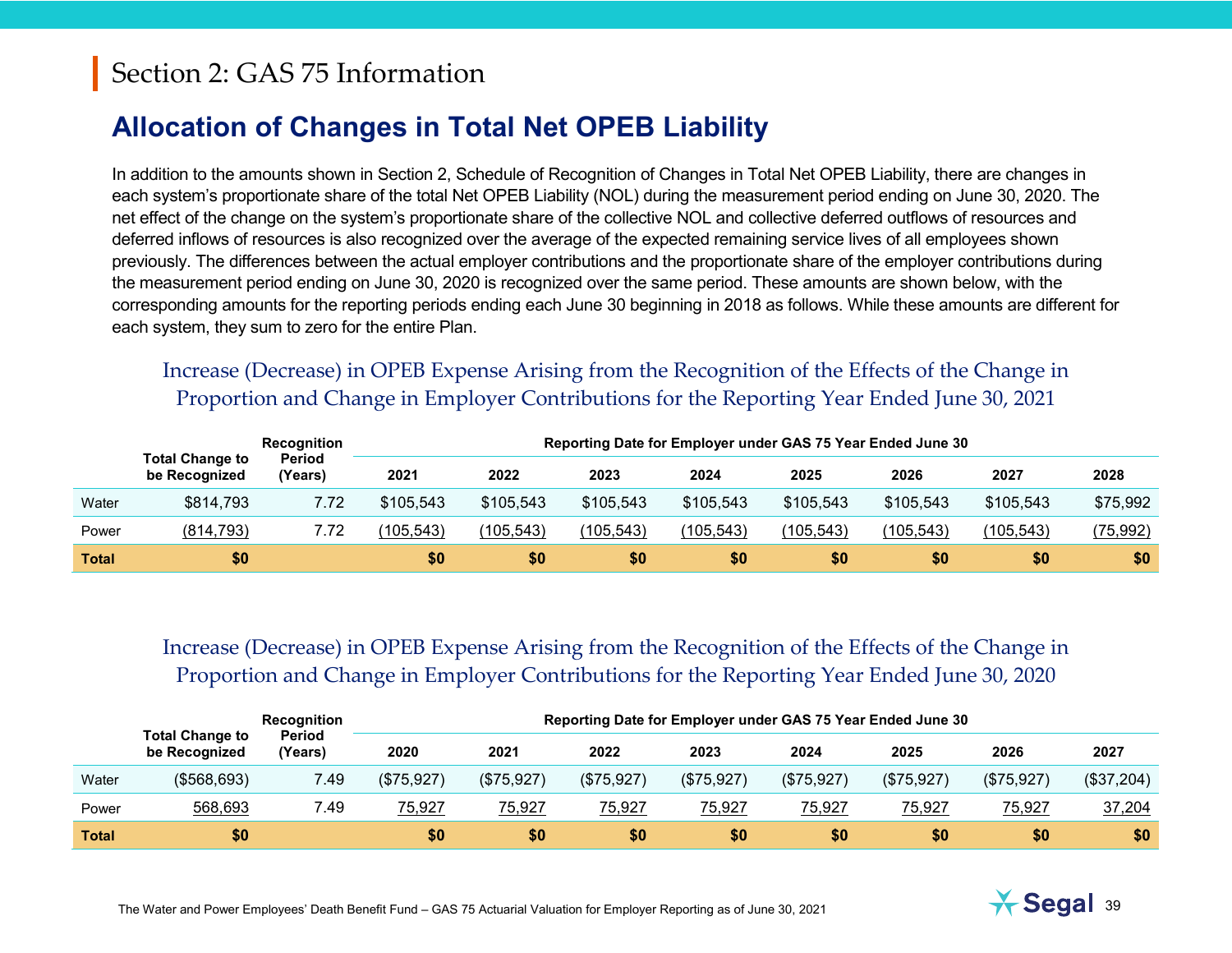#### **Allocation of Changes in Total Net OPEB Liability (continued)**

Increase (Decrease) in OPEB Expense Arising from the Recognition of the Effects of the Change in Proportion and Change in Employer Contributions for the Reporting Year Ended June 30, 2019

|              | Recognition<br><b>Total Change to</b><br>Period<br>'Years)<br>be Recognized |      | Reporting Date for Employer under GAS 75 Year Ended June 30 |           |           |           |           |           |           |           |
|--------------|-----------------------------------------------------------------------------|------|-------------------------------------------------------------|-----------|-----------|-----------|-----------|-----------|-----------|-----------|
|              |                                                                             |      | 2019                                                        | 2020      | 2021      | 2022      | 2023      | 2024      | 2025      | 2026      |
| Water        | \$445,452                                                                   | 7.22 | \$61,697                                                    | \$61,697  | \$61,697  | \$61,697  | \$61,697  | \$61,697  | \$61,697  | \$13,573  |
| Power        | (445, 452)                                                                  | 7.22 | (61, 697)                                                   | (61, 697) | (61, 697) | (61, 697) | (61, 697) | (61, 697) | (61, 697) | (13, 573) |
| <b>Total</b> | \$0                                                                         |      | \$0                                                         | \$0       | \$0       | \$0       | \$0       | \$0       | \$0       | \$0       |

Increase (Decrease) in OPEB Expense Arising from the Recognition of the Effects of the Change in Proportion and Change in Employer Contributions for the Reporting Year Ended June 30, 2018

|              | <b>Total Change to</b><br>be Recognized | <b>Recognition</b>       |            | Reporting Date for Employer under GAS 75 Year Ended June 30 |            |            |            |            |            |  |
|--------------|-----------------------------------------|--------------------------|------------|-------------------------------------------------------------|------------|------------|------------|------------|------------|--|
|              |                                         | <b>Period</b><br>(Years) | 2018       | 2019                                                        | 2020       | 2021       | 2022       | 2023       | 2024       |  |
| Water        | (\$149,494)                             | 6.94                     | (\$21,541) | (\$21,541)                                                  | (\$21,541) | (\$21,541) | (\$21,541) | (\$21,541) | (\$20,248) |  |
| Power        | 149,494                                 | 6.94                     | 21,541     | 21,541                                                      | 21,541     | 21,541     | 21,541     | 21,541     | 20,248     |  |
| <b>Total</b> | \$0                                     |                          | \$0        | \$0                                                         | \$0        | \$0        | \$0        | \$0        | \$0        |  |

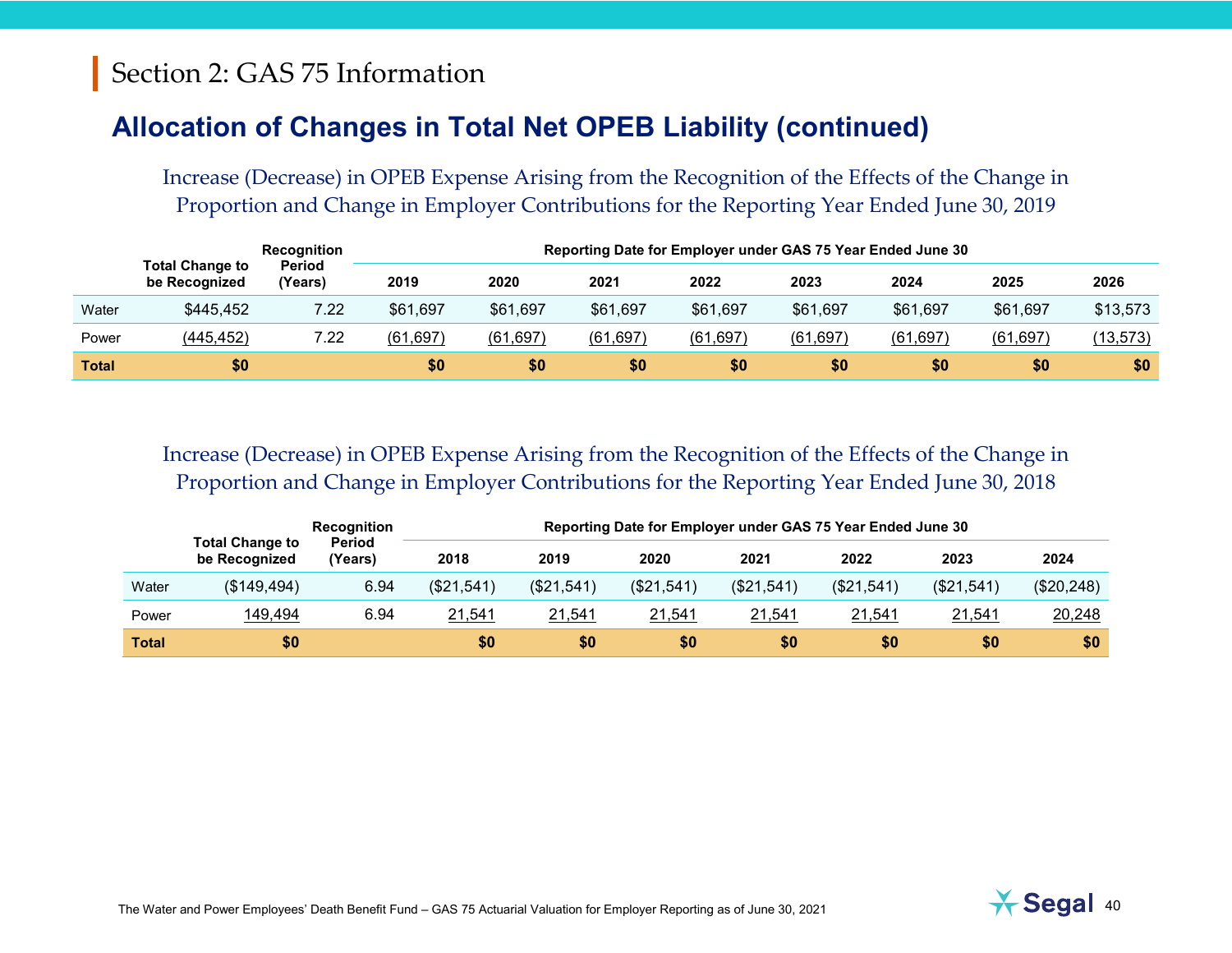#### **Actuarial Assumptions and Methods**

#### **For June 30, [2020](#page--1-0) Measurement Date and Employer Reporting as of June 30, [2021](#page--1-2)**

#### **Rationale for Assumptions**

The information and analysis used in selecting each assumption that has a significant effect on this actuarial valuation is generally shown in the July 1, 2015 through June 30, 2018 Actuarial Experience Study and our supplemental letter entitled Review of Investment Return Assumption for Death and Disability Funds both dated June 12, 2019. All actuarial assumptions and methods shown below apply to both Tier 1 and Tier 2 members.

#### **Actuarial Assumptions**

| <b>Net Investment Return:</b>                                    | 3.50%, net of investment expenses. |                              |                                                                                                                                                                                         |  |  |  |
|------------------------------------------------------------------|------------------------------------|------------------------------|-----------------------------------------------------------------------------------------------------------------------------------------------------------------------------------------|--|--|--|
| <b>Family Composition at Death for Active</b><br><b>Members:</b> | Plan                               | <b>Family Death Benefits</b> | <b>Supplemental Family</b><br><b>Death Benefit</b>                                                                                                                                      |  |  |  |
|                                                                  | Not Married; No Children           | 20%                          | $0\%$                                                                                                                                                                                   |  |  |  |
|                                                                  | Not Married; One Child             | 5%                           | 15%                                                                                                                                                                                     |  |  |  |
|                                                                  | Not Married; 2+ Children           | 7%                           | 17%                                                                                                                                                                                     |  |  |  |
|                                                                  | Married; No Children               | 16%                          | 0%                                                                                                                                                                                      |  |  |  |
|                                                                  | Married: One Child                 | 15%                          | 22%                                                                                                                                                                                     |  |  |  |
|                                                                  | Married; 2+ Children               | 30%                          | 39%                                                                                                                                                                                     |  |  |  |
|                                                                  | Married; One Disabled Child        | 7%                           | 7%                                                                                                                                                                                      |  |  |  |
|                                                                  | 1 <sup>st</sup> Child's Age        | 10                           | 10                                                                                                                                                                                      |  |  |  |
|                                                                  | 2 <sup>nd</sup> Child's Age        | 8                            | 8                                                                                                                                                                                       |  |  |  |
|                                                                  |                                    |                              | No benefits are assumed to be payable upon deaths of active members age 55 or over or<br>deaths of inactive vested members (receiving a Permanent Total Disability benefit) or retirees |  |  |  |



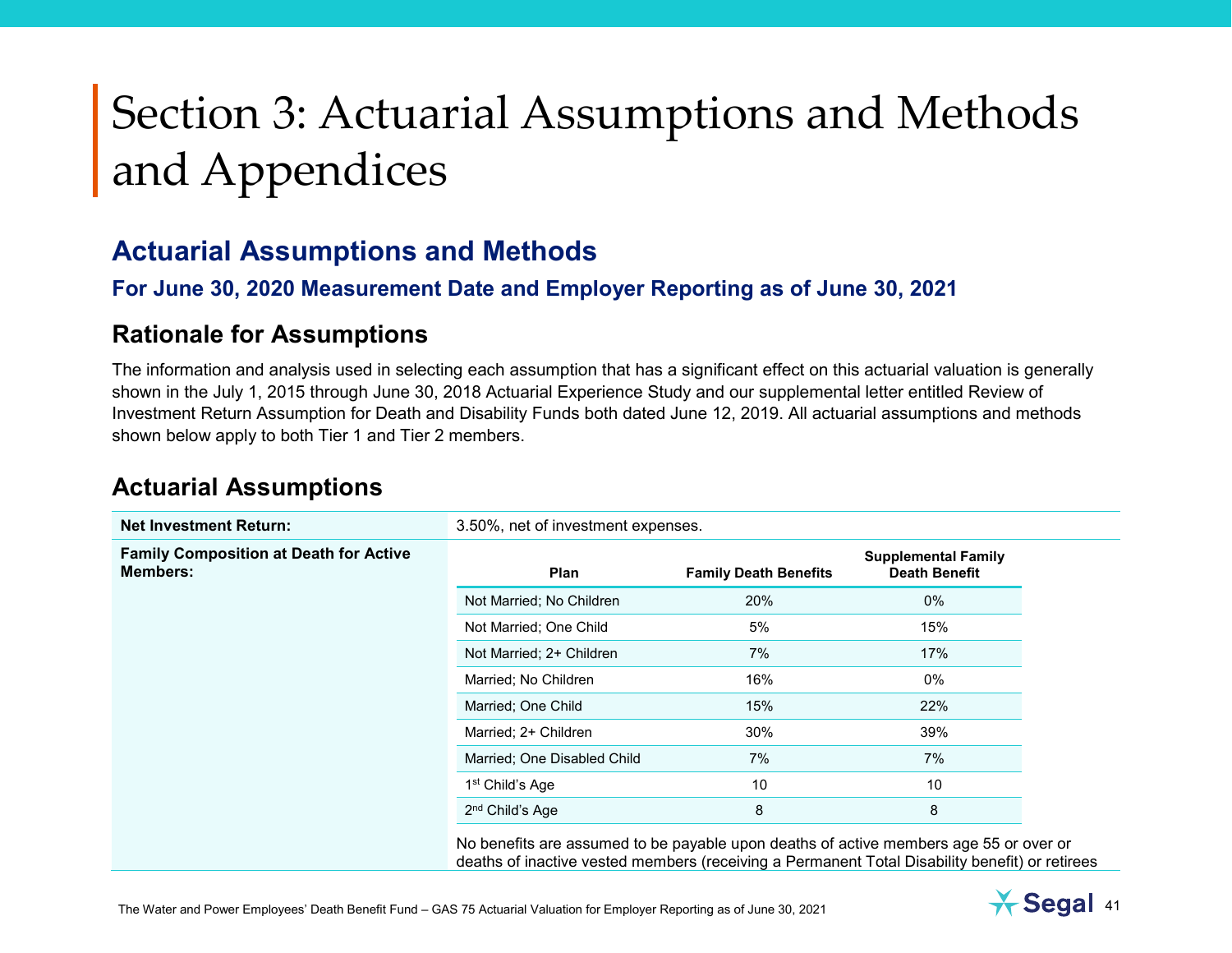|                                     | at any age.<br>Healthy child payments are assumed to end when the child reaches age 18. Disabled child<br>payments are assumed to continue for life. |
|-------------------------------------|------------------------------------------------------------------------------------------------------------------------------------------------------|
| <b>Other Actuarial Assumptions:</b> | Same as those used in July 1, 2020 actuarial valuation report for the Retirement Plan                                                                |

#### **Actuarial Methods**

| <b>Actuarial Cost Method:</b>            | Entry Age Actuarial Cost Method. Entry Age equals attained age less years of service. Normal<br>Cost and Actuarial Accrued Liability are calculated on an individual basis and are based on<br>costs allocated as a level percent of salary.                                                                                                                                                                                                      |
|------------------------------------------|---------------------------------------------------------------------------------------------------------------------------------------------------------------------------------------------------------------------------------------------------------------------------------------------------------------------------------------------------------------------------------------------------------------------------------------------------|
| <b>Projected Compensation:</b>           | Projected compensation for the year following the valuation date is calculated by annualizing<br>the bi-weekly pay rate increased by the assumed rate of salary increase. For members with<br>less than one year of service as of the valuation date, no salary increase assumption is applied<br>to their annualized compensation.                                                                                                               |
| <b>Expected Remaining Service Lives:</b> | The average of the expected service lives of all employees is determined by:<br>• Calculating each active employee's expected remaining service life as the present value of<br>\$1 per year of future service at zero percent interest.<br>• Setting the remaining service life to zero for each nonactive or retired member.<br>Dividing the sum of the above amounts by the total number of active employee, nonactive and<br>retired members. |

#### **Changes in Actuarial Assumptions**

There have been no changes in actuarial assumptions since the last valuation.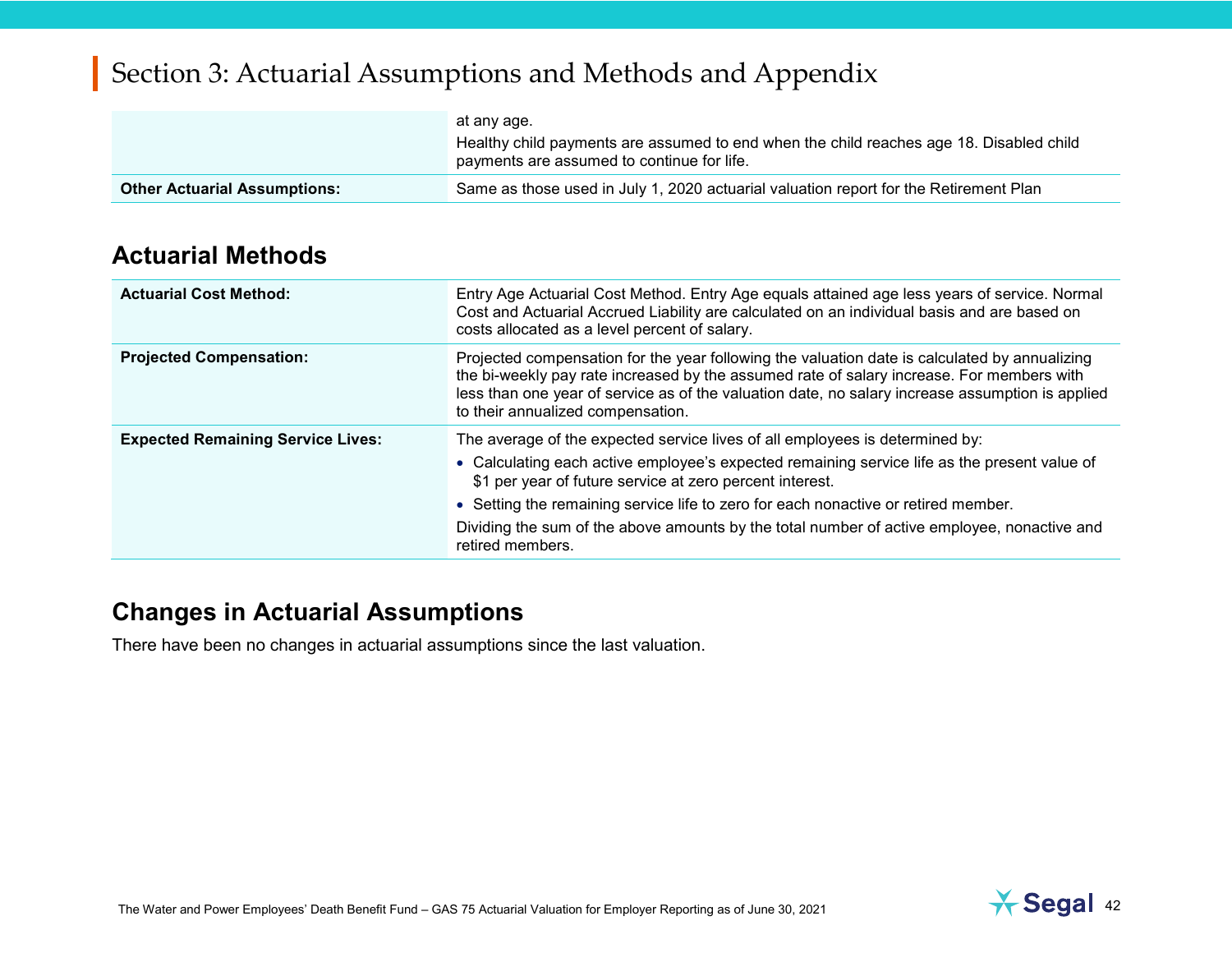#### **Appendix A: Projection of Plan Fiduciary Net Position for use in the Calculation of Discount Rate as of June 30, [2020](#page--1-0)**

|                  | <b>Projected Beginning</b> | Projected            | Projected       | Projected       | <b>Projected Ending</b>       |
|------------------|----------------------------|----------------------|-----------------|-----------------|-------------------------------|
| Year             | <b>Plan Fiduciary</b>      | <b>Total</b>         | <b>Benefit</b>  | Investment      | <b>Plan Fiduciary</b>         |
| <b>Beginning</b> | <b>Net Position</b>        | <b>Contributions</b> | <b>Payments</b> | <b>Earnings</b> | <b>Net Position</b>           |
| July 1,          | (a)                        | (b)                  | (c)             | (d)             | $(e) = (a) + (b) - (c) + (d)$ |
| 2020             | \$37,364,822               | \$13,526,789         | \$7,374,232     | \$1,415,439     | \$44,932,818                  |
| 2021             | 44,932,818                 | 13,389,682           | 7,418,820       | 1,677,139       | 52,580,819                    |
| 2022             | 52,580,819                 | 13,263,702           | 7,484,777       | 1,941,460       | 60,301,203                    |
| 2023             | 60,301,203                 | 13,131,350           | 7,584,229       | 2,207,617       | 68,055,941                    |
| 2024             | 68,055,941                 | 13,002,876           | 7,647,787       | 2,475,672       | 75,886,703                    |
| 2025             | 75,886,703                 | 12,898,556           | 7,753,212       | 2,746,078       | 83,778,124                    |
| 2026             | 83,778,124                 | 12,794,642           | 7,897,288       | 3,017,938       | 91,693,416                    |
| 2027             | 91,693,416                 | 12,695,923           | 8,030,857       | 3,290,908       | 99,649,390                    |
| 2028             | 99,649,390                 | 12,593,075           | 8,157,592       | 3,565,350       | 107,650,223                   |
| 2029             | 107,650,223                | 12,477,446           | 8,289,049       | 3,841,055       | 115,679,675                   |
| 2045             | 129,196,515                | 1,622,492            | 8,935,084       | 4,393,908       | 126,277,831                   |
| 2046             | 126,277,831                | 1,469,728            | 8,863,073       | 4,290,341       | 123, 174, 826                 |
| 2047             | 123, 174, 826              | 1,309,277            | 8,758,907       | 4,180,750       | 119,905,946                   |
| 2048             | 119,905,946                | 1,138,832            | 8,626,497       | 4,065,674       | 116,483,956                   |
| 2049             | 116,483,956                | 955,726              | 8,457,743       | 3,945,653       | 112,927,592                   |
| 2094             | 2,859,350                  | 0                    | 562,503         | 90,233          | 2,387,081                     |
| 2095             | 2,387,081                  | 0                    | 462,446         | 75,455          | 2,000,090                     |
| 2096             | 2,000,090                  | 0                    | 373,731         | 63,463          | 1,689,822                     |
| 2097             | 1,689,822                  | 0                    | 296,571         | 53,954          | 1,447,204                     |
| 2098             | 1,447,204                  | 0                    | 230,725         | 46,614          | 1,263,093                     |
| 2119             | 1,422,614                  | 0                    | 1               | 49,791          | 1,472,404                     |
| 2120             | 1,472,404                  |                      |                 |                 |                               |
| 2120             | Discounted Value: 47,205 * |                      |                 |                 |                               |

\* \$1,472,404 when discounted with interest at the rate of 3.50% per annum has a value of \$47,205 as of June 30, 2020.

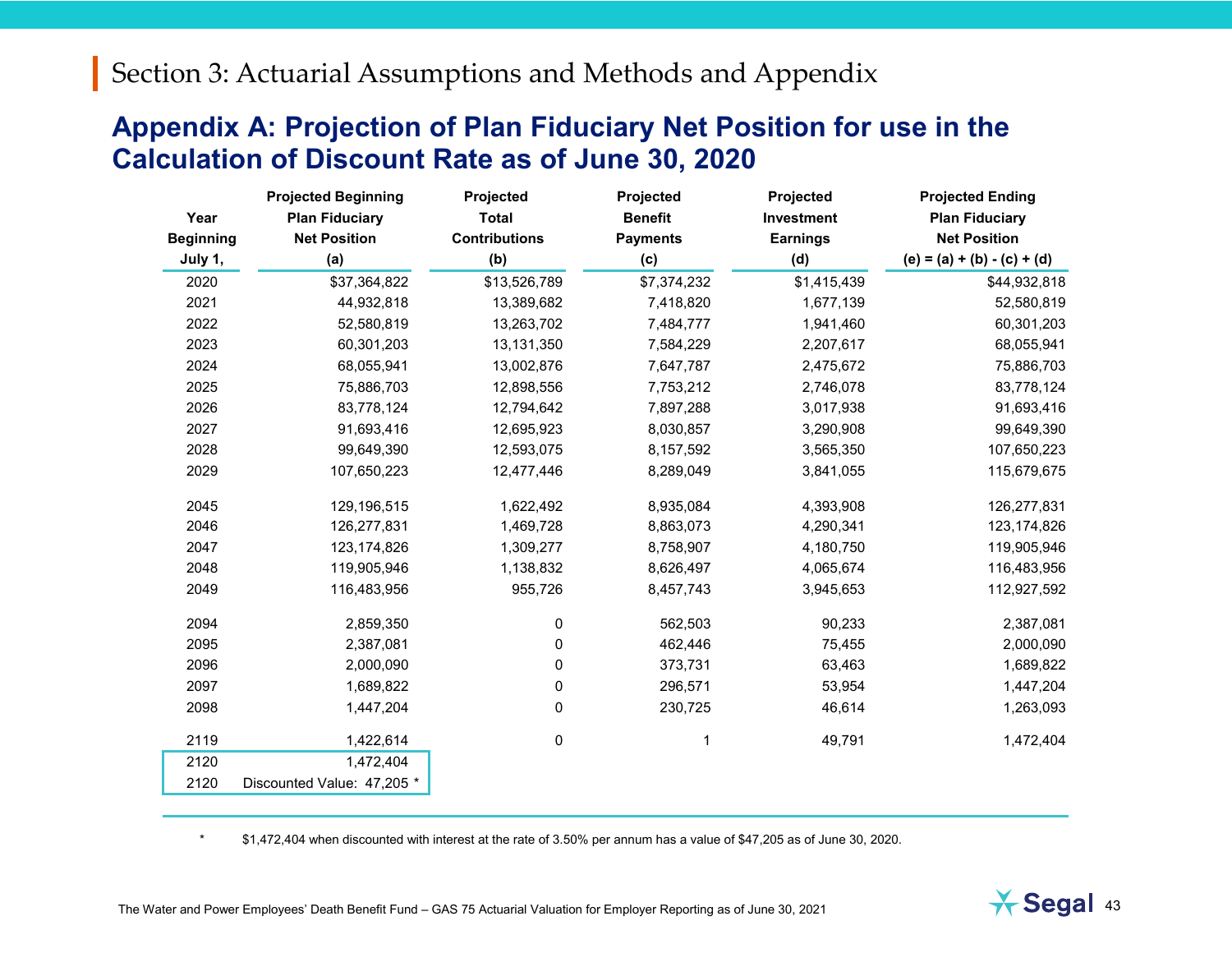#### **Notes**

- 1. Amounts may not total exactly due to rounding.
- 2. Various years have been omitted from this table.
- 3. Column (a): Except for the "discounted value" shown for 2120, none of the projected beginning Plan Fiduciary Net Position amounts shown have been adjusted for the time value of money.
- 4. Column (b): Projected total contributions include employee and employer Normal Cost contributions based on closed group projections (based on covered active members as of June 30, 2020), plus employer contributions to the Unfunded Actuarial Accrued Liability. Contributions are assumed to occur halfway through the year, on average.
- 5. Column (c): Projected benefit payments have been determined in accordance with paragraphs 43 44 of GASB Statement No. 74, and are based on the closed group of active, inactive vested, retired members, and beneficiaries as of June 30, 2020. The projected benefit payments reflect the cost of living increase assumptions used in the June 30, 2020 valuation report. The projected benefit payments are assumed to occur halfway through the year, on average.
- 6. Column (d): Projected investment earnings are based on the assumed investment rate of return of 3.50% per annum.
- 7. Throughout the projection, administrative expenses are not shown as they are expected to be offset by additional employer contributions above those shown in this projection.
- 8. As illustrated in this Appendix, the Plan Fiduciary Net Position was projected to be available to make all projected future benefit payments for current Plan members. In other words, there is no projected "cross-over date" when projected benefits are not covered by projected assets. Therefore, the long-term expected rate of return on Plan investments of 3.50% per annum was applied to all periods of projected benefit payments to determine the Total OPEB Liability as of June 30, 2020 shown earlier in this report, pursuant to paragraph 48 of GASB Statement No. 74.
- 9. This projection is based on a model developed by our Actuarial Technology and Systems unit, comprised of both actuaries and programmers. The model allows the client team, under the supervision of the responsible actuary, control over the entry of future expected contribution income, benefit payments and administrative expenses. The projection of fiduciary net position and the discounting of benefits is part of the model.

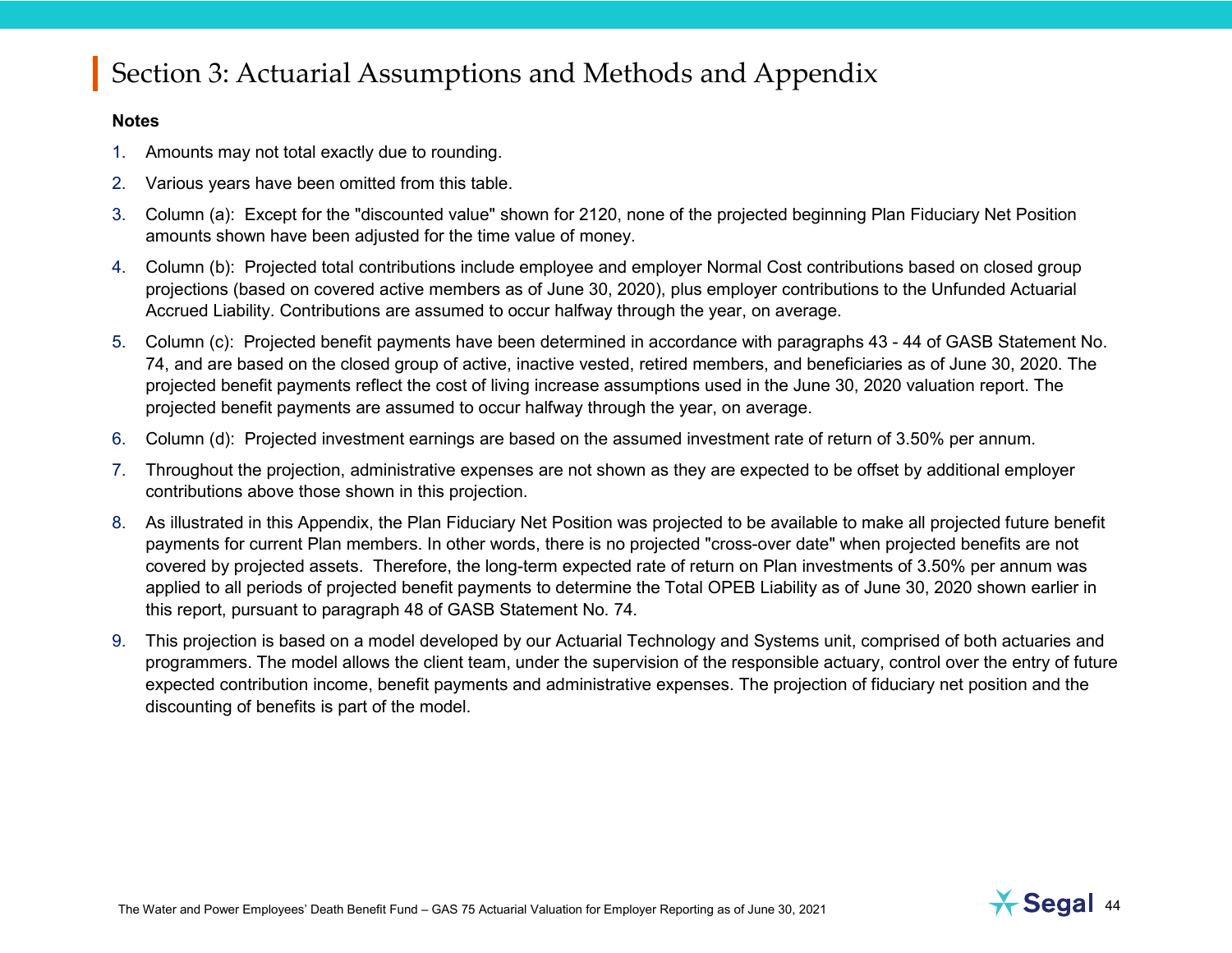#### **Appendix B: Definition of Terms**

Definitions of certain terms as they are used in Statement 75. The terms may have different meanings in other contexts.

| <b>Active Employees:</b>                                                       | Individuals employed at the end of the reporting or measurement period, as applicable.                                                                                                                                                                                                                                                                       |
|--------------------------------------------------------------------------------|--------------------------------------------------------------------------------------------------------------------------------------------------------------------------------------------------------------------------------------------------------------------------------------------------------------------------------------------------------------|
| <b>Actuarial Present Value of Projected Benefit</b><br><b>Payments:</b>        | Projected benefit payments discounted to reflect the expected effects of the time value<br>(present value) of money and the probabilities of payment.                                                                                                                                                                                                        |
| <b>Actuarial Valuation:</b>                                                    | The determination, as of a point in time (the actuarial valuation date), of the service cost,<br>Total OPEB Liability, and related actuarial present value of projected benefit payments for<br>OPEB benefits performed in conformity with Actuarial Standards of Practice unless otherwise<br>specified by the GASB.                                        |
| <b>Actuarial Valuation Date:</b>                                               | The date as of which an actuarial valuation is performed.                                                                                                                                                                                                                                                                                                    |
| <b>Actuarially Determined Contribution:</b>                                    | A target or recommended contribution to a defined benefit OPEB plan for the reporting<br>period, determined in conformity with Actuarial Standards of Practice based on the most<br>recent measurement available when the contribution for the reporting period was adopted.                                                                                 |
| Ad Hoc Cost-of-Living Adjustments (Ad Hoc<br>COLAs):                           | Cost-of-living adjustments that require a decision to grant by the authority responsible for<br>making such decisions.                                                                                                                                                                                                                                       |
| Ad Hoc Postemployment Benefit Changes:                                         | Postemployment benefit changes that require a decision to grant by the authority responsible<br>for making such decisions.                                                                                                                                                                                                                                   |
| <b>Agent Employer:</b>                                                         | An employer whose employees are provided with OPEB benefits through an agent multiple-<br>employer defined benefit plan.                                                                                                                                                                                                                                     |
| <b>Agent Multiple-Employer Defined Benefit OPEB</b><br>Plan (Agent OPEB Plan): | A multiple-employer defined benefit OPEB plan in which OPEB plan assets are pooled for<br>investment purposes but separate accounts are maintained for each individual employer so<br>that each employer's share of the pooled assets is legally available to pay the benefits of only<br>its employees.                                                     |
| <b>Automatic Cost-of-Living Adjustments</b><br>(Automatic COLAs):              | Cost-of-living adjustments that occur without a requirement for a decision to grant by a<br>responsible authority, including those for which the amounts are determined by reference to a<br>specified experience factor (such as the earnings experience of the OPEB plan) or to another<br>variable (such as an increase in the consumer price index).     |
| <b>Automatic Postemployment Benefit Changes:</b>                               | Postemployment benefit changes that occur without a requirement for a decision to grant by<br>a responsible authority, including those for which the amounts are determined by reference to<br>a specified experience factor (such as the earnings experience of the OPEB plan) or to<br>another variable (such as an increase in the consumer price index). |

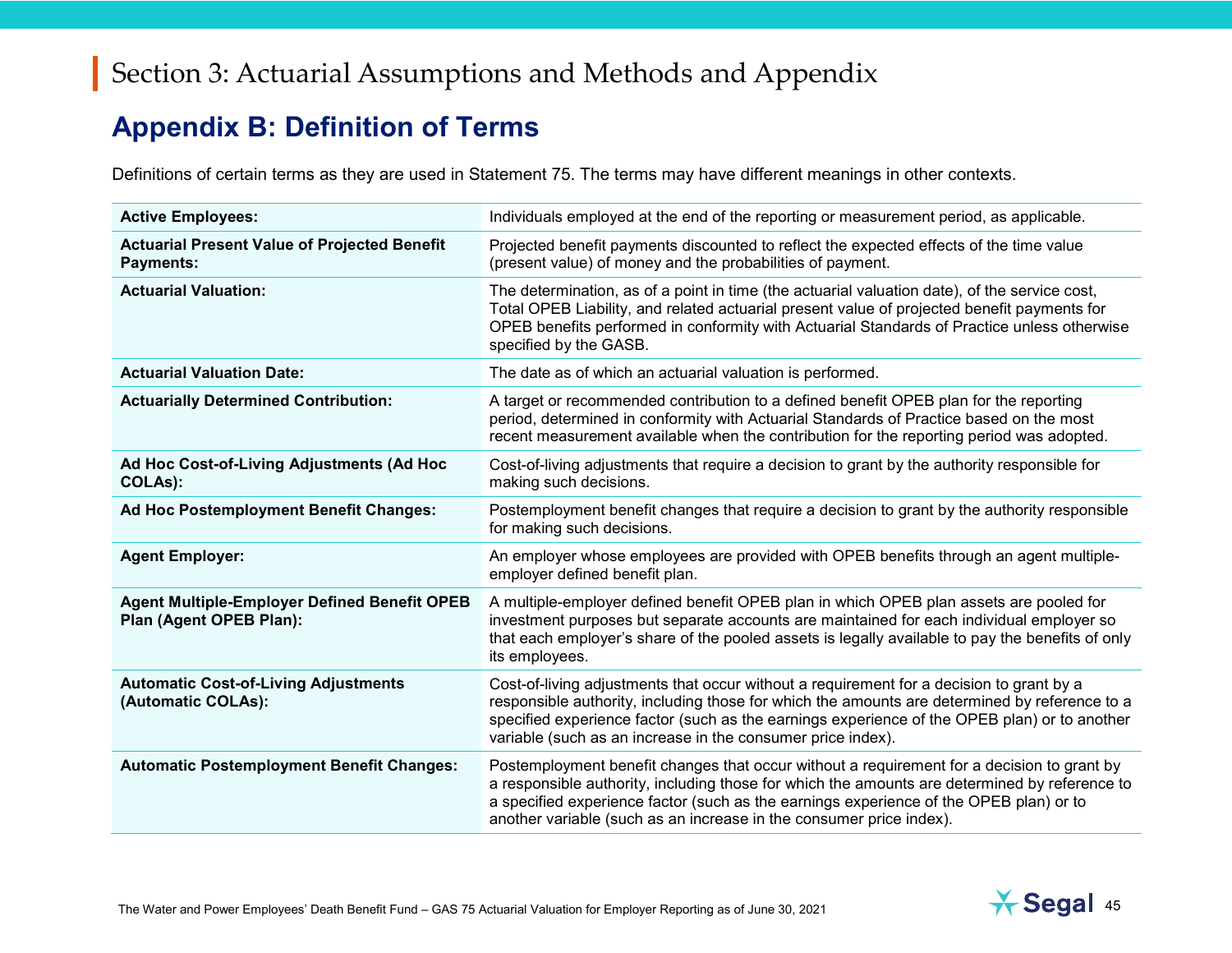| <b>Closed Period:</b>                                                                                     | A specific number of years that is counted from one date and declines to zero with the<br>passage of time. For example, if the recognition period initially is five years on a closed basis,<br>four years remain after the first year, three years after the second year, and so forth.                                                                                                                                                                                                                        |
|-----------------------------------------------------------------------------------------------------------|-----------------------------------------------------------------------------------------------------------------------------------------------------------------------------------------------------------------------------------------------------------------------------------------------------------------------------------------------------------------------------------------------------------------------------------------------------------------------------------------------------------------|
| <b>Collective Deferred Outflows of Resources and</b><br>Deferred Inflows of Resources Related to<br>OPEB: | Deferred outflows of resources and deferred inflows of resources related to OPEB arising<br>from certain changes in the collective Net OPEB Liability or collective Total OPEB Liability.                                                                                                                                                                                                                                                                                                                       |
| <b>Collective Net OPEB Liability:</b>                                                                     | The Net OPEB Liability for benefits provided through (1) a cost-sharing OPEB plan or (2) a<br>single-employer OPEB plan or an agent OPEB plan in circumstances in which there is a<br>special funding situation.                                                                                                                                                                                                                                                                                                |
| <b>Collective OPEB Expense:</b>                                                                           | OPEB expense arising from certain changes in the collective Net OPEB Liability or collective<br>Total OPEB Liability.                                                                                                                                                                                                                                                                                                                                                                                           |
| <b>Contributions:</b>                                                                                     | Additions to an OPEB Plan Fiduciary Net Position for amounts from employers, non-employer<br>contributing entities (for example, state government contributions to a local government<br>OPEB plan), or employees.                                                                                                                                                                                                                                                                                              |
| <b>Cost-of-Living Adjustments:</b>                                                                        | Postemployment benefit changes intended to adjust benefit payments for the effects of<br>inflation.                                                                                                                                                                                                                                                                                                                                                                                                             |
| <b>Cost-Sharing Employer:</b>                                                                             | An employer whose employees are provided with benefit through a cost-sharing multiple-<br>employer defined benefit OPEB plan.                                                                                                                                                                                                                                                                                                                                                                                   |
| <b>Cost-Sharing Multiple-Employer Defined</b><br>Benefit OPEB Plan (Cost-Sharing OPEB Plan):              | A multiple-employer defined benefit OPEB plan in which the OPEB obligations to the<br>employees of more than one employer are pooled and OPEB plan assets can be used to pay<br>the benefits of the employees of any employer that provides benefits through the OPEB plan.                                                                                                                                                                                                                                     |
| <b>Covered Payroll:</b>                                                                                   | Payroll on which contributions to the OPEB plan are based.                                                                                                                                                                                                                                                                                                                                                                                                                                                      |
| <b>Defined Benefit OPEB Plans:</b>                                                                        | OPEB plans that are used to provide defined benefit OPEB.                                                                                                                                                                                                                                                                                                                                                                                                                                                       |
| <b>Defined Benefit OPEB benefit:</b>                                                                      | Benefits for which the income or other benefits that the employee will receive at or after<br>separation from employment are defined by the benefit terms. The benefit may be stated as a<br>specified dollar amount or as an amount that is calculated based on one or more factors such<br>as age, years of service, and compensation. (A benefit that does not meet the criteria of a<br>defined contribution OPEB benefit is classified as a defined benefit OPEB benefit for<br>purposes of Statement 75.) |
| <b>Defined Contribution OPEB Plans:</b>                                                                   | OPEB plans that are used to provide defined contribution benefits.                                                                                                                                                                                                                                                                                                                                                                                                                                              |

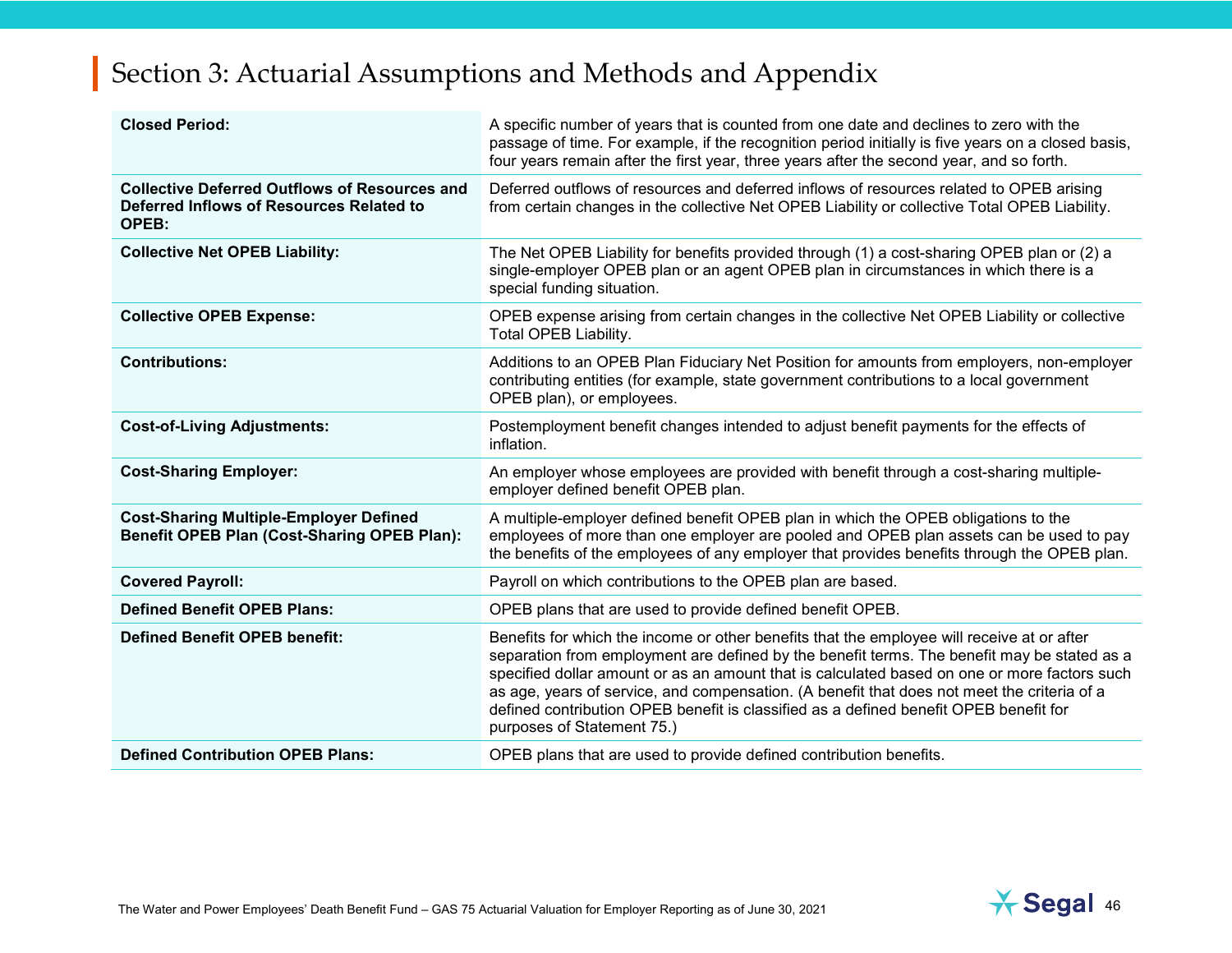| <b>Defined Contribution OPEB benefits:</b>          | OPEB benefits having terms that (1) provide an individual account for each employee; (2)<br>define the contributions that an employer is required to make (or the credits that it is required<br>to provide) to an active employee's account for periods in which that employee renders<br>service; and (3) provide that the benefit an employee will receive will depend only on the<br>contributions (or credits) to the employee's account, actual earnings on investments of those<br>contributions (or credits), and the effects of forfeitures of contributions (or credits) made for<br>other employees, as well as OPEB plan administrative costs, that are allocated to the<br>employee's account. |
|-----------------------------------------------------|-------------------------------------------------------------------------------------------------------------------------------------------------------------------------------------------------------------------------------------------------------------------------------------------------------------------------------------------------------------------------------------------------------------------------------------------------------------------------------------------------------------------------------------------------------------------------------------------------------------------------------------------------------------------------------------------------------------|
| <b>Discount Rate:</b>                               | The single rate of return that, when applied to all projected benefit payments, results in an<br>actuarial present value of projected benefit payments equal to the total of the following:                                                                                                                                                                                                                                                                                                                                                                                                                                                                                                                 |
|                                                     | 1. The actuarial present value of benefit payments projected to be made in future periods in<br>which (a) the amount of the OPEB Plan Fiduciary Net Position is projected (under the<br>requirements of Statement 75) to be greater than the benefit payments that are projected to<br>be made in that period and (b) OPEB plan assets up to that point are expected to be invested<br>using a strategy to achieve the long-term expected rate of return, calculated using the long-<br>term expected rate of return on OPEB plan investments.                                                                                                                                                              |
|                                                     | 2. The actuarial present value of projected benefit payments not included in (1), calculated<br>using the municipal bond rate.                                                                                                                                                                                                                                                                                                                                                                                                                                                                                                                                                                              |
| <b>Entry Age Actuarial Cost Method:</b>             | A method under which the actuarial present value of the projected benefits of each individual<br>included in an actuarial valuation is allocated on a level basis over the earnings or service of<br>the individual between entry age and assumed exit age(s). The portion of this actuarial<br>present value allocated to a valuation year is called the normal cost. The portion of this<br>actuarial present value not provided for at a valuation date by the actuarial present value of<br>future normal costs is called the actuarial accrued liability.                                                                                                                                              |
| <b>Inactive Employees:</b>                          | Terminated individuals that have accumulated benefits but are not yet receiving them, and<br>retirees or their beneficiaries currently receiving benefits.                                                                                                                                                                                                                                                                                                                                                                                                                                                                                                                                                  |
| <b>Measurement Period:</b>                          | The period between the prior and the current measurement dates.                                                                                                                                                                                                                                                                                                                                                                                                                                                                                                                                                                                                                                             |
| <b>Multiple-Employer Defined Benefit OPEB Plan:</b> | A defined benefit OPEB plan that is used to provide benefits to the employees of more than<br>one employer.                                                                                                                                                                                                                                                                                                                                                                                                                                                                                                                                                                                                 |
| <b>Net OPEB Liability (NOL):</b>                    | The liability of employers and non-employer contributing entities to employees for benefits<br>provided through a defined benefit OPEB plan.                                                                                                                                                                                                                                                                                                                                                                                                                                                                                                                                                                |
| <b>Other Postemployment Benefits (OPEB):</b>        | All postemployment benefits other than retirement income (such as death benefits, life<br>insurance, disability, and long-term care) that are provided separately from a OPEB plan, as<br>well as postemployment healthcare benefits, regardless of the manner in which they are<br>provided. Other postemployment benefits do not include termination benefits.                                                                                                                                                                                                                                                                                                                                            |
| <b>OPEB Plans:</b>                                  | Arrangements through which benefits are determined, assets dedicated for OPEB are<br>accumulated and managed and benefits are paid as they come due.                                                                                                                                                                                                                                                                                                                                                                                                                                                                                                                                                        |